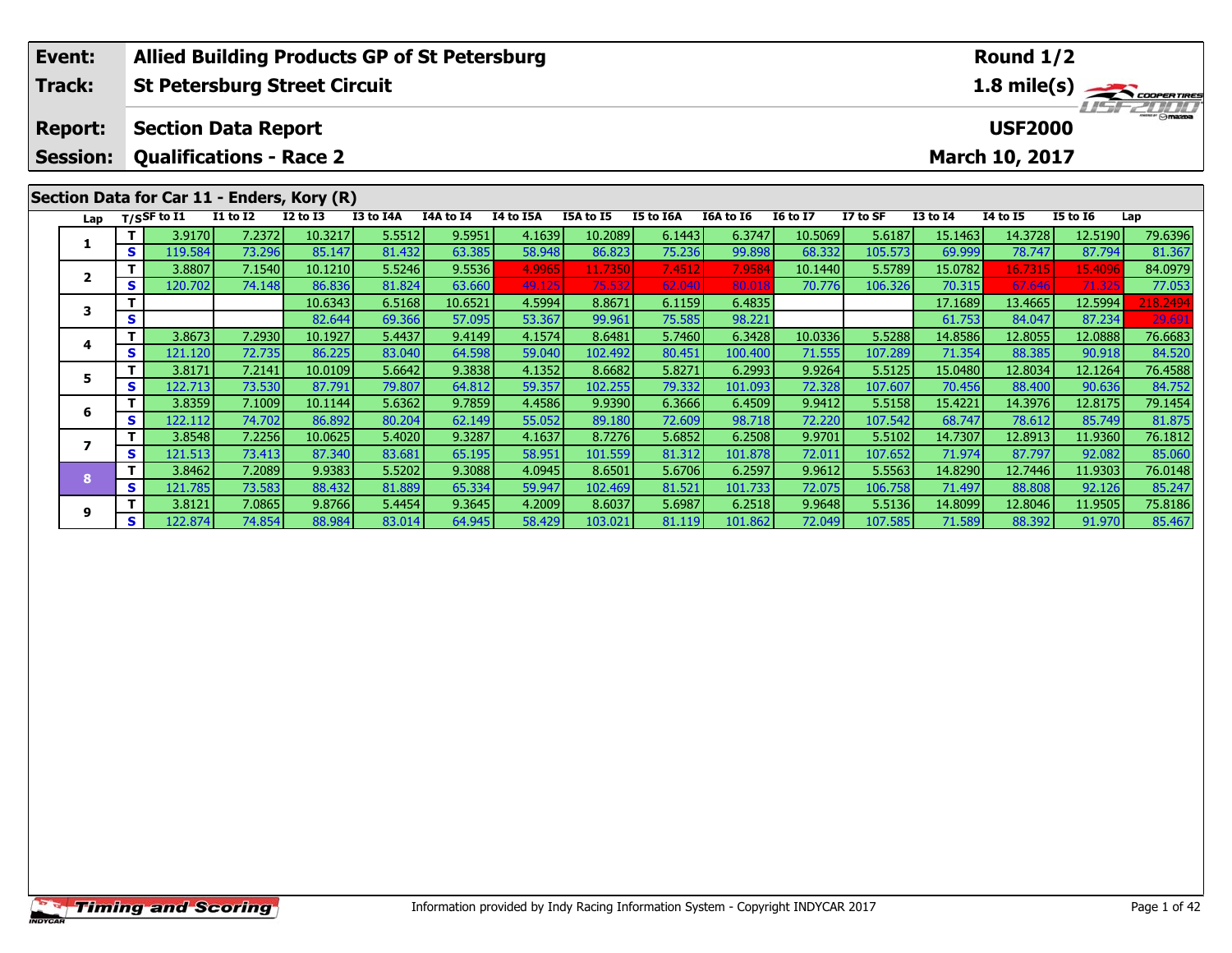| Event:         | <b>Allied Building Products GP of St Petersburg</b> | Round $1/2$                             |
|----------------|-----------------------------------------------------|-----------------------------------------|
| Track:         | <b>St Petersburg Street Circuit</b>                 | $1.8$ mile(s) $\rightarrow$ COOPERTIRES |
| <b>Report:</b> | Section Data Report                                 | <b>Omazoa</b><br><b>USF2000</b>         |
|                | <b>Session: Qualifications - Race 2</b>             | <b>March 10, 2017</b>                   |
|                |                                                     |                                         |

# **Section Data for Car 11 - Enders, Kory (R)**

|  | Lap    |   | $T/SPI$ to PO | <b>PO to SF</b> | SF to PI |
|--|--------|---|---------------|-----------------|----------|
|  | 1      | т |               | 74.3278         |          |
|  |        | S |               | 77.614          |          |
|  | 2      | т |               |                 | 82.7830  |
|  |        | S |               |                 | 71.111   |
|  | 3      | т | 144.6731      | 74.7307         |          |
|  |        | S | 7.378         | 77.195          |          |
|  | 4      | т |               |                 |          |
|  |        | S |               |                 |          |
|  | 5      | т |               |                 |          |
|  |        | S |               |                 |          |
|  | 6      | т |               |                 |          |
|  |        | S |               |                 |          |
|  |        | т |               |                 |          |
|  | 7<br>8 | S |               |                 |          |
|  |        | т |               |                 |          |
|  |        | S |               |                 |          |
|  |        | т |               |                 | 73.9132  |
|  | 9      | S |               |                 | 79.645   |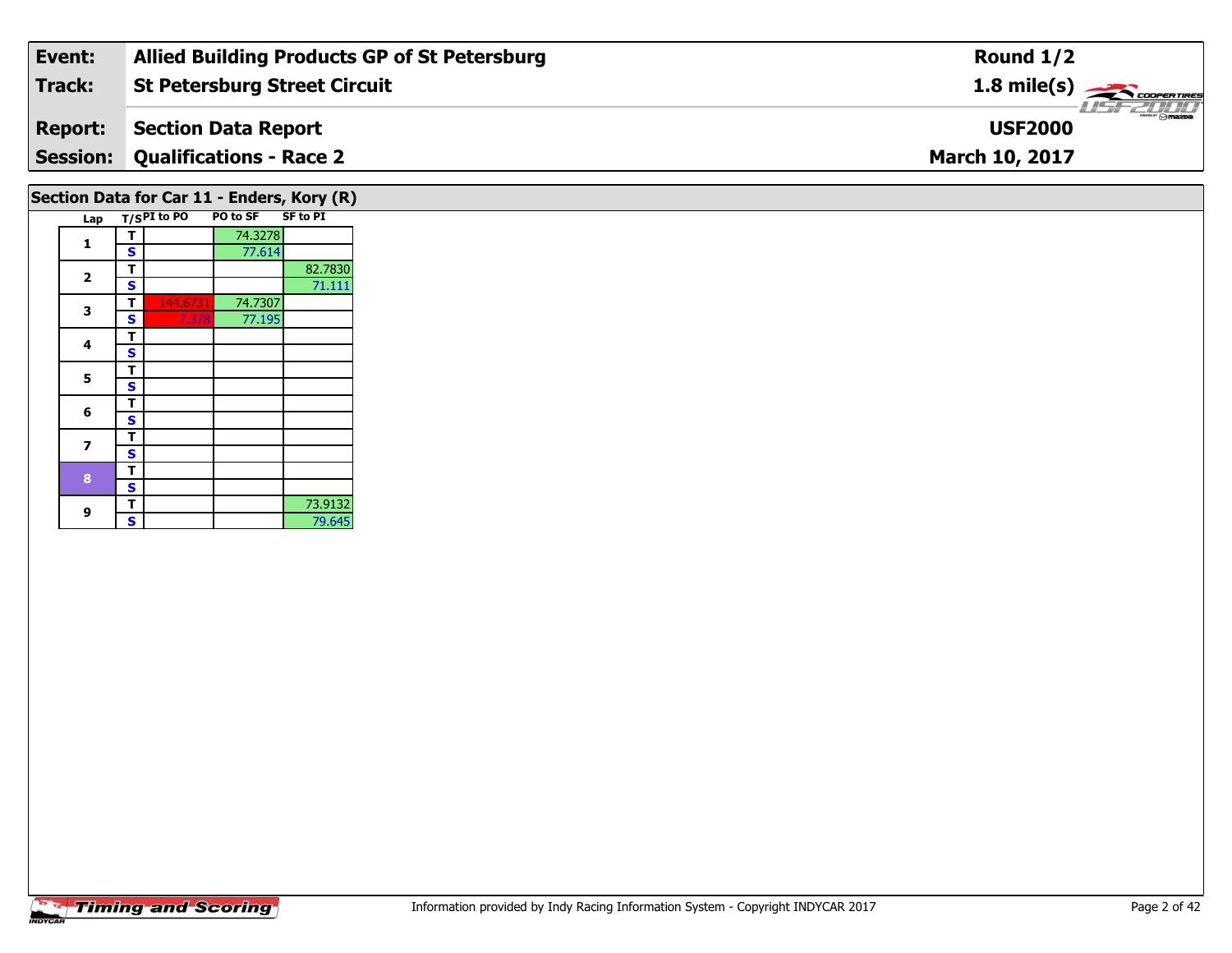| Event:          |    | <b>Allied Building Products GP of St Petersburg</b> |                                                                                                                        |         |           |           |           |         |           |           |                 |          | Round $1/2$     |                |                 |             |  |  |
|-----------------|----|-----------------------------------------------------|------------------------------------------------------------------------------------------------------------------------|---------|-----------|-----------|-----------|---------|-----------|-----------|-----------------|----------|-----------------|----------------|-----------------|-------------|--|--|
| Track:          |    | <b>St Petersburg Street Circuit</b>                 |                                                                                                                        |         |           |           |           |         |           |           |                 |          |                 |                |                 | 1.8 mile(s) |  |  |
| <b>Report:</b>  |    | <b>Section Data Report</b>                          |                                                                                                                        |         |           |           |           |         |           |           |                 |          |                 | <b>USF2000</b> |                 | 1157 2017   |  |  |
| <b>Session:</b> |    | <b>Qualifications - Race 2</b>                      |                                                                                                                        |         |           |           |           |         |           |           |                 |          |                 | March 10, 2017 |                 |             |  |  |
|                 |    |                                                     | Section Data for Car 12 - de la Vara, Moises (R)<br><b>I1 to I2</b><br><b>I2 to I3</b><br>I5A to I5<br><b>I4 to I5</b> |         |           |           |           |         |           |           |                 |          |                 |                |                 |             |  |  |
| Lap             |    | $T/S$ SF to $\overline{11}$                         |                                                                                                                        |         | I3 to I4A | I4A to I4 | I4 to I5A |         | I5 to I6A | I6A to I6 | <b>I6 to I7</b> | I7 to SF | <b>I3 to I4</b> |                | <b>I5 to 16</b> | Lap         |  |  |
| 1               |    | 3.8976                                              | 7.3527                                                                                                                 | 10.4643 | 5.6557    | 9.5393    | 4.2656    | 8.7572  | 5.9563    | 6.3494    | 10.8178         | 5.6455   | 15.1950         | 13.0228        | 12.3057         | 78.7014     |  |  |
|                 | S  | 120.179                                             | 72.144                                                                                                                 | 83.987  | 79.927    | 63.755    | 57.543    | 101.215 | 77.611    | 100.296   | 66.368          | 105.072  | 69.775          | 86.911         | 89.316          | 82.337      |  |  |
| $\mathbf{2}$    |    | 3.8523                                              | 7.2730                                                                                                                 | 10.1719 | 5.4943    | 9.7685    | 4.6275    | 8.8717  | 6.3673    | 7.2110    | 10.0958         | 5.5580   | 15.2628         | 13.4992        | 13.578          | 79.2913     |  |  |
|                 | S  | 121.592                                             | 72.935                                                                                                                 | 86.401  | 82.275    | 62.259    | 53.043    | 99.90   | 72.601    | 88.31     | 71.114          | 106.726  | 69.465          | 83,843         | 80.94           | 81.724      |  |  |
| 3               |    |                                                     |                                                                                                                        | 10.4986 | 6.0675    | 10.2185   | 4.6555    | 8.8293  | 6.0499    | 6.5332    |                 |          | 16.2860         | 13.4848        | 12.5831         | 216.8429    |  |  |
|                 | S. |                                                     |                                                                                                                        | 83.712  | 74.503    | 59.518    | 52.724    | 100.389 | 76.410    | 97.474    |                 |          | 65.101          | 83.933         | 87.347          | 29.883      |  |  |
| 4               | т  | 3.7888                                              | 7.1347                                                                                                                 | 10.2387 | 5.5133    | 9.3638    | 4.0957    | 8.5527  | 5.8233    | 6.3050    | 10.2587         | 5.5082   | 14.8771         | 12.6484        | 12.1283         | 76.5829     |  |  |
|                 | S  | 123.630                                             | 74.349                                                                                                                 | 85.837  | 81.992    | 64.950    | 59.930    | 103.636 | 79.383    | 101.002   | 69.985          | 107.691  | 71.266          | 89.483         | 90.622          | 84.614      |  |  |
| 5               | т  | 3.7898                                              | 8.1783                                                                                                                 | 11.2109 | 5.5552    | 9.3013    | 4.1633    | 8.6391  | 5.8108    | 6.2913    | 10.0836         | 5.4656   | 14.8565         | 12.8024        | 12.1021         | 78.4892     |  |  |
|                 | S  | 123.597                                             | 64.861                                                                                                                 | 78.394  | 81.373    | 65.387    | 58.957    | 102.599 | 79.554    | 101.222   | 71.200          | 108.530  | 71.365          | 88.407         | 90.818          | 82.559      |  |  |
| 6               | т  | 3.8338                                              | 7.0472                                                                                                                 | 10.0491 | 5.4711    | 9.4938    | 4.1652    | 8.5798  | 5.8449    | 6.2682    | 9.9275          | 5.5365   | 14.9649         | 12.7450        | 12.1131         | 76.2171     |  |  |
|                 | S  | 122.179                                             | 75.272                                                                                                                 | 87.457  | 82.624    | 64.061    | 58.930    | 103.308 | 79.090    | 101.595   | 72.320          | 107.140  | 70.848          | 88.805         | 90.736          | 85.020      |  |  |
| $\overline{ }$  | т  | 3.8320                                              | 7.0537                                                                                                                 | 10.0891 | 5.4359    | 9.3179    | 4.0882    | 8.5790  | 5.7004    | 6.2384    | 10.1260         | 5.5479   | 14.7538         | 12.6672        | 11.9388         | 76.0085     |  |  |
|                 | S. | 122.236                                             | 75.202                                                                                                                 | 87.110  | 83.159    | 65.270    | 60.040    | 103.318 | 81.095    | 102.080   | 70.902          | 106.920  | 71.861          | 89.350         | 92.060          | 85.254      |  |  |
| 8               | T  | 3.8216                                              | 7.1260                                                                                                                 | 10.0648 | 5.4931    | 9.2770    | 4.1530    | 8.5236  | 5.7736    | 6.2684    | 9.9065          | 5.5310   | 14.7701         | 12.6766        | 12.0420         | 75.9386     |  |  |
|                 | S  | 122.569                                             | 74.439                                                                                                                 | 87.321  | 82.293    | 65.558    | 59.103    | 103.989 | 80.067    | 101.592   | 72.473          | 107.247  | 71.782          | 89.284         | 91.271          | 85.332      |  |  |
| 9               |    | 3.7740                                              | 7.0961                                                                                                                 | 9.9172  | 5.5466    | 9.3131    | 4.1478    | 8.6562  | 5.6777    | 6.2509    | 9.9816          | 5.5029   | 14.8597         | 12.8040        | 11.9286         | 75.8641     |  |  |
|                 | S. | 124.115                                             | 74.753                                                                                                                 | 88.620  | 81.500    | 65.304    | 59.177    | 102.396 | 81.419    | 101.876   | 71.928          | 107.794  | 71.349          | 88.396         | 92.139          | 85.416      |  |  |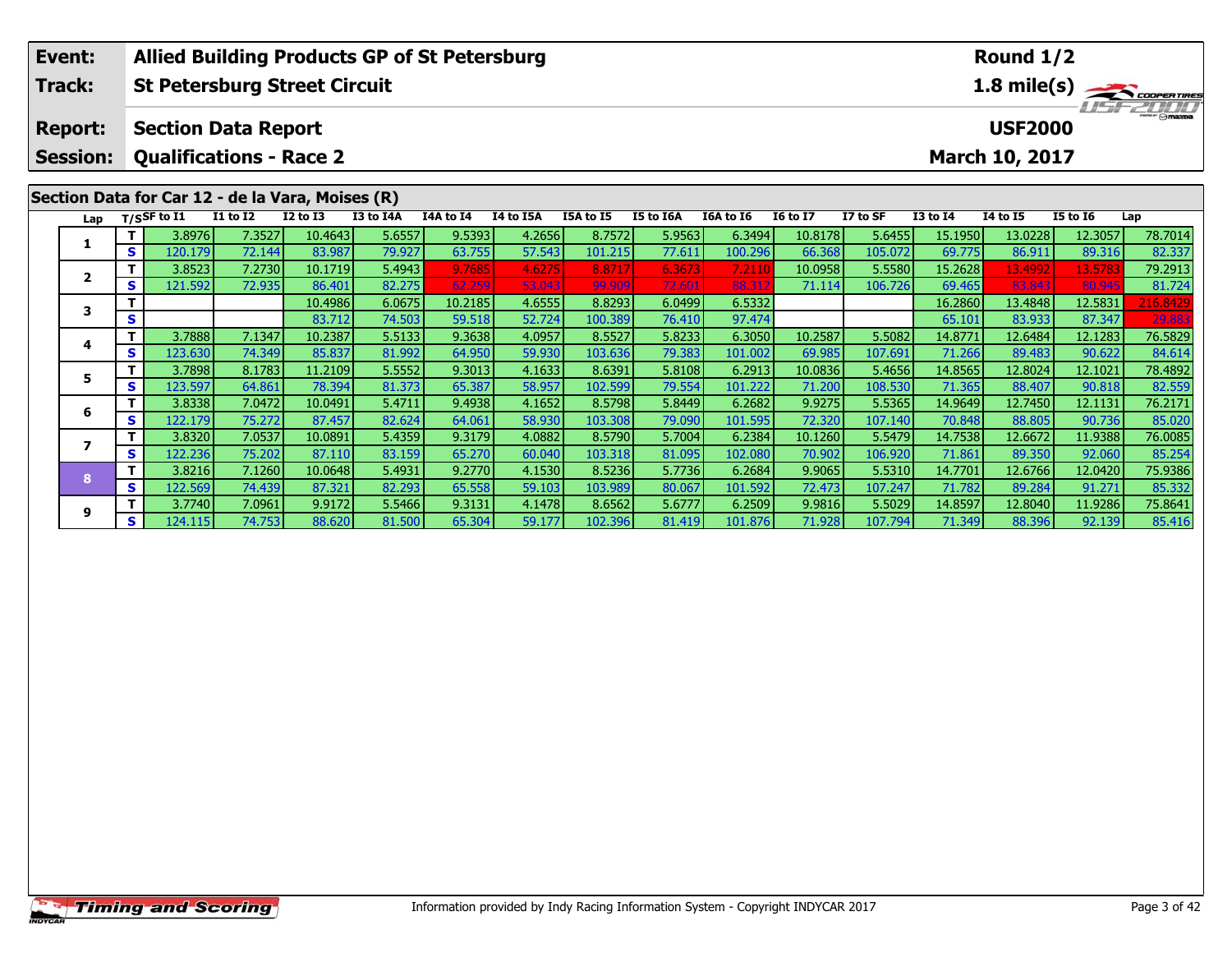| Event:         | <b>Allied Building Products GP of St Petersburg</b> | Round $1/2$                             |
|----------------|-----------------------------------------------------|-----------------------------------------|
| Track:         | <b>St Petersburg Street Circuit</b>                 | $1.8$ mile(s) $\rightarrow$ COOPERTIRES |
| <b>Report:</b> | Section Data Report                                 | <b>LISF 2000</b><br><b>USF2000</b>      |
|                | <b>Session: Qualifications - Race 2</b>             | <b>March 10, 2017</b>                   |
|                |                                                     |                                         |

# **Section Data for Car 12 - de la Vara, Moises (R)**

|  | Lap                     |   | $T/SPI$ to PO | <b>PO to SF</b> | <b>SF to PI</b> |
|--|-------------------------|---|---------------|-----------------|-----------------|
|  | 1                       | т |               | 78.8038         |                 |
|  |                         | S |               | 73.205          |                 |
|  | $\overline{\mathbf{2}}$ | т |               |                 | 78.0786         |
|  |                         | S |               |                 | 75.396          |
|  | 3                       | т | 143.9774      | 74.1913         |                 |
|  |                         | S | 7.414         | 77.757          |                 |
|  | 4                       | т |               |                 |                 |
|  |                         | S |               |                 |                 |
|  | 5                       | т |               |                 |                 |
|  |                         | S |               |                 |                 |
|  | 6                       | т |               |                 |                 |
|  |                         | S |               |                 |                 |
|  |                         | т |               |                 |                 |
|  | 7<br>8<br>9             | S |               |                 |                 |
|  |                         | т |               |                 |                 |
|  |                         | S |               |                 |                 |
|  |                         | т |               |                 | 73.5609         |
|  |                         | S |               |                 | 80.026          |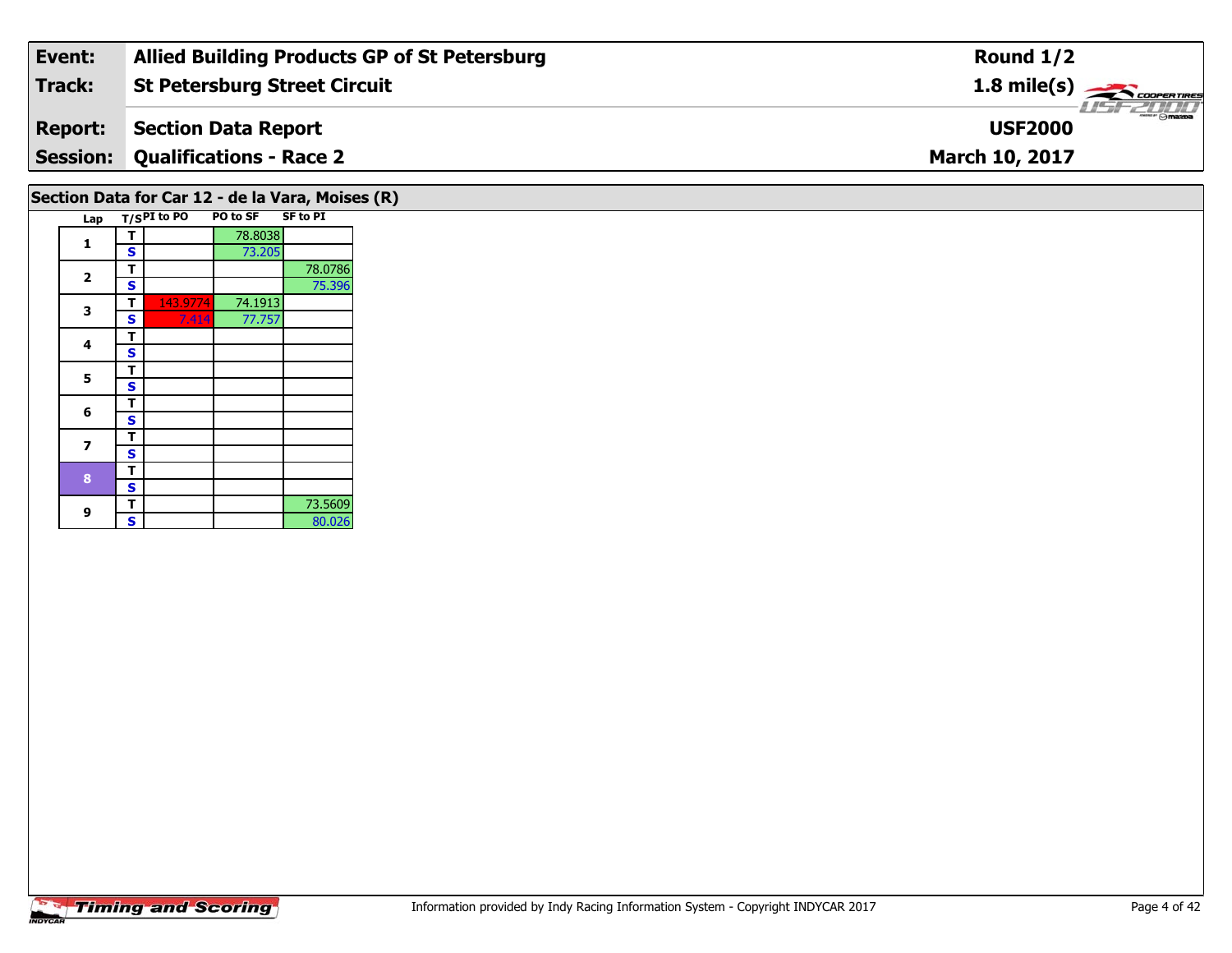| Event:                            |              | <b>Allied Building Products GP of St Petersburg</b>          |                  |                   |                  |                  |                  |                   |                  |                   |                   | Round 1/2         |                   |                                  |                   |                                            |  |
|-----------------------------------|--------------|--------------------------------------------------------------|------------------|-------------------|------------------|------------------|------------------|-------------------|------------------|-------------------|-------------------|-------------------|-------------------|----------------------------------|-------------------|--------------------------------------------|--|
| <b>Track:</b>                     |              | <b>St Petersburg Street Circuit</b>                          |                  |                   |                  |                  |                  |                   |                  |                   |                   |                   |                   |                                  |                   | $\frac{1.8 \text{ mile(s)}}{1.57 - 21.00}$ |  |
| <b>Report:</b><br><b>Session:</b> |              | <b>Section Data Report</b><br><b>Qualifications - Race 2</b> |                  |                   |                  |                  |                  |                   |                  |                   |                   |                   |                   | <b>USF2000</b><br>March 10, 2017 |                   |                                            |  |
|                                   |              | Section Data for Car 2 - Donison, Ricky (R)                  |                  |                   |                  |                  |                  |                   |                  |                   |                   |                   |                   |                                  |                   |                                            |  |
| Lap                               |              | T/SSF to I1                                                  | <b>I1 to I2</b>  | <b>I2 to I3</b>   | I3 to I4A        | I4A to I4        | I4 to I5A        | I5A to I5         | I5 to I6A        | I6A to I6         | <b>I6 to I7</b>   | I7 to SF          | <b>I3 to I4</b>   | <b>14 to 15</b>                  | <b>I5 to 16</b>   | Lap                                        |  |
| 1                                 | т            | 3.8293                                                       | 7.4453           | 10.4236           | 5.8844           | 9.7005           | 4.2261           | 8.6086            | 6.0269           | 6.3321            | 10.6926           | 5.5400            | 15.5849           | 12.8347                          | 12.3590           | 78.7094                                    |  |
|                                   | $\mathbf{s}$ | 122.322                                                      | 71.247           | 84.315            | 76.821           | 62.696           | 58.081           | 102.963           | 76.702           | 100.570           | 67.145            | 107.073           | 68.029            | 88.184                           | 88.930            | 82.328                                     |  |
| 2                                 | Т            | 4.3814                                                       | 7.3451           | 10.1998           | 5.6858           | 9.5023           | 4.1554           | 8.6547            | 6.1846           | 6.2905            | 10.2901           | 6.3130            | 15.1881           | 12.8101                          | 12.4751           | 79.0027                                    |  |
|                                   | S            | 106.909                                                      | 72.219           | 86.165            | 79.504           | 64.004           | 59.069           | 102.414           | 74.746           | 101.235           | 69.771            | 93.962            | 69.806            | 88.354                           | 88.103            | 82.023                                     |  |
| 3                                 | т            | 3.7826                                                       | 7.1736           | 9.9963            | 5.9556           | 13.0492          | 10.6506          | 30.8676           | 12.487           | 15.7442           | 10.2499           | 5.4997            | 19.0048           | 41.5182                          | 28.231            | 125.4564                                   |  |
|                                   | S            | 123.833                                                      | 73.945           | 87.919            | 75.903           | 46.60            | 23.046           | 28.715            | 37.020           | 40.44             | 70.045            | 107.857           | 55.787            | 27.261                           | 38.93             | 51.651                                     |  |
| 4                                 | т            |                                                              |                  | 14.7819           | 7.5765           | 10.7578          | 4.2015           | 8.6180            | 6.2075           | 6.6475            |                   |                   | 18.3343           | 12.8195                          | 12.8550           | 166.8270                                   |  |
|                                   | S            |                                                              |                  | 59.455            | 59.664           | 56.534           | 58.421           | 102.850           | 74.470           | 95.798            |                   |                   | 57.828            | 88.289                           | 85.499            | 38.843                                     |  |
| 5                                 | $\mathbf T$  | 3.8034                                                       | 7.4203           | 10.1601           | 5.6296           | 9.4045           | 4.1651           | 8.5710            | 5.9723           | 6.2926            | 10.3519           | 5.5543            | 15.0341           | 12.7361                          | 12.2649           | 77.3251                                    |  |
|                                   | S            | 123.155                                                      | 71.487           | 86.501            | 80.298           | 64.669           | 58.931           | 103.414           | 77.403           | 101.201           | 69.355            | 106.797           | 70.521            | 88.867                           | 89.613            | 83.802                                     |  |
| 6                                 | т<br>S       | 3.9625                                                       | 7.3855           | 10.0698<br>87.277 | 5.7344           | 9.5023           | 4.3096           | 8.5676            | 6.1661<br>74.970 | 6.3021            | 10.2887           | 5.4670            | 15.2367           | 12.8772                          | 12.4682           | 77.7556                                    |  |
|                                   | т            | 118.210<br>3.8435                                            | 71.824<br>7.2099 | 10.0321           | 78.830<br>5.5524 | 64.004<br>9.3580 | 56.955<br>4.1435 | 103.455<br>8.4934 | 5.8719           | 101.049<br>6.2631 | 69.781<br>10.1120 | 108.502<br>5.5187 | 69.584<br>14.9104 | 87.893<br>12.6369                | 88.152<br>12.1350 | 83.338<br>76.3985                          |  |
| $\overline{ }$                    | S            | 121.870                                                      | 73.573           | 87.605            | 81.414           | 64.991           | 59.238           | 104.359           | 78.726           | 101.678           | 71.000            | 107.486           | 71.107            | 89.565                           | 90.572            | 84.818                                     |  |
|                                   | т            | 3.7914                                                       | 7.1204           | 9.9369            | 5.5030           | 9.5014           | 4.1873           | 8.5196            | 5.9772           | 6.2196            | 9.8970            | 5.4819            | 15.0044           | 12.7069                          | 12.1968           | 76.1357                                    |  |
| 8                                 | S            | 123.545                                                      | 74.498           | 88.444            | 82.145           | 64.010           | 58.619           | 104.038           | 77.339           | 102.389           | 72.543            | 108.207           | 70.661            | 89.071                           | 90.113            | 85.111                                     |  |
|                                   | Т            | 3.8155                                                       | 7.1921           | 9.9359            | 5.6008           | 9.5350           | 4.3643           | 8.5650            | 5.8316           | 6.2576            | 9.9937            | 5.5129            | 15.1358           | 12.9293                          | 12.0892           | 76.6044                                    |  |
| 9                                 | S            | 122.765                                                      | 73.755           | 88.453            | 80.711           | 63.784           | 56.241           | 103.487           | 79.270           | 101.767           | 71.841            | 107.599           | 70.048            | 87.539                           | 90.915            | 84.590                                     |  |
|                                   | Т            | 3.7794                                                       | 7.2970           | 9.9958            | 5.6478           |                  |                  |                   |                  |                   | 10.0985           | 5.5021            |                   |                                  |                   |                                            |  |
| 10                                | $\mathbf{s}$ | 123.937                                                      | 72.695           | 87.923            | 80.039           |                  |                  |                   |                  |                   | 71.095            | 107.810           |                   |                                  |                   |                                            |  |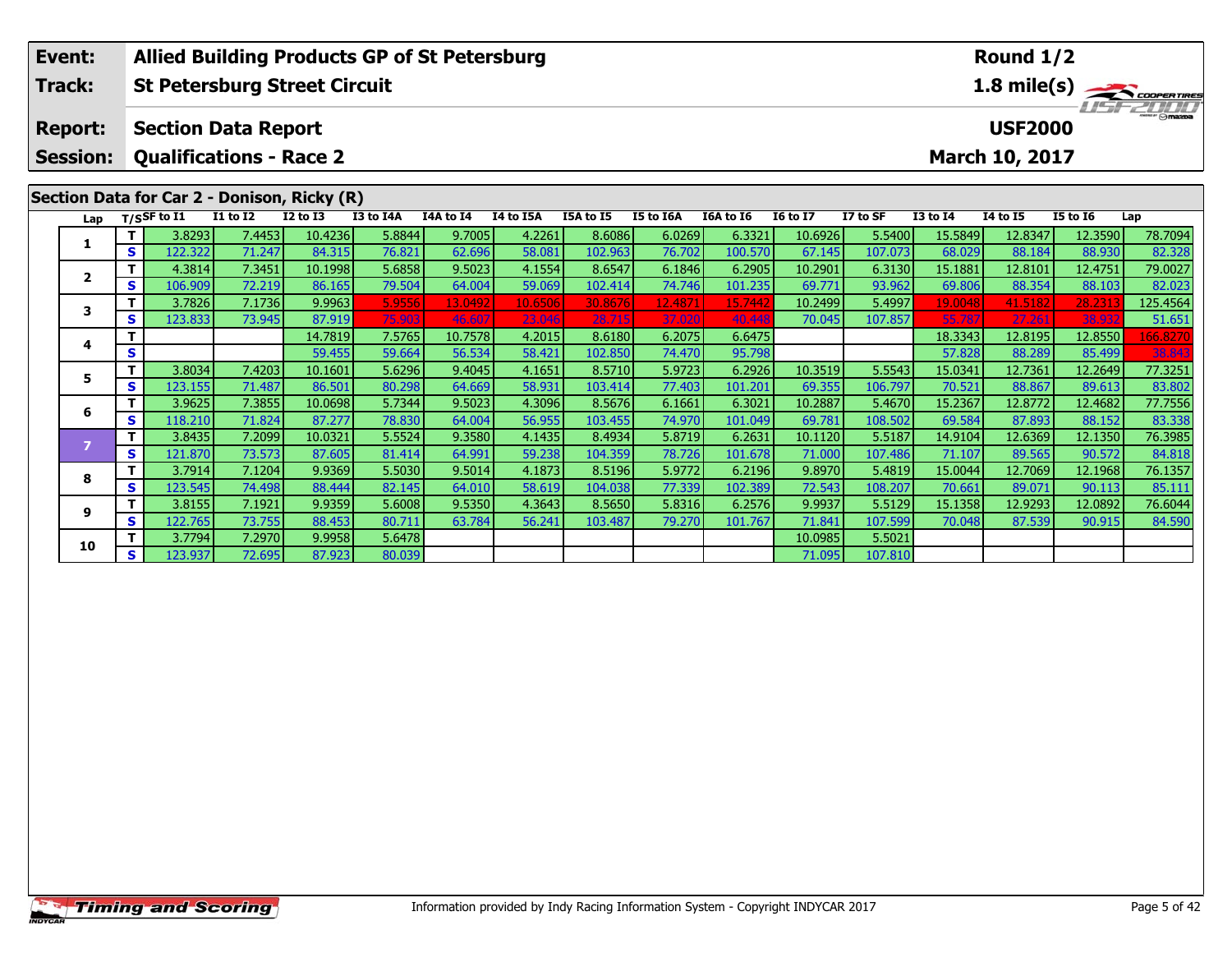| Event:         | <b>Allied Building Products GP of St Petersburg</b> | Round $1/2$                     |
|----------------|-----------------------------------------------------|---------------------------------|
| Track:         | St Petersburg Street Circuit                        | 1.8 mile(s)                     |
| <b>Report:</b> | Section Data Report                                 | <b>Omazna</b><br><b>USF2000</b> |
|                | <b>Session: Qualifications - Race 2</b>             | <b>March 10, 2017</b>           |
|                |                                                     |                                 |

#### Lap T/S<sup>PI</sup> to PO PO to SF SF to PI **1d T S** 80.5397<br>**S** 71.628 2  $\frac{1}{s}$  $rac{s}{T}$ **3T** 129.9111 **S** 45.314 45.314 **4 <sup>T</sup>** 81.6332 80.8957 **<sup>S</sup>** 13.075 71.31271.312 5  $\frac{1}{s}$  $rac{s}{t}$ 6  $\frac{1}{s}$  $\overline{\mathbf{T}}$ 7  $\frac{1}{s}$ 8  $\frac{1}{s}$  $\overline{\mathbf{s}}$ **9**9 <mark>「S</mark>  $\frac{10}{\text{S}}$ **Section Data for Car 2 - Donison, Ricky (R)**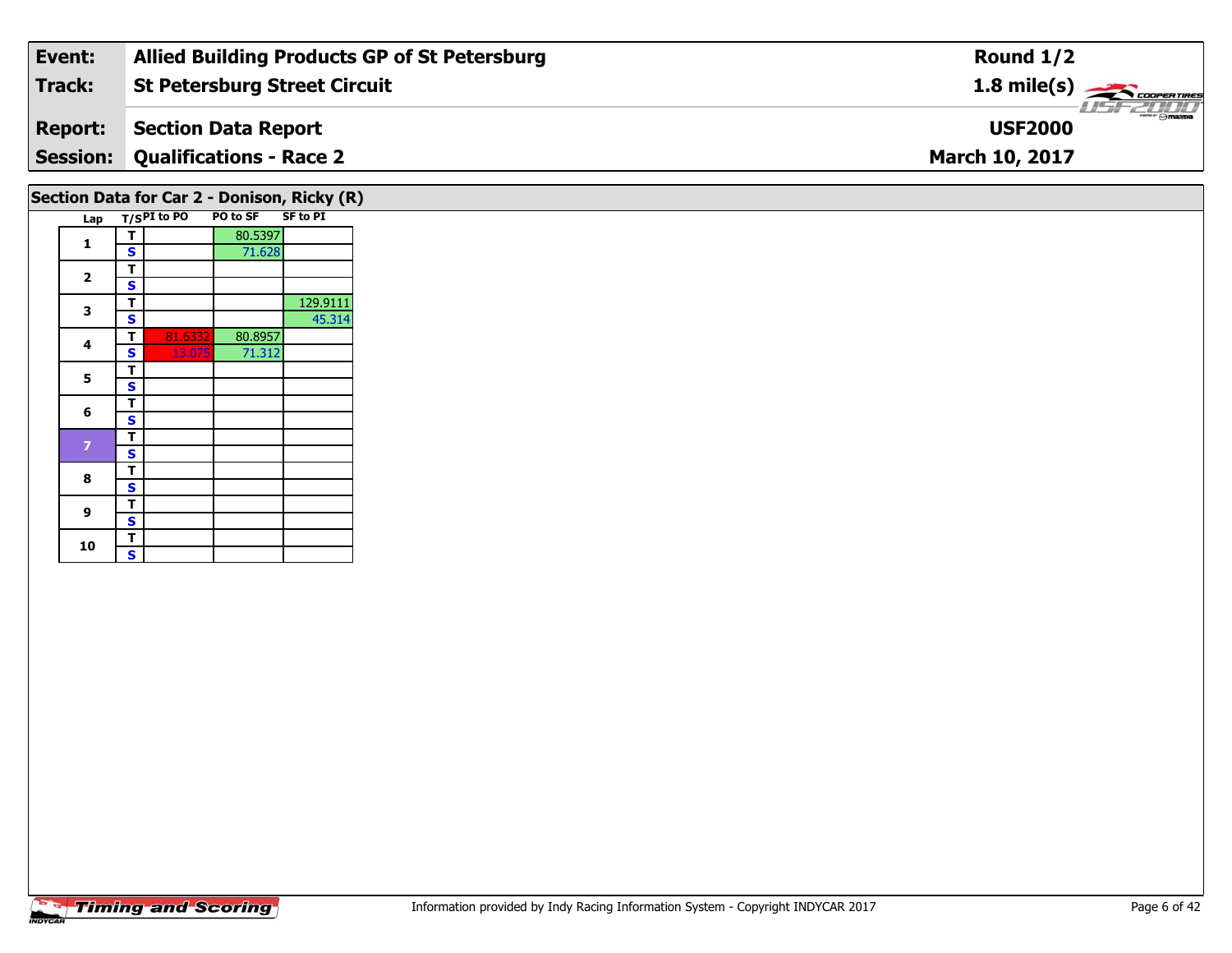| Event:          |              |                                                |                 |                   | <b>Allied Building Products GP of St Petersburg</b> |                   |                  |                   |                  |                  |                 | Round 1/2      |                   |                                                                                       |                   |                    |  |  |
|-----------------|--------------|------------------------------------------------|-----------------|-------------------|-----------------------------------------------------|-------------------|------------------|-------------------|------------------|------------------|-----------------|----------------|-------------------|---------------------------------------------------------------------------------------|-------------------|--------------------|--|--|
| Track:          |              | <b>St Petersburg Street Circuit</b>            |                 |                   |                                                     |                   |                  |                   |                  |                  |                 |                |                   | 1.8 mile(s) $\frac{1}{\sqrt{1-\frac{1}{2}}\sqrt{1-\frac{1}{2}}\sqrt{1-\frac{1}{2}}}}$ |                   |                    |  |  |
|                 |              |                                                |                 |                   |                                                     |                   |                  |                   |                  |                  |                 |                |                   |                                                                                       |                   |                    |  |  |
| <b>Report:</b>  |              | <b>Section Data Report</b>                     |                 |                   |                                                     |                   |                  |                   |                  |                  |                 | <b>USF2000</b> |                   |                                                                                       |                   |                    |  |  |
| <b>Session:</b> |              | <b>Qualifications - Race 2</b>                 |                 |                   |                                                     |                   |                  |                   |                  |                  |                 |                |                   | March 10, 2017                                                                        |                   |                    |  |  |
|                 |              |                                                |                 |                   |                                                     |                   |                  |                   |                  |                  |                 |                |                   |                                                                                       |                   |                    |  |  |
|                 |              | Section Data for Car 20 - Horton, Chandler (R) |                 |                   |                                                     |                   |                  |                   |                  |                  |                 |                |                   |                                                                                       |                   |                    |  |  |
| Lap             |              | T/SSF to I1                                    | <b>I1 to I2</b> | <b>I2 to I3</b>   | I3 to I4A                                           | I4A to I4         | I4 to I5A        | I5A to I5         | I5 to I6A        | I6A to I6        | <b>16 to 17</b> | I7 to SF       | <b>I3 to I4</b>   | <b>I4 to I5</b>                                                                       | <b>I5 to 16</b>   | Lap                |  |  |
| 1               | т            | 3.9741                                         | 7.7098          | 11.0562           | 5.8542                                              | 10.2386           | 4.5217           | 8.7795            | 6.4481           | 6.5008           | 11.0387         | 5.6415         | 16.0928           | 13.3012                                                                               | 12.9489           | 81.7632            |  |  |
|                 | $\mathbf{s}$ | 117.865                                        | 68.803          | 79.491            | 77.217                                              | 59.401            | 54.284           | 100.958           | 71.691           | 97.960           | 65.040          | 105.146        | 65.882            | 85.091                                                                                | 84.879            | 79.253             |  |  |
| $\mathbf{2}$    | т            | 3.9148                                         | 7.4589          | 10.2709           | 5.5437                                              | 9.6153            | 4.1749           | 8.9581            | 6.2361           | 6.3484           | 10.3359         | 5.5987         | 15.1590           | 13.1330                                                                               | 12.5845           | 78.4557            |  |  |
|                 | S            | 119.651                                        | 71.117          | 85.568            | 81.542                                              | 63.251            | 58.793           | 98.945            | 74.128           | 100.312          | 69.462          | 105.950        | 69.940            | 86.181                                                                                | 87.337            | 82.594             |  |  |
| 3               | т            | 3.8877                                         | 7.2869          | 11.6992           | 6.9368                                              | 10.5495           | 7.4666           | 30.8880           | 12.6207          | 12.6204          | 10.2670         | 5.5962         | 17.4863           | 38.3546                                                                               | 25.241            | 119.8190           |  |  |
|                 | S            | 120.485                                        | 72.796          | 75.122<br>11.2620 | 65.166                                              | 57.65             | 32.874           | 28.696            | 36.628           | 50.45            | 69.928          | 105.997        | 60.632            | 29.509                                                                                | 43.54             | 54.082             |  |  |
| 4               | S            |                                                |                 | 78.038            | 6.3305<br>71.408                                    | 10.2906<br>59.101 | 4.8116<br>51.013 | 8.8599<br>100.042 | 6.4156<br>72.054 | 6.5739<br>96.871 |                 |                | 16.6211<br>63.788 | 13.6715<br>82.787                                                                     | 12.9895<br>84.614 | 168.9043<br>38.365 |  |  |
|                 | т            | 3.8287                                         | 7.2426          | 10.1840           | 5.5324                                              | 9.4215            | 4.1929           | 8.6333            | 5.9478           | 6.2985           | 10.4044         | 5.5728         | 14.9539           | 12.8262                                                                               | 12.2463           | 77.2589            |  |  |
| 5 <sup>1</sup>  | S            | 122.342                                        | 73.241          | 86.298            | 81.709                                              | 64.553            | 58.541           | 102.668           | 77.722           | 101.106          | 69.005          | 106.442        | 70.900            | 88.243                                                                                | 89.749            | 83.874             |  |  |
|                 | т            | 3.8219                                         | 7.1345          | 10.1049           | 5.7094                                              | 9.3952            | 4.1725           | 8.6024            | 6.0127           | 6.2698           | 10.1396         | 5.5213         | 15.1046           | 12.7749                                                                               | 12.2825           | 76.8842            |  |  |
| 6               | $\mathbf{s}$ | 122.559                                        | 74.351          | 86.974            | 79.176                                              | 64.733            | 58.827           | 103.037           | 76.883           | 101.569          | 70.807          | 107.435        | 70.192            | 88.597                                                                                | 89.484            | 84.283             |  |  |
|                 | т            | 3.8522                                         | 7.1020          | 10.0635           | 6.7878                                              | 9.9638            | 4.3384           | 8.6405            | 5.9239           | 6.2761           | 10.1676         | 5.5667         | 16.7516           | 12.9789                                                                               | 12.2000           | 78.6825            |  |  |
| 7               | S            | 121.595                                        | 74.691          | 87.332            | 66.597                                              | 61.039            | 56.577           | 102.582           | 78.035           | 101.467          | 70.612          | 106.559        | 63.291            | 87.204                                                                                | 90.089            | 82.356             |  |  |
|                 |              | 3.8441                                         | 7.2638          | 10.1593           | 5.5772                                              | 9.6388            | 4.2779           | 8.5387            | 6.0415           | 6.3546           | 10.1386         | 5.5371         | 15.2160           | 12.8166                                                                               | 12.3961           | 77.3716            |  |  |
| 8               | S            | 121.851                                        | 73.027          | 86.508            | 81.052                                              | 63.097            | 57.377           | 103.805           | 76.516           | 100.214          | 70.814          | 107.129        | 69.678            | 88.309                                                                                | 88.664            | 83.752             |  |  |
|                 | т            | 3.8912                                         | 7.3018          | 10.1326           | 5.6711                                              | 9.7720            | 4.2511           | 8.6143            | 5.9138           | 6.2950           | 10.2309         | 5.5945         | 15.4431           | 12.8654                                                                               | 12.2088           | 77.6683            |  |  |
| 9               | S            | 120.377                                        | 72.647          | 86.736            | 79.710                                              | 62.237            | 57.739           | 102.894           | 78.168           | 101.163          | 70.175          | 106.029        | 68.654            | 87.974                                                                                | 90.024            | 83.432             |  |  |
| 10              |              | 3.8453                                         | 7.2425          | 10.0552           | 5.6347                                              | 10.0965           | 4.7913           | 11.6788           | 7.9928           | 9.4023           | 10.1884         | 5.5833         | 15.7312           | 16.4701                                                                               | 17.395            | 86.5111            |  |  |
|                 | S            | 121.813                                        | 73.242          | 87.404            | 80.225                                              | 60.237            | 51.229           | 75.895            | 57.836           | 67.730           | 70.468          | 106.242        | 67.396            | 68.720                                                                                | 63.18             | 74.904             |  |  |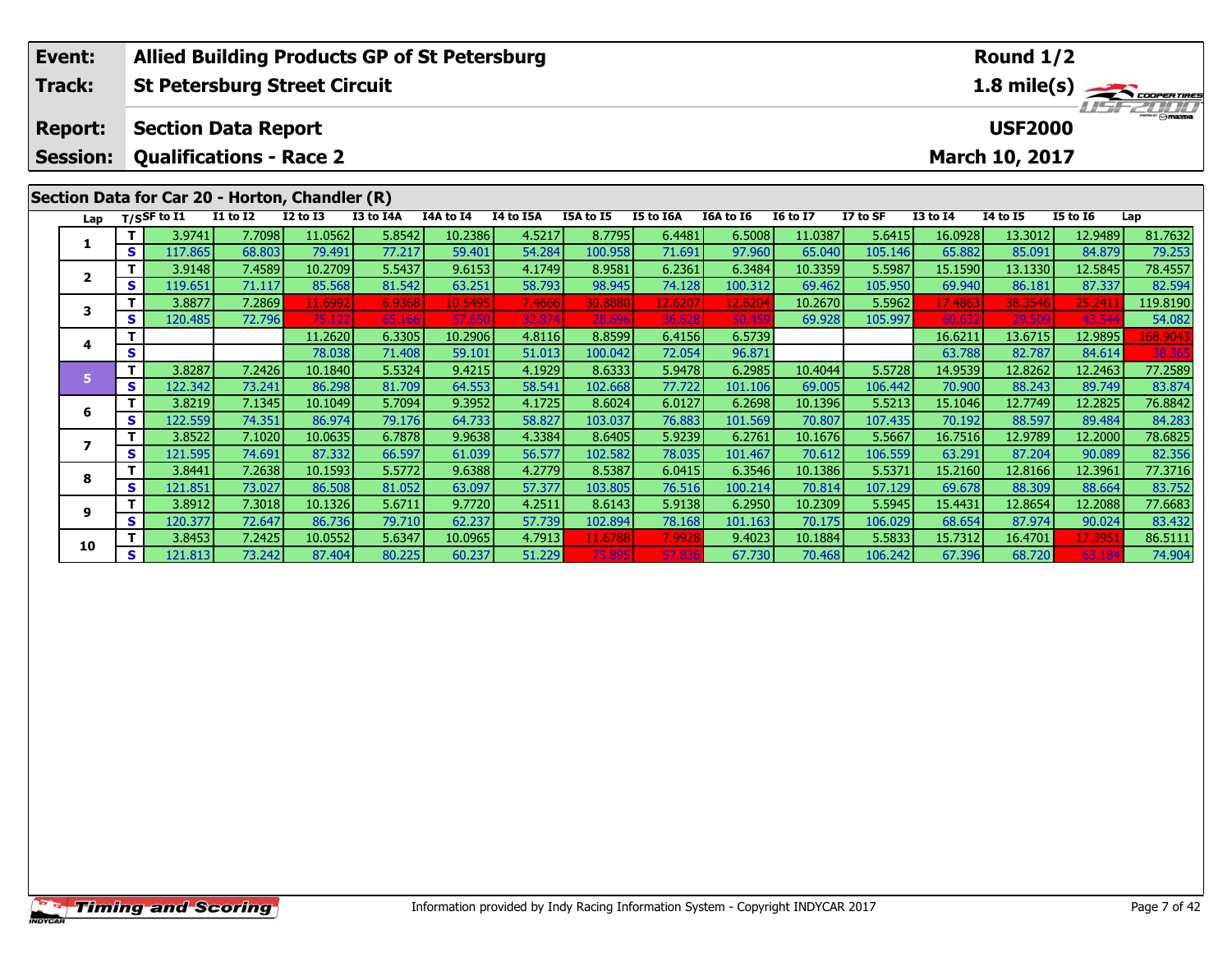| Event:         | <b>Allied Building Products GP of St Petersburg</b> | Round $1/2$                               |
|----------------|-----------------------------------------------------|-------------------------------------------|
| Track:         | St Petersburg Street Circuit                        | $1.8$ mile(s) $\rightarrow$ COOPERTIRES   |
| <b>Report:</b> | Section Data Report                                 | $\frac{2\pi}{2}$ omazoa<br><b>USF2000</b> |
|                | <b>Session: Qualifications - Race 2</b>             | <b>March 10, 2017</b>                     |
|                |                                                     |                                           |

## **Section Data for Car 20 - Horton, Chandler (R)**

| Lap                     |   | $T/SPI$ to PO | <b>PO to SF</b> | <b>SF to PI</b> |
|-------------------------|---|---------------|-----------------|-----------------|
|                         | т |               | 81.4482         |                 |
| 1                       | S |               | 70.829          |                 |
|                         | т |               |                 |                 |
| 2                       | S |               |                 |                 |
| 3                       | т |               |                 | 128.2145        |
|                         | S |               |                 | 45.914          |
| 4                       | т | 81.2881       | 79.3347         |                 |
|                         | S | 13.131        | 72.716          |                 |
| 5                       | т |               |                 |                 |
|                         | S |               |                 |                 |
| 6                       | т |               |                 |                 |
|                         | S |               |                 |                 |
| $\overline{\mathbf{z}}$ | т |               |                 |                 |
|                         | S |               |                 |                 |
| 8                       | т |               |                 |                 |
|                         | S |               |                 |                 |
| 9                       | т |               |                 |                 |
|                         | S |               |                 |                 |
|                         | т |               |                 | 85.1880         |
| 10                      | S |               |                 | 69.104          |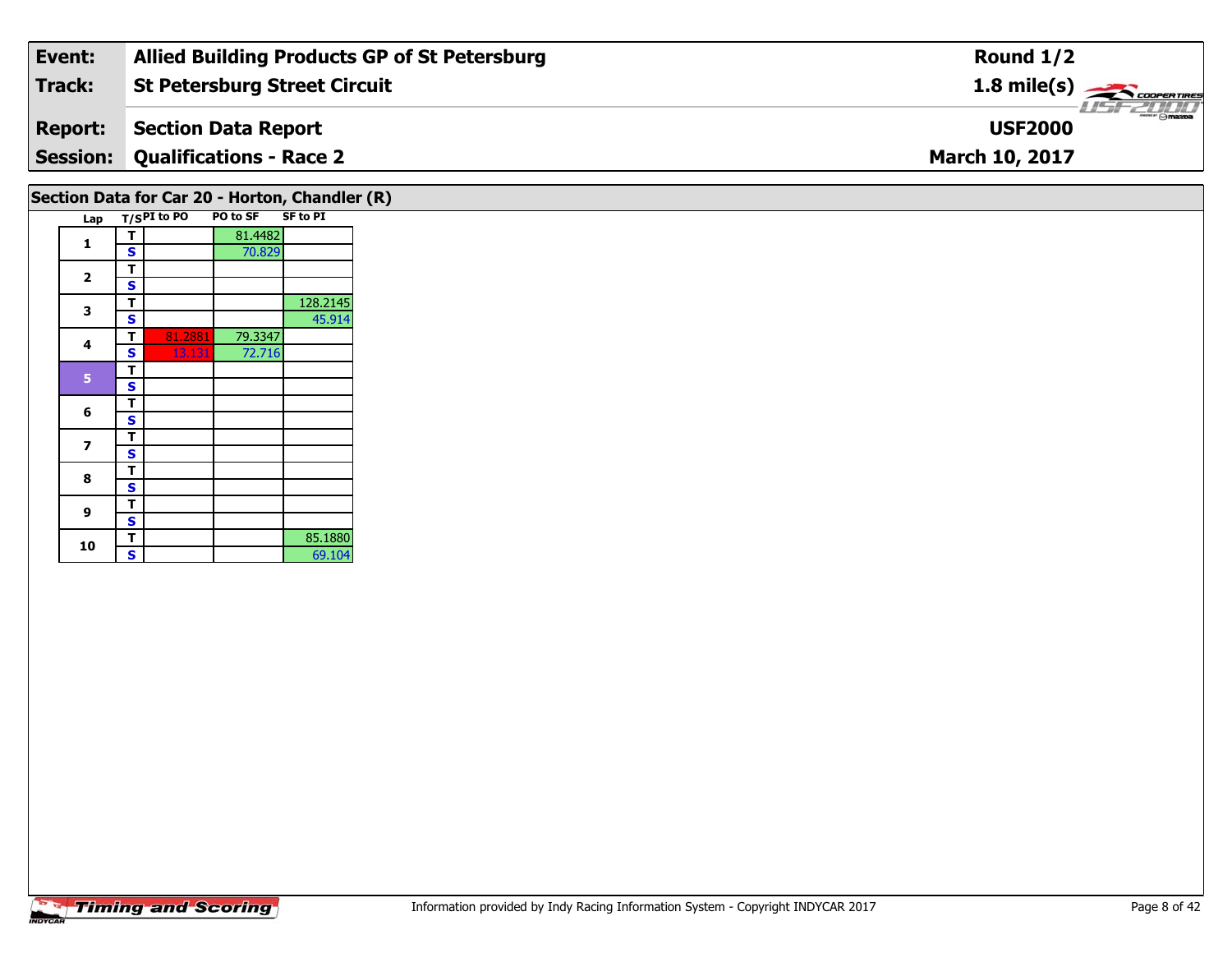| Event:                   |              | <b>Allied Building Products GP of St Petersburg</b> |                  |                   |                  |                  |                  |                   |                  |                  | Round 1/2        |                   |                   |                   |                   |                                             |
|--------------------------|--------------|-----------------------------------------------------|------------------|-------------------|------------------|------------------|------------------|-------------------|------------------|------------------|------------------|-------------------|-------------------|-------------------|-------------------|---------------------------------------------|
| Track:                   |              | <b>St Petersburg Street Circuit</b>                 |                  |                   |                  |                  |                  |                   |                  |                  |                  |                   |                   |                   |                   | $\frac{1.8 \text{ mile(s)}}{1157 - 211111}$ |
|                          |              |                                                     |                  |                   |                  |                  |                  |                   |                  |                  |                  |                   |                   |                   |                   |                                             |
| <b>Report:</b>           |              | <b>Section Data Report</b>                          |                  |                   |                  |                  |                  |                   |                  |                  |                  |                   |                   | <b>USF2000</b>    |                   |                                             |
| <b>Session:</b>          |              | <b>Qualifications - Race 2</b>                      |                  |                   |                  |                  |                  |                   |                  |                  |                  |                   |                   | March 10, 2017    |                   |                                             |
|                          |              |                                                     |                  |                   |                  |                  |                  |                   |                  |                  |                  |                   |                   |                   |                   |                                             |
|                          |              | Section Data for Car 21 - VeeKay, Rinus (R)         |                  |                   |                  |                  |                  |                   |                  |                  |                  |                   |                   |                   |                   |                                             |
| Lap                      |              | $T/S$ SF to $I1$                                    | <b>I1 to I2</b>  | <b>I2 to I3</b>   | <b>I3 to I4A</b> | I4A to I4        | I4 to I5A        | I5A to I5         | I5 to I6A        | I6A to I6        | <b>I6 to I7</b>  | I7 to SF          | <b>I3 to I4</b>   | <b>I4 to I5</b>   | <b>I5 to 16</b>   | Lap                                         |
| 1                        |              | 3.8115                                              | 7.2821           | 10.4378           | 5.6527           | 9.5965           | 4.2230           | 8.5783            | 5.9276           | 6.3207           | 10.4928          | 5.5449            | 15.2492           | 12.8013           | 12.2483           | 77.8679                                     |
|                          | $\mathbf{s}$ | 122.894                                             | 72.844           | 84.200            | 79.970           | 63.375           | 58.123           | 103.326           | 77.986           | 100.751          | 68.424           | 106.978           | 69.527            | 88.414            | 89.734            | 83.218                                      |
| $\overline{2}$           | т            | 3.8132                                              | 7.0757           | 10.2538           | 5.5943           | 9.3882           | 4.2192           | 8.8738            | 5.9963           | 6.2692           | 10.2045          | 5.4861            | 14.9825           | 13.0930           | 12.2655           | 77.1743                                     |
|                          | S            | 122.839                                             | 74.968           | 85.711            | 80.805           | 64.782           | 58.176           | 99.885            | 77.093           | 101.579          | 70.357           | 108.124           | 70.764            | 86.445            | 89.608            | 83.966                                      |
| 3                        | т            | 3.7918                                              | 6.9869           | 10.1142           | 6.0318           | 13.1200          | 10.0749          | 30.6148           | 12.8716          | 15.788           | 9.9584           | 5.4962            | 19.1518           | 40.689            | 28.659            | 124.8487                                    |
|                          | S            | 123.532                                             | 75.921           | 86.894            | 74.944           | 46.35            | 24.363           | 28.95             | 35.914           | 40.33            | 72.095           | 107.926           | 55.359            | 27.816            | 38.35             | 51.903                                      |
| 4                        | т            |                                                     |                  | 10.7821           | 5.8721           | 9.5122           | 4.1521           | 8.5749            | 5.8001           | 6.3301           |                  |                   | 15.3843           | 12.7270           | 12.1302           | 209.2054                                    |
|                          | S            |                                                     |                  | 81.511            | 76.982           | 63.937           | 59.116           | 103.367           | 79.701           | 100.602          |                  |                   | 68.916            | 88.930            | 90.608            | 30.974                                      |
| 5                        | т            | 3.8001                                              | 6.9504           | 10.1260           | 5.4759           | 9.3780           | 4.1150           | 8.5054            | 5.7036           | 6.2544           | 9.9395           | 5.5082            | 14.8539           | 12.6204           | 11.9580           | 75.7565                                     |
|                          | S            | 123.262                                             | 76.320           | 86.793            | 82.552           | 64.852           | 59.649           | 104.212           | 81.049           | 101.819          | 72.232           | 107.691           | 71.377            | 89.682            | 91.913            | 85.537                                      |
| 6                        | т            | 3.7974                                              | 6.9492           | 10.1418           | 5.4400           | 9.2935           | 4.1673           | 8.5033            | 5.7067           | 6.2301           | 9.8661           | 5.4691            | 14.7335           | 12.6706           | 11.9368           | 75.5645                                     |
|                          | S<br>т       | 123.350                                             | 76.333           | 86.658            | 83.097           | 65.442           | 58.900           | 104.238           | 81.005           | 102.216          | 72.770           | 108.461           | 71.960            | 89.326            | 92.076            | 85.755                                      |
| $\overline{\phantom{a}}$ | $\mathbf{s}$ | 3.7765<br>124.033                                   | 7.1118<br>74.588 | 11.1041<br>79.148 | 6.3867<br>70.779 | 9.2466<br>65.774 | 4.1194<br>59.585 | 8.5008<br>104.268 | 5.6857<br>81.304 | 6.4459<br>98.794 | 9.9454<br>72.190 | 5.4633<br>108.576 | 15.6333<br>67.819 | 12.6202<br>89.683 | 12.1316<br>90.597 | 77.7862<br>83.305                           |
|                          | т            | 3.7757                                              | 7.0470           | 10.0304           | 5.4005           | 9.2581           | 4.0764           | 10.2549           | 7.0967           | 6.2463           | 10.3786          | 5.4703            | 14.6586           | 14.3313           | 13.3430           | 79.0349                                     |
| 8                        | $\mathbf{s}$ | 124.059                                             | 75.274           | 87.620            | 83.704           | 65.692           | 60.214           | 86.433            | 65.139           | 101.951          | 69.176           | 108.437           | 72.328            | 78.975            | 82.372            | 81.989                                      |
|                          | т            | 3.8051                                              | 7.0057           | 10.0452           | 5.3793           | 9.5401           | 4.1790           | 8.5074            | 5.7080           | 6.2548           | 9.9298           | 5.4994            | 14.9194           | 12.6864           | 11.9628           | 75.8538                                     |
| 9                        | S            | 123.100                                             | 75.718           | 87.491            | 84.034           | 63.750           | 58.735           | 104.187           | 80.987           | 101.813          | 72.303           | 107.863           | 71.064            | 89.215            | 91.876            | 85.427                                      |
|                          |              | 3.7686                                              | 6.9885           | 10.2082           | 6.1155           | 12.080           | 5.5138           | 11.4610           | 7.4469           | 8.0033           | 10.0145          | 5.4697            | 18.1962           | 16.9748           | 15.4502           | 87.0707                                     |
| 10                       | S            |                                                     |                  |                   |                  |                  |                  |                   |                  |                  |                  |                   |                   |                   |                   |                                             |
|                          |              | 124.293                                             | 75.904           | 86.094            | 73.918           | 50.34            | 44.516           | 77.337            | 62.076           | 79.569           | 71.692           | 108.449           | 58.26             | 66.676            | 71.138            | 74.422                                      |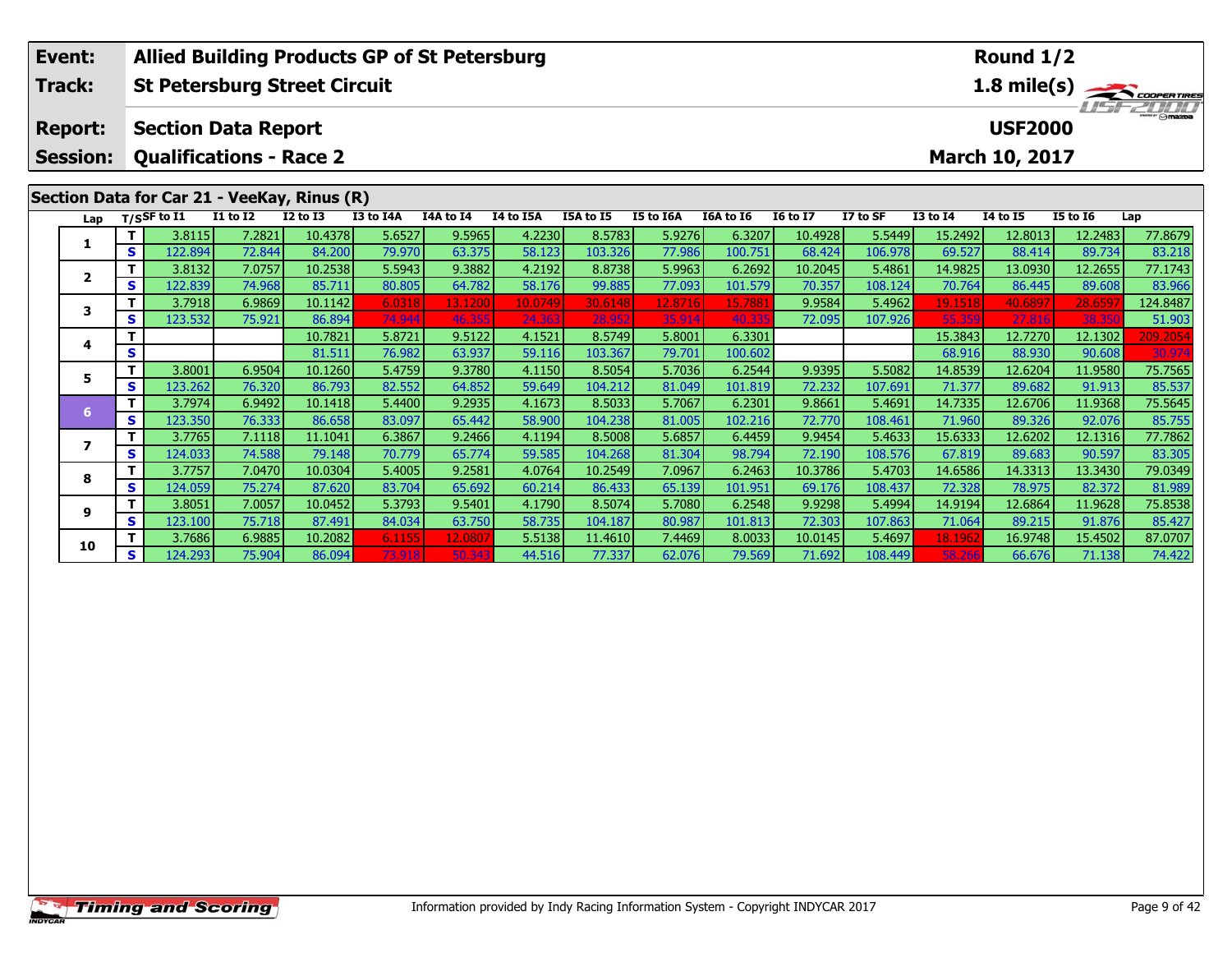| Event:         | <b>Allied Building Products GP of St Petersburg</b> | Round $1/2$                               |
|----------------|-----------------------------------------------------|-------------------------------------------|
| Track:         | <b>St Petersburg Street Circuit</b>                 | $1.8 \text{ mile(s)}$                     |
| <b>Report:</b> | Section Data Report                                 | $\frac{2\pi}{2}$ omazoa<br><b>USF2000</b> |
|                | <b>Session: Qualifications - Race 2</b>             | <b>March 10, 2017</b>                     |
|                |                                                     |                                           |

#### Lap T/S<sup>PI</sup> to PO PO to SF SF to PI **1d T S** 80.6285 2  $\frac{1}{s}$  $rac{s}{T}$ **3 <sup>T</sup>** 129.0459 **<sup>S</sup>** 45.61845.618 **4 <sup>T</sup>** 132.4698 72.5315 **<sup>S</sup>** 8.058 79.53679.536 5  $\frac{1}{s}$  $rac{s}{t}$  $\frac{1}{s}$  $\overline{\mathbf{T}}$ 7  $\frac{1}{s}$  $rac{s}{T}$ 8  $\frac{1}{s}$  $\overline{\mathbf{s}}$ **9**9 <mark>「S</mark> **10d T** 85.8796<br>**S** 68.547 68.547 **Section Data for Car 21 - VeeKay, Rinus (R)**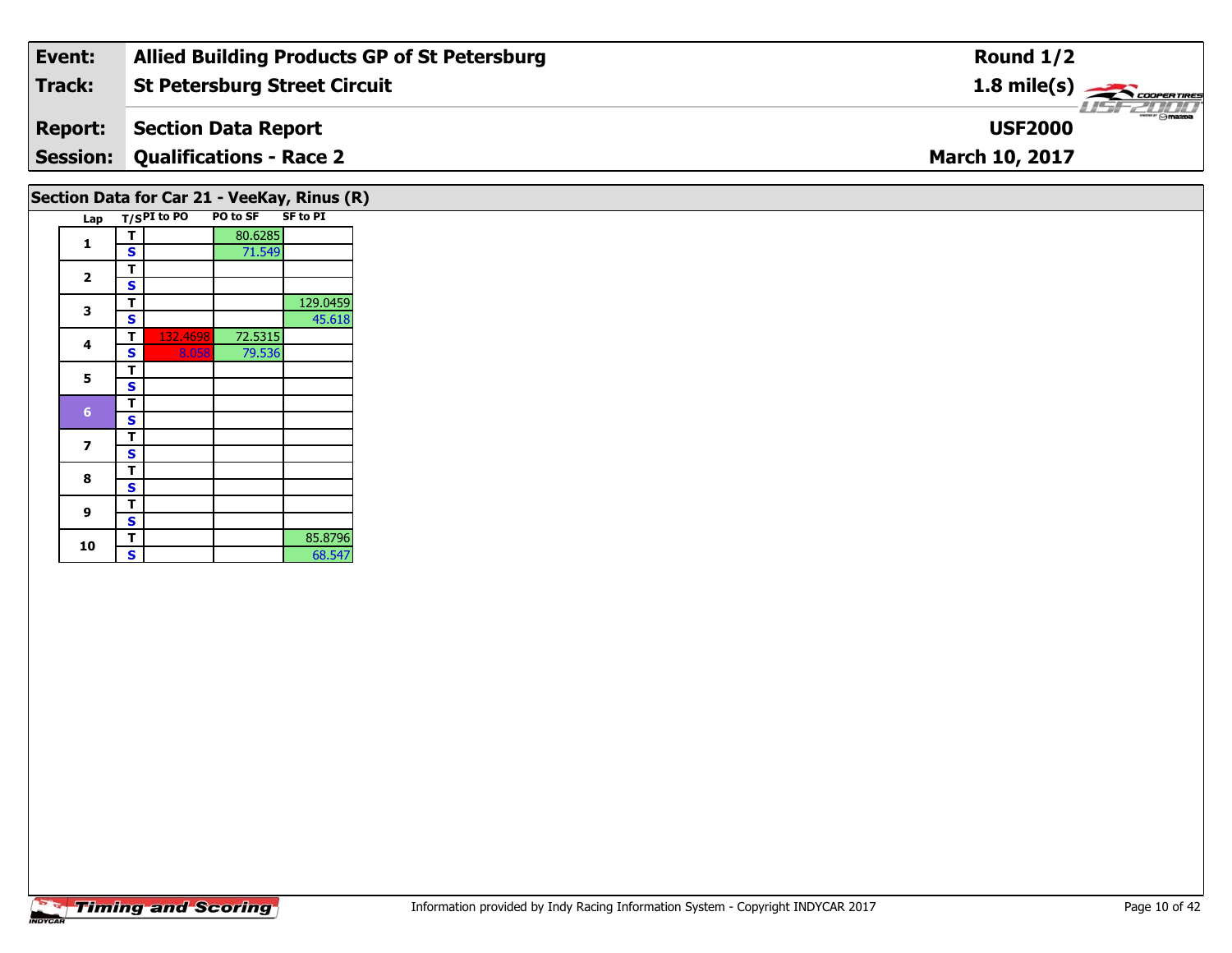|                                                                     | Event:         |              | <b>Allied Building Products GP of St Petersburg</b> |                  |                  |                  |                  |                   |                  |                   |                  |                   |                   |                   | Round 1/2        |                  |                                             |
|---------------------------------------------------------------------|----------------|--------------|-----------------------------------------------------|------------------|------------------|------------------|------------------|-------------------|------------------|-------------------|------------------|-------------------|-------------------|-------------------|------------------|------------------|---------------------------------------------|
|                                                                     | Track:         |              | <b>St Petersburg Street Circuit</b>                 |                  |                  |                  |                  |                   |                  |                   |                  |                   |                   |                   |                  |                  | $\frac{1.8 \text{ mile(s)}}{1157 - 211111}$ |
|                                                                     |                |              |                                                     |                  |                  |                  |                  |                   |                  |                   |                  |                   |                   |                   |                  |                  |                                             |
|                                                                     | <b>Report:</b> |              | <b>Section Data Report</b>                          |                  |                  |                  |                  |                   |                  |                   |                  |                   |                   |                   | <b>USF2000</b>   |                  |                                             |
| <b>Qualifications - Race 2</b><br>March 10, 2017<br><b>Session:</b> |                |              |                                                     |                  |                  |                  |                  |                   |                  |                   |                  |                   |                   |                   |                  |                  |                                             |
|                                                                     |                |              |                                                     |                  |                  |                  |                  |                   |                  |                   |                  |                   |                   |                   |                  |                  |                                             |
| Section Data for Car 22 - Ming, Calvin (R)                          |                |              |                                                     |                  |                  |                  |                  |                   |                  |                   |                  |                   |                   |                   |                  |                  |                                             |
|                                                                     | Lap            |              | $T/S$ SF to $I1$                                    | <b>I1 to I2</b>  | <b>I2 to I3</b>  | I3 to I4A        | I4A to I4        | I4 to I5A         | I5A to I5        | I5 to I6A         | I6A to I6        | <b>I6 to I7</b>   | I7 to SF          | <b>I3 to I4</b>   | <b>14 to 15</b>  | <b>I5 to 16</b>  | Lap                                         |
|                                                                     | 1              | Т            | 3.8458                                              | 7.4492           | 10.4088          | 5.6777           | 9.7357           | 4.2323            | 8.5643           | 5.9486            | 6.3443           | 10.8137           | 5.5821            | 15.4134           | 12.7966          | 12.2929          | 78.6025                                     |
|                                                                     |                | S            | 121.798                                             | 71.210           | 84.435           | 79.618           | 62.469           | 57.996            | 103.495          | 77.711            | 100.376          | 66.393            | 106.265           | 68.786            | 88.447           | 89.409           | 82.440                                      |
|                                                                     | $\overline{2}$ | т            | 3.8111                                              | 7.2461           | 10.2406          | 5.5254           | 9.4655           | 4.1744            | 8.9547           | 6.0541            | 6.3435           | 10.1914           | 5.5114            | 14.9909           | 13.1291          | 12.3976          | 77.5182                                     |
|                                                                     |                | S            | 122.907                                             | 73.206           | 85.821           | 81.812           | 64.252           | 58.800            | 98.983           | 76.357            | 100.389          | 70.447            | 107.628           | 70.725            | 86.207           | 88.654           | 83.593                                      |
|                                                                     | 3              | S            | 3.8010<br>123.233                                   | 7.2354<br>73.314 | 9.9962<br>87.920 | 5.5514<br>81.429 | 13.2630<br>45.85 | 10.5839<br>23.191 | 30.7483<br>28.82 | 12.2978<br>37.590 | 15.8175<br>40.26 | 10.1336<br>70.849 | 5.4989<br>107.873 | 18.8144<br>56.352 | 41.3322<br>27.38 | 28.1153<br>39.09 | 124.9270<br>51.870                          |
|                                                                     |                | т            |                                                     |                  | 11.3479          | 6.4346           | 10.5845          | 4.6249            | 8.6730           | 6.4648            | 6.4757           |                   |                   | 17.0191           | 13.2979          | 12.9405          | 156.4143                                    |
|                                                                     | 4              | S            |                                                     |                  | 77.447           | 70.252           | 57.460           | 53.072            | 102.198          | 71.506            | 98.340           |                   |                   | 62.296            | 85.113           | 84.934           | 41.428                                      |
|                                                                     |                | т            | 3.8159                                              | 7.1894           | 9.9908           | 5.5694           | 9.3206           | 4.1691            | 8.6000           | 5.8671            | 6.3037           | 10.0827           | 5.5218            | 14.8900           | 12.7691          | 12.1708          | 76.4305                                     |
|                                                                     | 5              | S            | 122.752                                             | 73.783           | 87.967           | 81.166           | 65.251           | 58.875            | 103.066          | 78.791            | 101.023          | 71.207            | 107.425           | 71.204            | 88.637           | 90.306           | 84.783                                      |
|                                                                     |                | т            | 3.8160                                              | 7.1063           | 10.0315          | 33.1014          | 10.7293          | 4.5443            | 8.6678           | 5.9189            | 6.3406           | 10.0897           | 5.5125            | 43.8307           | 13.2121          | 12.2595          | 105.8583                                    |
|                                                                     | 6              | S            | 122.749                                             | 74.646           | 87.610           | 13.656           | 56.684           | 54.014            | 102.259          | 78.101            | 100.435          | 71.157            | 107.607           | 24.189            | 85.665           | 89.652           | 61.214                                      |
|                                                                     |                | т            | 3.8273                                              | 7.1809           | 9.9949           | 5.7911           | 9.3368           | 4.1366            | 8.5300           | 5.8588            | 6.2502           | 10.1257           | 5.5291            | 15.1279           | 12.6666          | 12.1090          | 76.5614                                     |
|                                                                     | 7              | S            | 122.386                                             | 73.870           | 87.931           | 78.059           | 65.138           | 59.337            | 103.911          | 78.902            | 101.888          | 70.904            | 107.284           | 70.084            | 89.355           | 90.766           | 84.638                                      |
|                                                                     | 8              | т            | 3.7628                                              | 7.2340           | 10.0223          | 5.5567           | 9.3676           | 4.1967            | 8.5812           | 5.8274            | 6.2231           | 10.2121           | 5.4549            | 14.9243           | 12.7779          | 12.0505          | 76.4388                                     |
|                                                                     |                | $\mathbf{s}$ | 124.484                                             | 73.328           | 87.691           | 81.351           | 64.924           | 58.488            | 103.291          | 79.327            | 102.331          | 70.304            | 108.743           | 71.040            | 88.576           | 91.207           | 84.774                                      |
|                                                                     | 9              | $\mathbf T$  | 3.8358                                              | 7.2066           | 10.0022          | 5.5216           | 9.3753           | 4.2215            | 8.5861           | 5.7440            | 6.2690           | 10.0696           | 5.5306            | 14.8969           | 12.8076          | 12.0130          | 76.3623                                     |
|                                                                     |                | S            | 122.115                                             | 73.607           | 87.867           | 81.869           | 64.871           | 58.144            | 103.232          | 80.479            | 101.582          | 71.299            | 107.255           | 71.171            | 88.371           | 91.492           | 84.859                                      |
|                                                                     | 10             |              | 3.7844                                              | 7.1058           | 10.1097          | 5.5496           | 10.2730          | 4.6493            | 9.9094           | 7.4155            | 8.9825           | 10.0822           | 5.5141            | 15.8226           | 14.5587          | 16.3980          | 83.3755                                     |
|                                                                     |                | S            | 123.774                                             | 74.651           | 86.933           | 81.456           | 59.202           | 52.794            | 89.44            | 62.339            | 70.895           | 71.210            | 107.575           | 67.007            | 77.742           | 67.026           | 77.721                                      |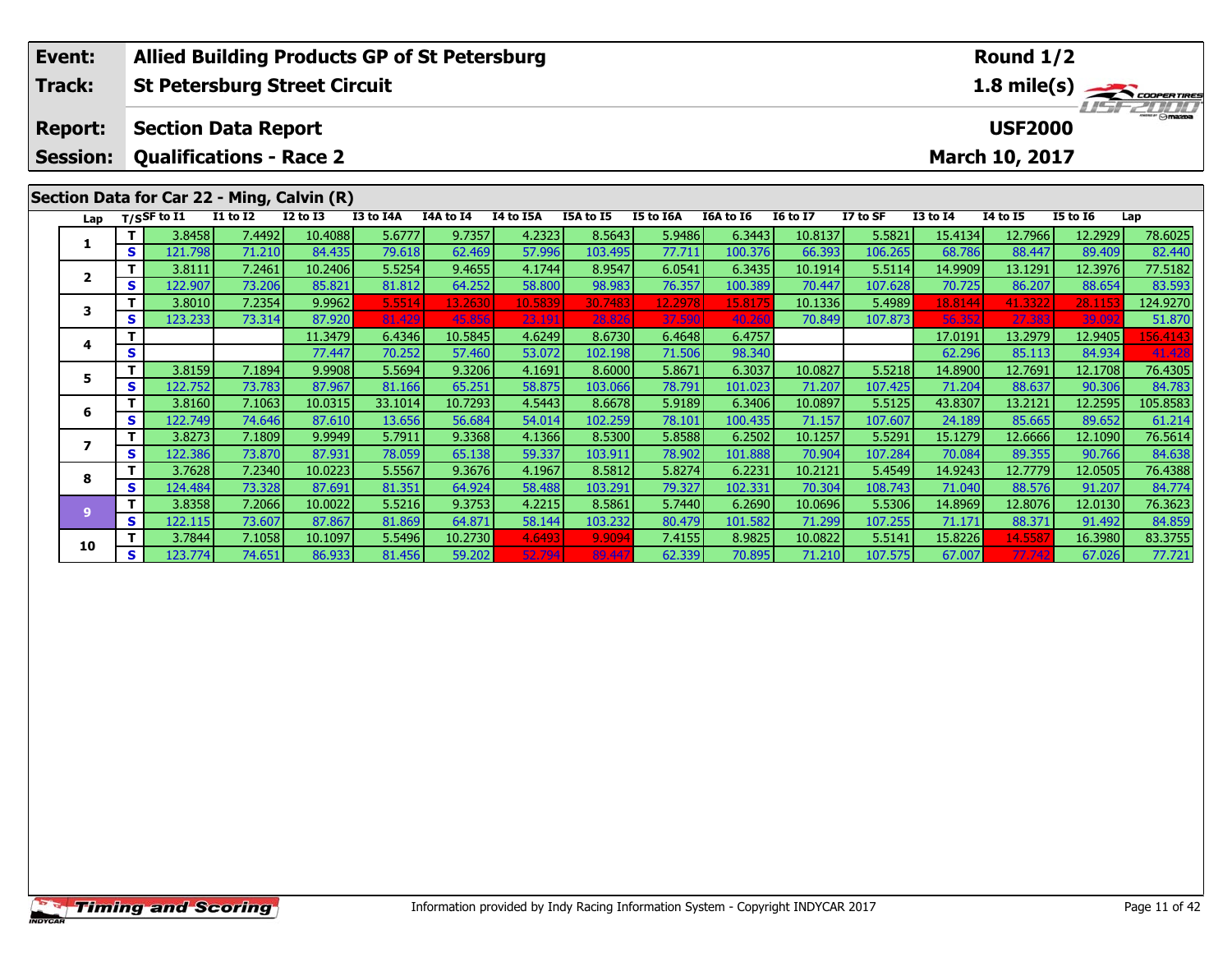| Event:         | <b>Allied Building Products GP of St Petersburg</b> | Round $1/2$                            |
|----------------|-----------------------------------------------------|----------------------------------------|
| Track:         | <b>St Petersburg Street Circuit</b>                 | $1.8 \text{ mile(s)}$                  |
| <b>Report:</b> | Section Data Report                                 | $\frac{2}{\sqrt{2}}$<br><b>USF2000</b> |
|                | <b>Session: Qualifications - Race 2</b>             | <b>March 10, 2017</b>                  |
|                |                                                     |                                        |

# **Section Data for Car 22 - Ming, Calvin (R)**

| Lap |   | $T/S$ PI to PO | PO to SF | <b>SF to PI</b> |
|-----|---|----------------|----------|-----------------|
| 1   | т |                | 81.8725  |                 |
|     | S |                | 70.462   |                 |
|     | т |                |          |                 |
| 2   | S |                |          |                 |
| 3   | т |                |          | 129.7403        |
|     | S |                |          | 45.374          |
| 4   | т | 73.9204        | 77.6526  |                 |
|     | S | 14.440         | 74.291   |                 |
|     | т |                |          |                 |
| 5   | S |                |          |                 |
| 6   | т |                |          |                 |
|     | S |                |          |                 |
| 7   | т |                |          |                 |
|     | S |                |          |                 |
| 8   | т |                |          |                 |
|     | S |                |          |                 |
| 9   | т |                |          |                 |
|     | S |                |          |                 |
|     | т |                |          | 84.5470         |
| 10  | S |                |          | 69.628          |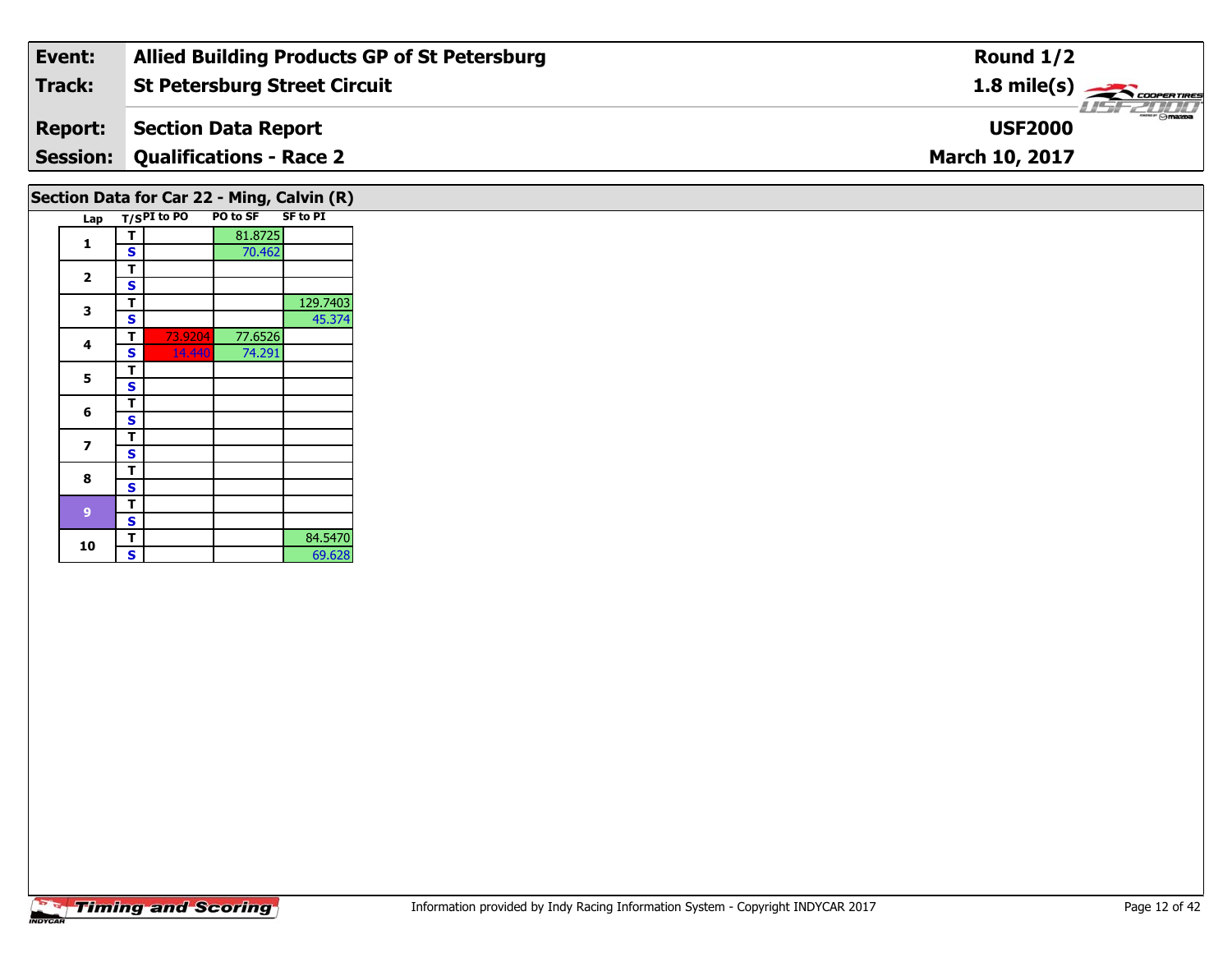|                                       | <b>Allied Building Products GP of St Petersburg</b><br>Event: |                                                  |                                     |                 |                 |           |           |                |           |                   |           |                 | Round 1/2 |                 |                 |                 |             |
|---------------------------------------|---------------------------------------------------------------|--------------------------------------------------|-------------------------------------|-----------------|-----------------|-----------|-----------|----------------|-----------|-------------------|-----------|-----------------|-----------|-----------------|-----------------|-----------------|-------------|
|                                       | Track:                                                        |                                                  | <b>St Petersburg Street Circuit</b> |                 |                 |           |           |                |           |                   |           |                 |           |                 |                 |                 | 1.8 mile(s) |
|                                       | <b>Report:</b>                                                |                                                  | <b>Section Data Report</b>          |                 |                 |           |           | <b>USF2000</b> |           | <b>The Common</b> |           |                 |           |                 |                 |                 |             |
|                                       | <b>Session:</b>                                               | <b>Qualifications - Race 2</b><br>March 10, 2017 |                                     |                 |                 |           |           |                |           |                   |           |                 |           |                 |                 |                 |             |
| Section Data for Car 23 - Kohl, Lucas |                                                               |                                                  |                                     |                 |                 |           |           |                |           |                   |           |                 |           |                 |                 |                 |             |
|                                       | Lap                                                           |                                                  | $T/S$ SF to $I1$                    | <b>I1 to I2</b> | <b>I2 to I3</b> | I3 to I4A | I4A to I4 | I4 to I5A      | I5A to I5 | I5 to I6A         | I6A to I6 | <b>16 to 17</b> | I7 to SF  | <b>I3 to 14</b> | <b>I4 to I5</b> | <b>I5 to 16</b> | Lap         |
|                                       | 1                                                             | т                                                | 3.8656                              | 7.4690          | 10.6008         | 5.7888    | 9.7193    | 4.2535         | 8.5220    | 6.0206            | 6.2993    | 10.7384         | 5.5546    | 15.5081         | 12.7755         | 12.3199         | 78.8319     |
|                                       |                                                               | S                                                | 121.174                             | 71.021          | 82.905          | 78.090    | 62.575    | 57.706         | 104.009   | 76.782            | 101.093   | 66.859          | 106.791   | 68.366          | 88.593          | 89.213          | 82.200      |
|                                       | $\mathbf{2}$                                                  |                                                  | 3.7728                              | 7.2895          | 10.2770         | 5.7195    | 9.5343    | 4.2536         | 8.7429    | 6.0285            | 6.3035    | 10.1438         | 5.5010    | 15.2538         | 12.9965         | 12.3320         | 77.5664     |
|                                       |                                                               | S                                                | 124.154                             | 72.770          | 85.518          | 79.036    | 63.789    | 57.705         | 101.381   | 76.681            | 101.026   | 70.778          | 107.832   | 69.506          | 87.086          | 89.125          | 83.541      |
|                                       | 3                                                             | т                                                | 3.7857                              | 7.2369          | 10.1312         | 5.8982    | 13.1068   | 11.2348        | 30.9220   | 11.9559           | 15.4003   | 10.1621         | 5.4923    | 19.0050         | 42.1568         | 27.356          | 125.3262    |
|                                       |                                                               | S                                                | 123.731                             | 73.299          | 86.748          | 76.641    | 46.402    | 21.848         | 28.664    | 38.665            | 41.35     | 70.650          | 108.002   | 55.78           | 26.848          | 40.17           | 51.705      |
|                                       | 4                                                             |                                                  |                                     |                 | 11.4113         | 6.2923    | 10.6573   | 4.4446         | 8.6549    | 6.5218            | 6.5805    |                 |           | 16.9496         | 13.0995         | 13.1023         | 155.6683    |
|                                       |                                                               | S                                                |                                     |                 | 77.017          | 71.841    | 57.067    | 55.225         | 102.412   | 70.881            | 96.774    |                 |           | 62.552          | 86.402          | 83.885          | 41.627      |
|                                       | 5.                                                            | т                                                | 3.8256                              | 7.2996          | 10.1747         | 5.7113    | 9.3836    | 4.1732         | 8.5717    | 5.9360            | 6.3506    | 10.2952         | 5.5234    | 15.0949         | 12.7449         | 12.2866         | 77.2449     |
|                                       |                                                               | s                                                | 122.441                             | 72.669          | 86.377          | 79.149    | 64.813    | 58.817         | 103.406   | 77.876            | 100.277   | 69.737          | 107.394   | 70.237          | 88.806          | 89.454          | 83.889      |
|                                       | 6                                                             | т                                                | 3.7942                              | 7.2873          | 9.9892          | 6.0249    | 9.6120    | 4.1605         | 8.5122    | 5.9361            | 6.2539    | 10.1179         | 5.5211    | 15.6369         | 12.6727         | 12.1900         | 77.2093     |
|                                       |                                                               | S                                                | 123.454                             | 72.792          | 87.981          | 75.030    | 63.273    | 58.996         | 104.129   | 77.875            | 101.827   | 70.959          | 107.439   | 67.803          | 89.312          | 90.163          | 83.928      |
|                                       | 7                                                             |                                                  | 3.8355                              | 7.1603          | 10.0837         | 5.6342    | 9.3278    | 4.1387         | 8.5489    | 5.7730            | 6.2595    | 10.0710         | 5.5481    | 14.9620         | 12.6876         | 12.0325         | 76.3807     |
|                                       |                                                               | S                                                | 122.125                             | 74.083          | 87.157          | 80.232    | 65.201    | 59.307         | 103.682   | 80.075            | 101.736   | 71.289          | 106.916   | 70.861          | 89.207          | 91.344          | 84.838      |
|                                       | 8                                                             |                                                  | 3.8232                              | 7.1806          | 10.0601         | 5.6405    | 9.3703    | 4.1663         | 8.5206    | 5.7778            | 6.2543    | 10.0387         | 5.5264    | 15.0108         | 12.6869         | 12.0321         | 76.3588     |
|                                       |                                                               | S                                                | 122.518                             | 73.873          | 87.361          | 80.143    | 64.905    | 58.914         | 104.026   | 80.008            | 101.821   | 71.519          | 107.336   | 70.631          | 89.212          | 91.347          | 84.863      |
|                                       | 9                                                             |                                                  | 3.8237                              | 7.1537          | 9.9914          | 5.7116    | 9.4233    | 4.2899         | 8.5498    | 5.9032            | 6.2648    | 10.0296         | 5.5304    | 15.1349         | 12.8397         | 12.1680         | 76.6714     |
|                                       |                                                               | S                                                | 122.502                             | 74.151          | 87.962          | 79.145    | 64.540    | 57.217         | 103.671   | 78.309            | 101.650   | 71.584          | 107.258   | 70.052          | 88.150          | 90.326          | 84.517      |

0 T 3.8114| 7.2157| 9.9741| 5.6462| 9.2817| 4.1627| 8.5383| 5.6470| 6.2367| 10.0947| 5.5379| 14.9279| 12.7010| 11.8837| 76.1464<br>| S 122.897| 73.514| 88.115| 80.062| 65.525| 58.965| 103.810| 81.862| 102.108| 71.122| 107.113

**10**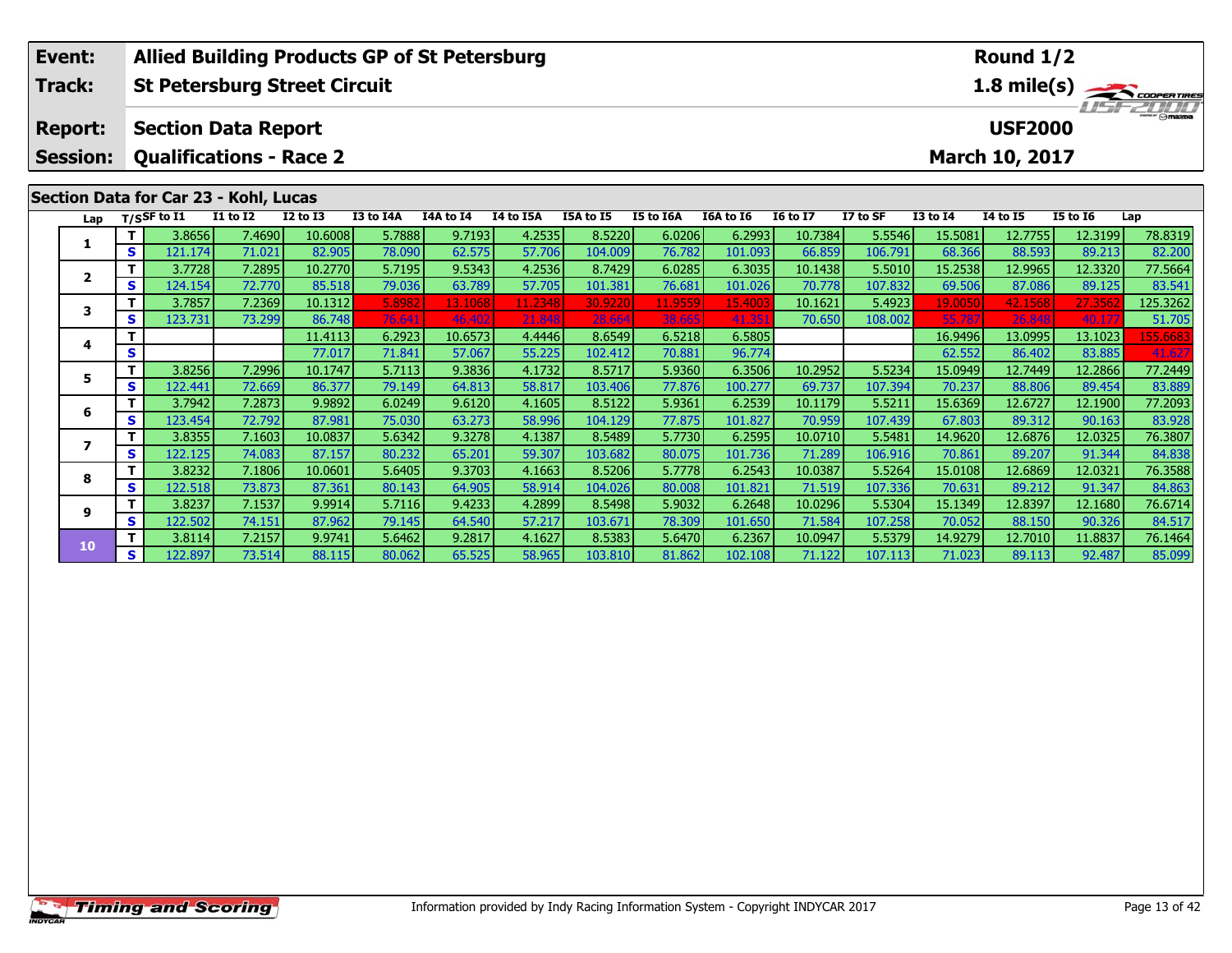| Event:         | <b>Allied Building Products GP of St Petersburg</b> | Round $1/2$                             |
|----------------|-----------------------------------------------------|-----------------------------------------|
| Track:         | <b>St Petersburg Street Circuit</b>                 | $1.8$ mile(s) $\rightarrow$ COOPERTIRES |
| <b>Report:</b> | Section Data Report                                 | <b>Omazpa</b><br><b>USF2000</b>         |
|                | <b>Session: Qualifications - Race 2</b>             | <b>March 10, 2017</b>                   |
|                |                                                     |                                         |

## **Section Data for Car 23 - Kohl, Lucas**

|  | Lap                     |   | $T/SPI$ to PO | <b>PO to SF</b> | <b>SF to PI</b> |
|--|-------------------------|---|---------------|-----------------|-----------------|
|  | 1                       | т |               | 82.8903         |                 |
|  |                         | S |               | 69.596          |                 |
|  |                         | т |               |                 |                 |
|  | $\overline{\mathbf{2}}$ | S |               |                 |                 |
|  |                         | т |               |                 | 130.1535        |
|  | 3                       | S |               |                 | 45.230          |
|  |                         | т | 74.1307       | 76.8745         |                 |
|  | 4                       | S | 14.399        | 75.043          |                 |
|  |                         | т |               |                 |                 |
|  | 5                       | S |               |                 |                 |
|  |                         | т |               |                 |                 |
|  | 6                       | S |               |                 |                 |
|  |                         | т |               |                 |                 |
|  | 7                       | S |               |                 |                 |
|  | 8                       | т |               |                 |                 |
|  |                         | S |               |                 |                 |
|  |                         | т |               |                 |                 |
|  | 9                       | S |               |                 |                 |
|  |                         | т |               |                 | 72.5936         |
|  | 10                      | S |               |                 | 81.093          |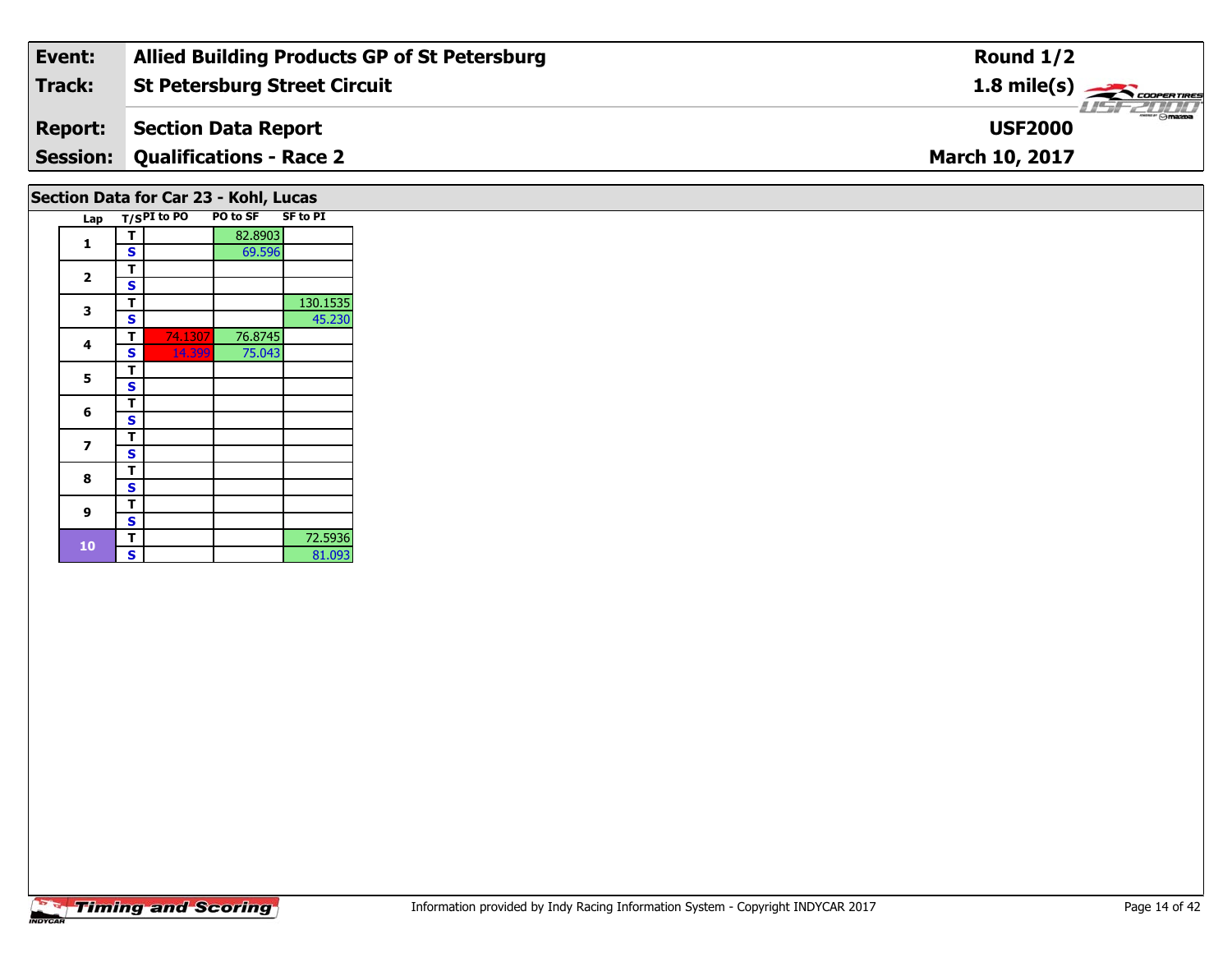|                                               | Event:          |    | <b>Allied Building Products GP of St Petersburg</b> |                 |                 |           |           |                |           |           |           |                 |          |                 | Round 1/2       |                 |             |
|-----------------------------------------------|-----------------|----|-----------------------------------------------------|-----------------|-----------------|-----------|-----------|----------------|-----------|-----------|-----------|-----------------|----------|-----------------|-----------------|-----------------|-------------|
|                                               | Track:          |    | <b>St Petersburg Street Circuit</b>                 |                 |                 |           |           |                |           |           |           |                 |          |                 |                 |                 | 1.8 mile(s) |
|                                               | <b>Report:</b>  |    | <b>Section Data Report</b>                          |                 |                 |           |           | <b>USF2000</b> |           | 157721111 |           |                 |          |                 |                 |                 |             |
|                                               | <b>Session:</b> |    | <b>Qualifications - Race 2</b>                      |                 |                 |           |           |                |           |           |           |                 |          |                 | March 10, 2017  |                 |             |
| Section Data for Car 27 - Kaminsky, Colin (R) |                 |    |                                                     |                 |                 |           |           |                |           |           |           |                 |          |                 |                 |                 |             |
|                                               | Lap             |    | $T/S$ SF to $\overline{11}$                         | <b>I1 to I2</b> | <b>I2 to I3</b> | I3 to I4A | I4A to I4 | I4 to I5A      | I5A to I5 | I5 to I6A | I6A to I6 | <b>16 to 17</b> | I7 to SF | <b>I3 to I4</b> | <b>14 to 15</b> | <b>I5 to 16</b> | Lap         |
|                                               |                 |    | 4.0257                                              | 8.2041          | 12.8530         | 6.8530    | 10.9792   | 4.8109         | 11.1241   | 7.0673    | 6.5233    | 11.5014         | 5.6797   | 17.8322         | 15.9350         | 13.5906         | 89.6217     |
|                                               | 1               | S. | 116.355                                             | 64.657          | 68.378          | 65.963    | 55.394    | 51.021         | 79.680    | 65.410    | 97.622    | 62.423          | 104.439  | 59.456          | 71.027          | 80.871          | 72.304      |
|                                               |                 |    | 3.9867                                              | 7.6978          | 10.5433         | 6.1434    | 9.7907    | 4.7091         | 10.5121   | 6.6492    | 6.5081    | 10.6727         | 5.6371   | 15.9341         | 15.2212         | 13.1573         | 82.8502     |
|                                               | $\mathbf{2}$    | S  | 117.493                                             | 68.910          | 83.358          | 73.582    | 62.118    | 52.123         | 84.318    | 69.523    | 97.850    | 67.270          | 105.228  | 66.538          | 74.358          | 83.535          | 78.213      |
|                                               | 3               |    |                                                     |                 | 12.2626         | 6.4145    | 10.0214   | 4.5113         | 9.6417    | 6.8270    | 6.4802    |                 |          | 16.4359         | 14.1530         | 13.3072         | 267.4897    |
|                                               |                 | S  |                                                     |                 | 71.670          | 70.472    | 60.688    | 54.409         | 91.930    | 67.712    | 98.271    |                 |          | 64.507          | 79.970          | 82.594          | 24.225      |
|                                               | 4               | т  | 3.9365                                              | 7.5144          | 10.2712         | 5.8591    | 9.7415    | 4.3909         | 8.8578    | 6.2614    | 6.3861    | 10.4774         | 5.5678   | 15.6006         | 13.2487         | 12.6475         | 79.2641     |
|                                               |                 | S  | 118.991                                             | 70.592          | 85.566          | 77.153    | 62.432    | 55.901         | 100.066   | 73.829    | 99.719    | 68.524          | 106.538  | 67.961          | 85.429          | 86.902          | 81.752      |
|                                               | 5               | т  | 3.8918                                              | 7.4532          | 10.3784         | 6.1014    | 9.8555    | 4.4588         | 8.7323    | 6.4331    | 6.5228    | 10.4000         | 5.5543   | 15.9569         | 13.1911         | 12.9559         | 79.7816     |
|                                               |                 | S  | 120.358                                             | 71.171          | 84.682          | 74.089    | 61.710    | 55.049         | 101.504   | 71.858    | 97.630    | 69.034          | 106.797  | 66.443          | 85.802          | 84.833          | 81.222      |
|                                               | 6               |    | 3.9209                                              | 7.4908          | 10.3614         | 5.8701    | 9.5230    | 4.2679         | 8.6604    | 6.1310    | 6.3157    | 10.4730         | 5.6208   | 15.3931         | 12.9283         | 12.4467         | 78.6350     |
|                                               |                 | S. | 119.465                                             | 70.814          | 84.821          | 77.008    | 63.865    | 57.512         | 102.347   | 75.399    | 100.831   | 68.553          | 105.533  | 68.877          | 87.546          | 88.304          | 82.406      |
|                                               | $\overline{ }$  |    | 3.8795                                              | 7.5996          | 10.2665         | 5.6566    | 9.3926    | 4.3120         | 8.7056    | 5.9185    | 6.2745    | 10.4297         | 5.5910   | 15.0492         | 13.0176         | 12.1930         | 78.0261     |
|                                               |                 | S. | 120.740                                             | 69.800          | 85.605          | 79.915    | 64.751    | 56.924         | 101.815   | 78.106    | 101.493   | 68.838          | 106.096  | 70.451          | 86.945          | 90.141          | 83.049      |
|                                               | 8               | т  | 3.8595                                              | 7.2944          | 10.0715         | 5.5752    | 9.3986    | 4.2949         | 8.6690    | 5.8925    | 6.3123    | 10.2022         | 5.5583   | 14.9738         | 12.9639         | 12.2048         | 77.1284     |
|                                               |                 | S  | 121.365                                             | 72.721          | 87.262          | 81.081    | 64.710    | 57.150         | 102.245   | 78.451    | 100.885   | 70.373          | 106.720  | 70.805          | 87.305          | 90.054          | 84.016      |
|                                               | 9               |    | 3.8302                                              | 7.3126          | 10.0974         | 5.5980    | 9.6974    | 5.0399         | 10.1614   | 7.1105    | 8.3171    | 10.2230         | 5.5609   | 15.2954         | 15.201          | 15.4276         | 82.9484     |
|                                               |                 | S. | 122.294                                             | 72.540          | 87.039          | 80.751    | 62.716    | 48.702         |           | 65.013    | 76.567    | 70.229          | 106.670  | 69.317          | 74 455          | 71.242          | 78.121      |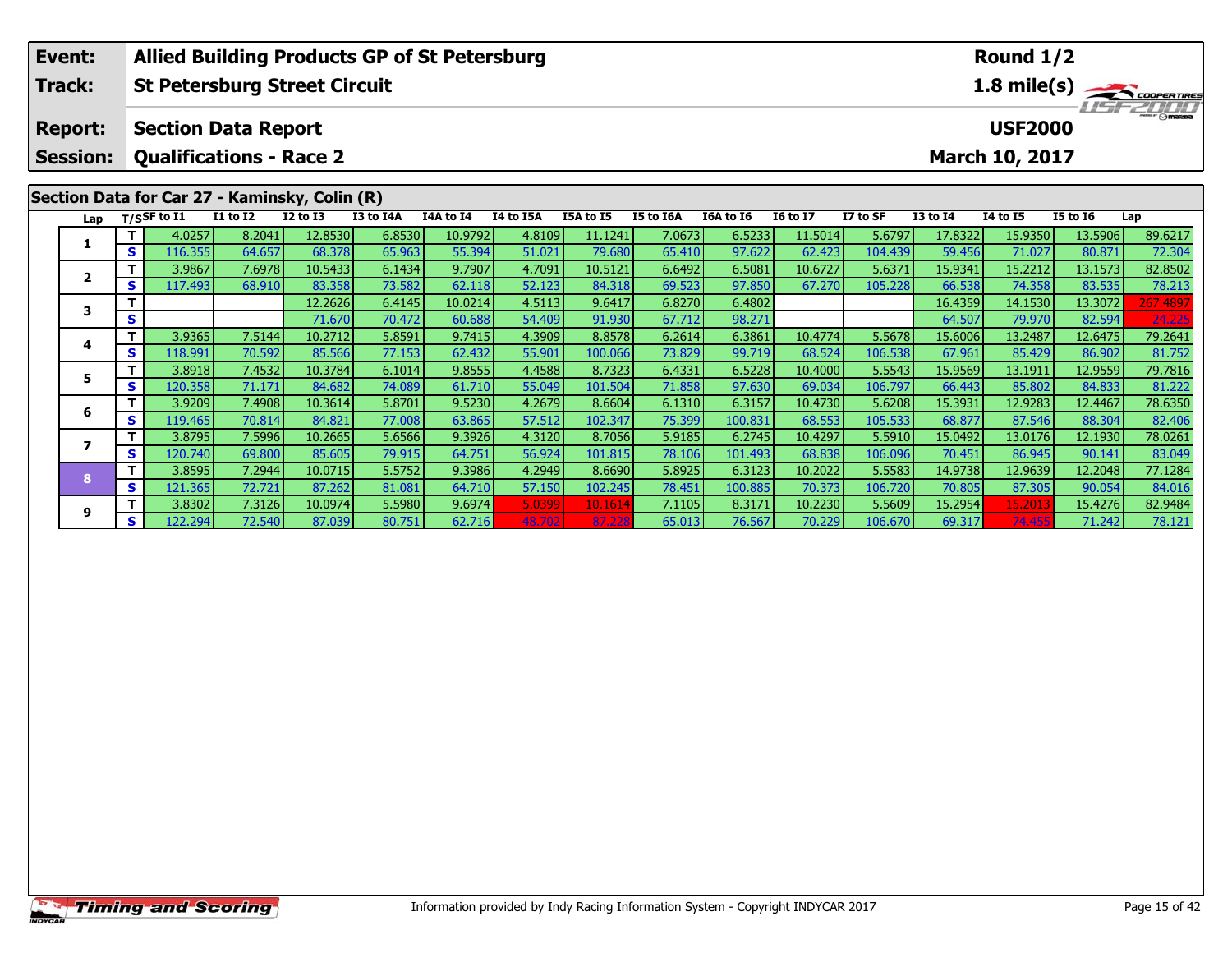| Event:         | <b>Allied Building Products GP of St Petersburg</b> | Round $1/2$                             |
|----------------|-----------------------------------------------------|-----------------------------------------|
| Track:         | <b>St Petersburg Street Circuit</b>                 | $1.8$ mile(s) $\rightarrow$ COOPERTIRES |
| <b>Report:</b> | Section Data Report                                 | <b>LISF 2000</b><br><b>USF2000</b>      |
|                | <b>Session: Qualifications - Race 2</b>             | <b>March 10, 2017</b>                   |
|                |                                                     |                                         |

## **Section Data for Car 27 - Kaminsky, Colin (R)**

|  | Lap                     |   | $T/S$ PI to PO | PO to SF SF to PI |         |
|--|-------------------------|---|----------------|-------------------|---------|
|  | 1                       | т |                | 90.8376           |         |
|  |                         | S |                | 63.507            |         |
|  | $\overline{\mathbf{2}}$ | т |                |                   | 78.9336 |
|  |                         | S |                |                   | 74.579  |
|  | 3                       | т | 189.7877       | 81.3540           |         |
|  |                         | S | 5.624          | 70.911            |         |
|  | 4                       | т |                |                   |         |
|  |                         | S |                |                   |         |
|  | 5                       | т |                |                   |         |
|  |                         | S |                |                   |         |
|  | 6                       | т |                |                   |         |
|  |                         | S |                |                   |         |
|  | 7                       | т |                |                   |         |
|  |                         | S |                |                   |         |
|  |                         | т |                |                   |         |
|  | 8<br>9                  | S |                |                   |         |
|  |                         | т |                |                   | 84.1036 |
|  |                         | S |                |                   | 69.995  |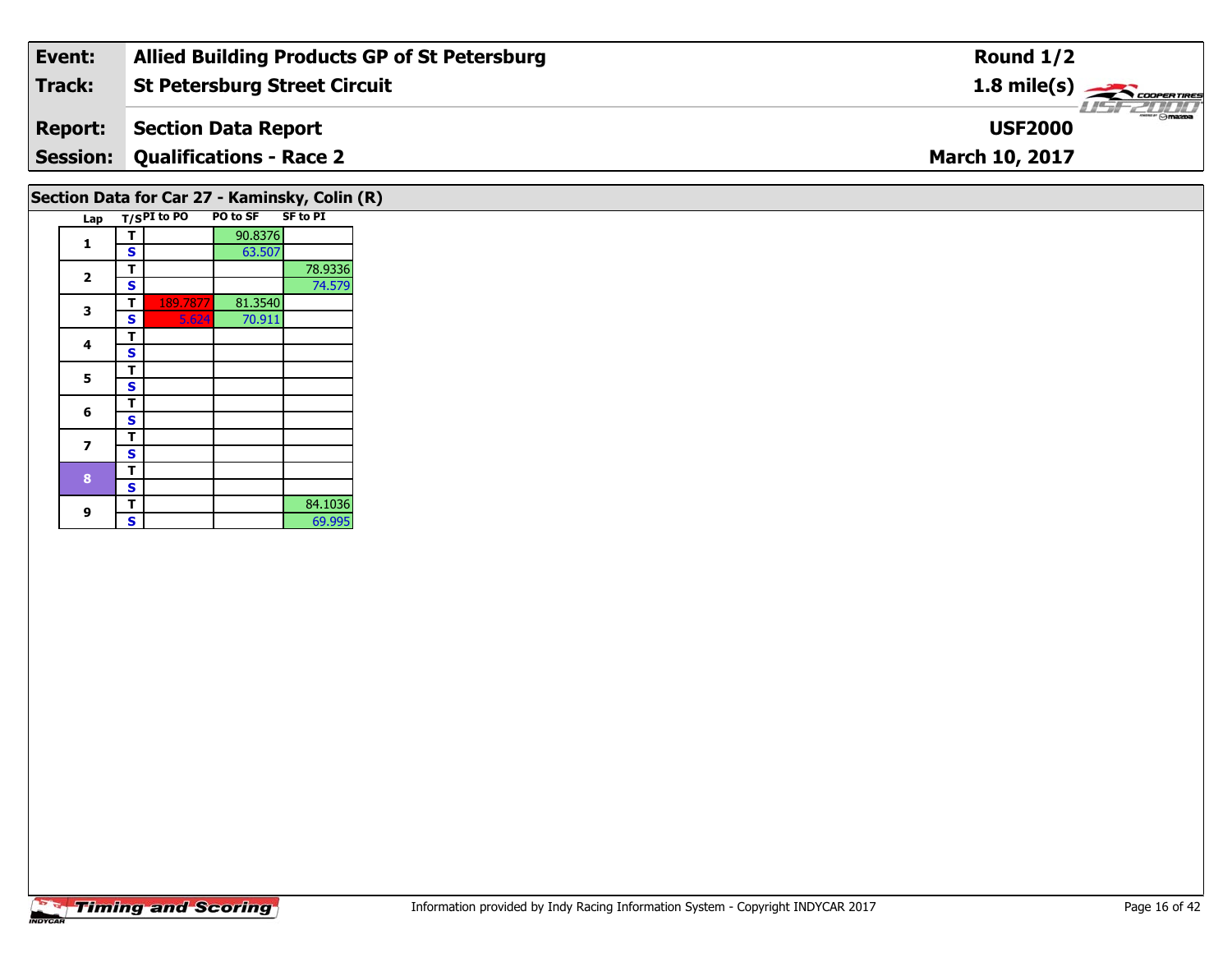|                                                                                                                                       | Event:         |                   |                                     |                 |                   | <b>Allied Building Products GP of St Petersburg</b> |                   |                  |                   |                  |           |                 |          |                   | Round 1/2         |                 |                                             |
|---------------------------------------------------------------------------------------------------------------------------------------|----------------|-------------------|-------------------------------------|-----------------|-------------------|-----------------------------------------------------|-------------------|------------------|-------------------|------------------|-----------|-----------------|----------|-------------------|-------------------|-----------------|---------------------------------------------|
|                                                                                                                                       | Track:         |                   | <b>St Petersburg Street Circuit</b> |                 |                   |                                                     |                   |                  |                   |                  |           |                 |          |                   |                   |                 | $\frac{1.8 \text{ mile(s)}}{1157 - 211111}$ |
| <b>Section Data Report</b><br><b>USF2000</b><br><b>Report:</b><br><b>Qualifications - Race 2</b><br>March 10, 2017<br><b>Session:</b> |                |                   |                                     |                 |                   |                                                     |                   |                  |                   |                  |           |                 |          |                   |                   |                 |                                             |
| Section Data for Car 3 - Askew, Oliver (R)                                                                                            |                |                   |                                     |                 |                   |                                                     |                   |                  |                   |                  |           |                 |          |                   |                   |                 |                                             |
|                                                                                                                                       | Lap            |                   | $T/S$ SF to I1                      | <b>I1 to I2</b> | <b>I2 to I3</b>   | I3 to I4A                                           | <b>I4A</b> to I4  | I4 to I5A        | I5A to I5         | I5 to I6A        | I6A to I6 | <b>I6 to I7</b> | I7 to SF | <b>I3 to I4</b>   | <b>I4 to I5</b>   | <b>I5 to 16</b> | Lap                                         |
|                                                                                                                                       |                | T                 | 3.8769                              | 7.4868          | 10.5856           | 5.7180                                              | 9.5805            | 4.2180           | 8.5974            | 5.8832           | 6.2444    | 10.4322         | 5.5404   | 15.2985           | 12.8154           | 12.1276         | 78.1634                                     |
|                                                                                                                                       | 1              | $\mathbf{s}$      | 120.821                             | 70.852          | 83.024            | 79.057                                              | 63.481            | 58.192           | 103.097           | 78.575           | 101.982   | 68.821          | 107.065  | 69.303            | 88.317            | 90.627          | 82.903                                      |
|                                                                                                                                       |                | т                 | 3.7964                              | 7.2235          | 10.2298           | 5.4947                                              | 9.3973            | 4.1362           | 9.0317            | 6.0085           | 6.2280    | 10.0498         | 5.4768   | 14.8920           | 13.1679           | 12.2365         | 77.0727                                     |
|                                                                                                                                       | $\overline{2}$ | $\mathbf{s}$      | 123.382                             | 73.435          | 85.912            | 82.269                                              | 64.719            | 59.343           | 98.139            | 76.936           | 102.251   | 71.440          | 108.308  | 71.194            | 85.953            | 89.821          | 84.076                                      |
|                                                                                                                                       | 3              | T                 | 3.7913                              | 7.1520          | 10.0658           | 5.7682                                              | 13.7129           | 10.1677          | 30.4236           | 13.2480          | 15.7470   | 9.9445          | 5.4822   | 19.4811           | 40.5913           | 28.9950         | 125.5032                                    |
|                                                                                                                                       |                | S                 | 123.548                             | 74.169          | 87.312            | 78.36                                               | 44.35             | 24.141           | 29.134            | 34.894           | 40.44     | 72.196          | 108.201  | 54.423            | 27.88             | 37.90           | 51.632                                      |
|                                                                                                                                       | 4              | т                 |                                     |                 | 11.2912           | 6.3249                                              | 10.7138           | 4.7069           | 8.6407            | 5.8957           | 6.2493    |                 |          | 17.0387           | 13.3476           | 12.1450         | 159.0654                                    |
|                                                                                                                                       |                | $\mathbf{s}$      |                                     |                 | 77.836            | 71.471                                              | 56.766            | 52.148           | 102.580           | 78.408           | 101.902   |                 |          | 62.225            | 84.796            | 90.497          | 40.73                                       |
|                                                                                                                                       | 5              | т                 | 3.7964                              | 7.1681          | 10.1691           | 5.4876                                              | 9.2900            | 4.1327           | 8.5497            | 5.7974           | 6.2458    | 10.0212         | 5.4863   | 14.7776           | 12.6824           | 12.0432         | 76.1443                                     |
|                                                                                                                                       |                | S                 | 123.382                             | 74.002          | 86.425            | 82.376                                              | 65.466            | 59.393           | 103.672           | 79.738           | 101.959   | 71.644          | 108.121  | 71.746            | 89.243            | 91.262          | 85.102                                      |
|                                                                                                                                       | 6              | T                 | 3.7751                              | 7.0803          | 10.1438           | 5.5245                                              | 9.2427            | 4.0798           | 8.4952            | 5.7752           | 6.2074    | 9.9261          | 5.4600   | 14.7672           | 12.5750           | 11.9826         | 75.7101                                     |
|                                                                                                                                       |                | $\mathbf{s}$      | 124.079                             | 74.920          | 86.640            | 81.826                                              | 65.801            | 60.163           | 104.337           | 80.044           | 102.590   | 72.330          | 108.641  | 71.796            | 90.005            | 91.724          | 85.590                                      |
|                                                                                                                                       | $\overline{ }$ | т                 | 3.7954                              | 7.1151          | 10.0102           | 5.4832                                              | 9.2167            | 4.1041           | 8.4461            | 5.7982           | 6.1969    | 9.8921          | 5.4905   | 14.6999           | 12.5502           | 11.9951         | 75.5485                                     |
|                                                                                                                                       |                | S                 | 123.415                             | 74.553          | 87.797            | 82.442                                              | 65.987            | 59.807           | 104.944           | 79.727           | 102.764   | 72.579          | 108.038  | 72.125            | 90.183            | 91.628          | 85.773                                      |
|                                                                                                                                       | 8              | T                 | 3.7846                              | 7.0701          | 10.0812           | 5.5753                                              | 9.2401            | 4.1355           | 8.4728            | 5.7880           | 6.1701    | 9.9297          | 5.4731   | 14.8154           | 12.6083           | 11.9581         | 75.7205                                     |
|                                                                                                                                       |                | S                 | 123.767                             | 75.028          | 87.178            | 81.080                                              | 65.820            | 59.353           | 104.613           | 79.867           | 103.210   | 72.304          | 108.381  | 71.563            | 89.768            | 91.912          | 85.578                                      |
|                                                                                                                                       | 9              | T                 | 3.8046                              | 7.2363          | 9.9722            | 5.4934                                              | 9.2220            | 4.0797           | 8.4847            | 5.6527           | 6.1631    | 9.9028          | 5.4880   | 14.7154           | 12.5644           | 11.8158         | 75.4995                                     |
|                                                                                                                                       |                | S                 | 123.117                             | 73.305          | 88.131            | 82.289                                              | 65.949            | 60.165           | 104.466           | 81.779           | 103.328   | 72.500          | 108.087  | 72.049            | 90.081            | 93.019          | 85.828                                      |
|                                                                                                                                       | 10             | т<br>$\mathbf{s}$ | 3.7802                              | 7.1009          | 9.9558            | 5.5003                                              | 9.2179            | 4.1212           | 8.5142            | 5.7493           | 6.2295    | 9.9041          | 5.4823   | 14.7182           | 12.6354           | 11.9788         | 75.5557                                     |
|                                                                                                                                       |                |                   | 123.911                             | 74.702          | 88.277            | 82.186                                              | 65.978            | 59.559           | 104.104           | 80.405           | 102.226   | 72.491          | 108.199  | 72.035            | 89.575            | 91.753          | 85.765                                      |
|                                                                                                                                       | 11             | T.<br>S.          | 4.8756                              | 8.866<br>59.82  | 14.6470<br>60.003 | 7.8460                                              | 15.3734<br>39.561 | 6.8948<br>35.600 | 15.7437<br>56.300 | 8.2772<br>55.849 | 10.5396   | 9.9287          | 5.4726   | 23.2194<br>45.661 | 22.6385<br>49.995 | 18.8168         | 108.4649                                    |
|                                                                                                                                       |                |                   | 96.072                              |                 |                   | 57.615                                              |                   |                  |                   |                  | 60.421    | 72.311          | 108.39   |                   |                   | 58.410          | 59.743                                      |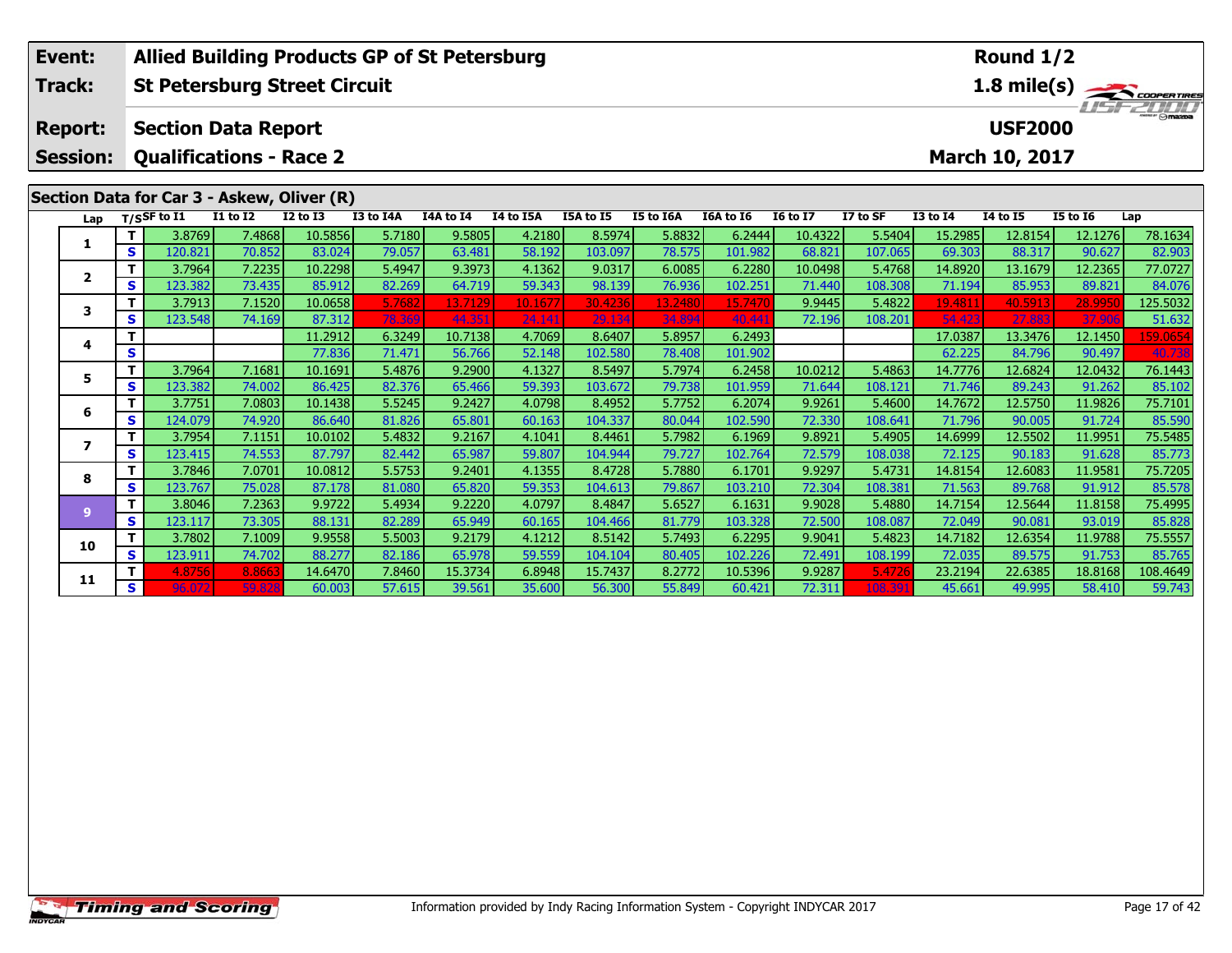| Event:         | <b>Allied Building Products GP of St Petersburg</b> | Round $1/2$                                                 |
|----------------|-----------------------------------------------------|-------------------------------------------------------------|
| Track:         | St Petersburg Street Circuit                        | $1.8$ mile(s) $\rightarrow$ COOPERTIRES                     |
| <b>Report:</b> | Section Data Report                                 | $\frac{2}{2}$ $\frac{1}{2}$ $\frac{1}{2}$<br><b>USF2000</b> |
|                | <b>Session: Qualifications - Race 2</b>             | <b>March 10, 2017</b>                                       |
|                |                                                     |                                                             |

# **Section Data for Car 3 - Askew, Oliver (R)**

| Lap |   | $T/SPI$ to PO | <b>PO to SF</b> | <b>SF to PI</b> |
|-----|---|---------------|-----------------|-----------------|
|     | т |               | 80.7816         |                 |
| 1   | S |               | 71.413          |                 |
|     | т |               |                 |                 |
| 2   | S |               |                 |                 |
|     | т |               |                 | 129.4167        |
| 3   | S |               |                 | 45.487          |
|     | т | 77.7783       | 77.4544         |                 |
| 4   | S | 13.723        | 74.481          |                 |
|     | т |               |                 |                 |
| 5   | S |               |                 |                 |
|     | т |               |                 |                 |
| 6   | S |               |                 |                 |
|     | T |               |                 |                 |
| 7   | S |               |                 |                 |
| 8   | т |               |                 |                 |
|     | S |               |                 |                 |
|     | т |               |                 |                 |
| 9   | S |               |                 |                 |
| 10  | т |               |                 |                 |
|     | S |               |                 |                 |
| 11  | T |               |                 | 110.0784        |
|     | S |               |                 | 53.478          |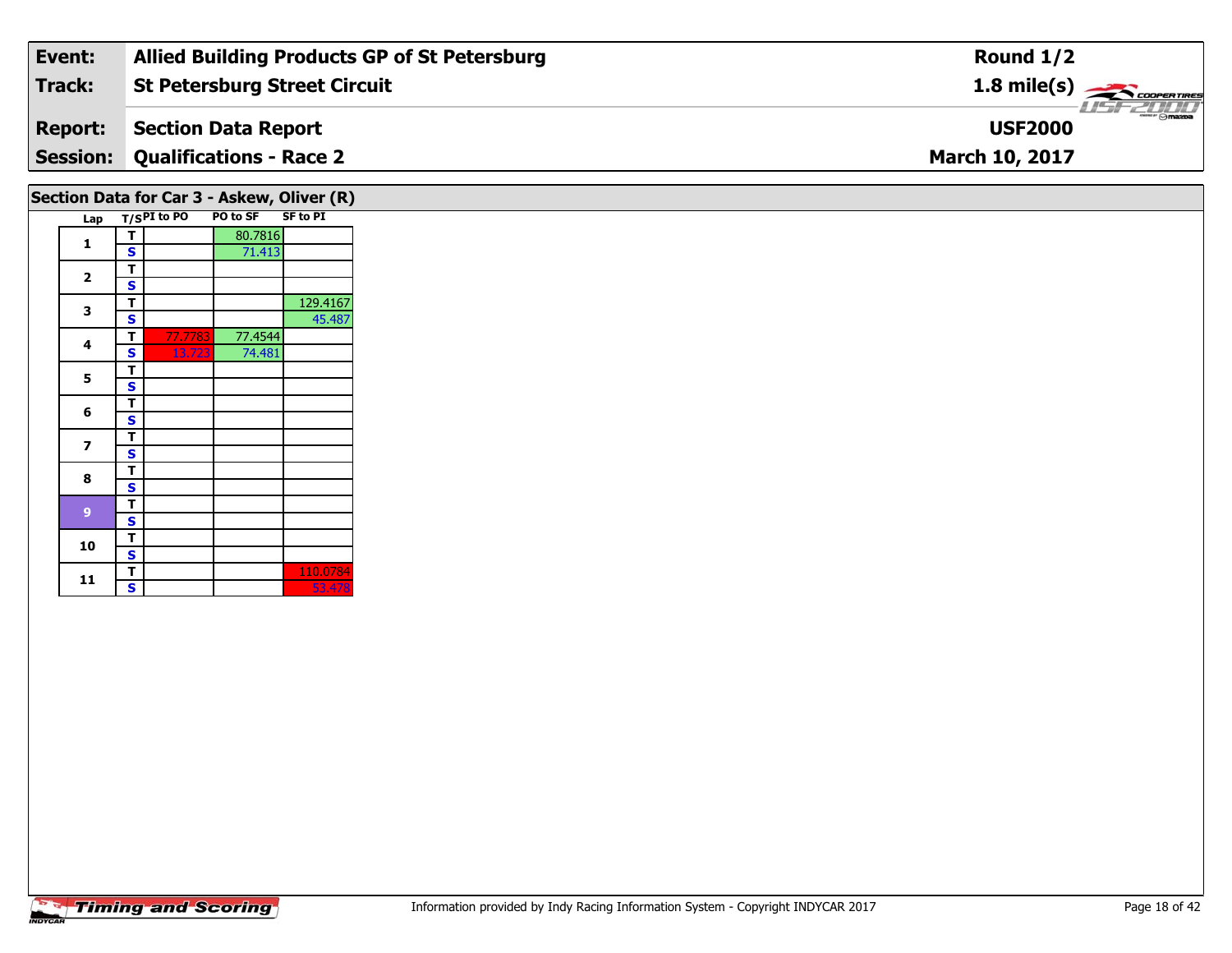| Event:                   |                                              | <b>Allied Building Products GP of St Petersburg</b> |                  |                  |                  |                 |                  | Round 1/2         |                   |                  |                   |                   |                   |                  |                  |                                                         |
|--------------------------|----------------------------------------------|-----------------------------------------------------|------------------|------------------|------------------|-----------------|------------------|-------------------|-------------------|------------------|-------------------|-------------------|-------------------|------------------|------------------|---------------------------------------------------------|
| Track:                   |                                              | <b>St Petersburg Street Circuit</b>                 |                  |                  |                  |                 |                  |                   |                   |                  |                   |                   |                   |                  |                  | $\frac{1.8 \text{ mile(s)}}{1.57 - 2.00 \text{ rad/s}}$ |
|                          |                                              |                                                     |                  |                  |                  |                 |                  |                   |                   |                  |                   |                   |                   |                  |                  |                                                         |
| <b>Report:</b>           | <b>USF2000</b><br><b>Section Data Report</b> |                                                     |                  |                  |                  |                 |                  |                   |                   |                  |                   |                   |                   |                  |                  |                                                         |
| <b>Session:</b>          |                                              | <b>Qualifications - Race 2</b>                      |                  |                  |                  |                 |                  |                   |                   |                  |                   |                   |                   | March 10, 2017   |                  |                                                         |
|                          |                                              |                                                     |                  |                  |                  |                 |                  |                   |                   |                  |                   |                   |                   |                  |                  |                                                         |
|                          |                                              | Section Data for Car 34 - Wright, Kris (R)          |                  |                  |                  |                 |                  |                   |                   |                  |                   |                   |                   |                  |                  |                                                         |
| Lap                      |                                              | $T/S$ SF to $I1$                                    | <b>I1 to I2</b>  | <b>I2 to I3</b>  | I3 to I4A        | I4A to I4       | I4 to I5A        | I5A to I5         | I5 to I6A         | I6A to I6        | <b>16 to 17</b>   | I7 to SF          | <b>I3 to I4</b>   | <b>I4 to I5</b>  | <b>I5 to 16</b>  | Lap                                                     |
| 1                        |                                              | 3.9739                                              | 7.6550           | 10.7826          | 5.7475           | 10.1043         | 4.5006           | 8.9458            | 6.7447            | 6.8706           | 12.1023           | 5.7104            | 15.8518           | 13.4464          | 13.6153          | 83.1377                                                 |
|                          | $\mathbf{s}$                                 | 117.871                                             | 69.295           | 81.508           | 78.651           | 60.190          | 54.538           | 99.082            | 68.539            | 92.687           | 59.324            | 103.877           | 66.884            | 84.173           | 80.725           | 77.943                                                  |
| $\overline{2}$           | т                                            | 3.9044                                              | 7.7199           | 10.5800          | 5.6584           | 9.8739          | 4.3439           | 8.9144            | 6.2422            | 6.6378           | 10.9430           | 5.6040            | 15.5323           | 13.2583          | 12.8800          | 80.4219                                                 |
|                          | S                                            | 119.970                                             | 68.713           | 83.068           | 79.889           | 61.595          | 56.506           | 99.431            | 74.056            | 95.938           | 65.609            | 105.850<br>5.5787 | 68.260            | 85.367           | 85.333           | 80.575                                                  |
| 3                        | S                                            | 3.8416<br>121.931                                   | 7.3622<br>72.051 | 11.2702<br>77.98 | 6.8039<br>66.439 | 10.7891<br>56.3 | 6.3515<br>38.645 | 30.513:<br>29.049 | 12.3910<br>37.307 | 11.8330<br>53.81 | 10.4362<br>68.795 | 106.330           | 17.5930<br>60.264 | 36.8646<br>30.70 | 24.2240<br>45.37 | 117.1705<br>55.304                                      |
|                          | т                                            |                                                     |                  | 16.5747          | 6.6128           | 12.0731         | 5.1581           | 10.7649           | 6.2079            | 6.5704           |                   |                   | 18.6859           | 15.9230          | 12.7783          | 176.9308                                                |
| 4                        | S                                            |                                                     |                  | 53.024           | 68.359           | 50.375          | 47.586           | 82.338            | 74.465            | 96.922           |                   |                   | 56.739            | 71.081           | 86.012           | 36.624                                                  |
|                          | т                                            | 3.8249                                              | 7.7843           | 10.5324          | 5.6195           | 9.6672          | 4.3290           | 8.9325            | 6.5454            | 6.7107           | 10.5517           | 5.5815            | 15.2867           | 13.2615          | 13.2561          | 80.0791                                                 |
| 5                        | S                                            | 122.463                                             | 68.144           | 83.444           | 80.442           | 62.912          | 56.700           | 99.229            | 70.626            | 94.896           | 68.042            | 106.276           | 69.356            | 85.346           | 82.912           | 80.920                                                  |
|                          | т                                            | 3.8220                                              | 7.5102           | 10.4176          | 5.6259           | 9.6567          | 4.2766           | 8.5620            | 5.9998            | 6.3663           | 10.4211           | 5.5204            | 15.2826           | 12.8386          | 12.3661          | 78.1786                                                 |
| 6                        | S                                            | 122.556                                             | 70.631           | 84.363           | 80.351           | 62.980          | 57.395           | 103.523           | 77.048            | 100.030          | 68.894            | 107.453           | 69.375            | 88.157           | 88.879           | 82.887                                                  |
|                          | т                                            | 3.8102                                              | 9.3348           | 10.8649          | 5.7137           | 9.6276          | 4.3680           | 8.6196            | 6.1134            | 6.4700           | 10.3019           | 5.5573            | 15.3413           | 12.9876          | 12.5834          | 80.7814                                                 |
| $\overline{\phantom{a}}$ | S                                            | 122.936                                             | 56.825           | 80.890           | 79.116           | 63.171          | 56.194           | 102.831           | 75.616            | 98.426           | 69.691            | 106.739           | 69.109            | 87.146           | 87.345           | 80.216                                                  |
| 8                        |                                              | 3.8206                                              | 7.1848           | 10.5764          | 5.5509           | 9.5443          | 4.2660           | 8.6637            | 5.9177            | 6.4295           | 10.4050           | 5.5457            | 15.0952           | 12.9297          | 12.3472          | 77.9046                                                 |
|                          | $\mathbf{s}$                                 | 122.601                                             | 73.830           | 83.097           | 81.436           | 63.722          | 57.537           | 102.308           | 78.117            | 99.046           | 69.001            | 106.962           | 70.236            | 87.536           | 89.015           | 83.179                                                  |
| 9                        | $\mathbf T$                                  | 3.8129                                              | 7.4473           | 10.1938          | 5.6095           | 9.6453          | 4.3081           | 8.6578            | 5.8728            | 6.3557           | 10.2431           | 5.5677            | 15.2548           | 12.9659          | 12.2285          | 77.7140                                                 |
|                          | S                                            | 122.849                                             | 71.228           | 86.216           | 80.586           | 63.055          | 56.975           | 102.377           | 78.714            | 100.196          | 70.092            | 106.540           | 69.501            | 87.292           | 89.879           | 83.383                                                  |
| 10                       |                                              | 3.7889                                              | 7.3404           | 10.2659          | 5.6553           | 11.8410         | 5.181            | 10.4816           | 7.3159            | 8.0400           | 10.3006           | 5.5199            | 17.4963           | 15.6628          | 15.3559          | 85.7307                                                 |
|                          | S                                            | 123.627                                             | 72.265           | 85.610           | 79.933           | 51.362          | 47.37            | 84.564            | 63.187            | 79.206           | 69.700            | 107.462           | 60.597            | 72.26            | 71.575           | 75.586                                                  |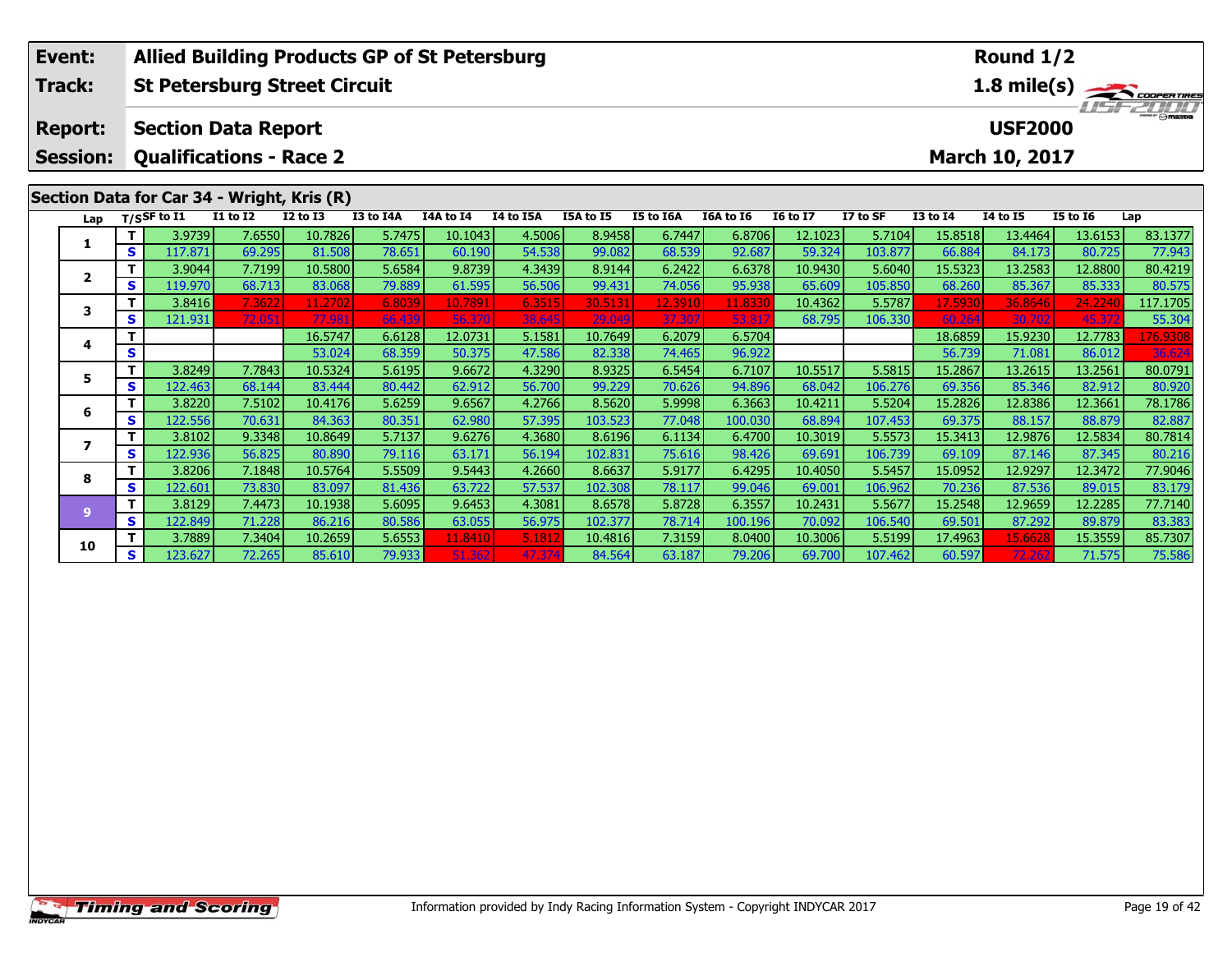| Event:         | <b>Allied Building Products GP of St Petersburg</b> | Round $1/2$                            |
|----------------|-----------------------------------------------------|----------------------------------------|
| Track:         | St Petersburg Street Circuit                        | $1.8 \text{ mile(s)}$                  |
| <b>Report:</b> | Section Data Report                                 | $\frac{1}{2}$ omazoa<br><b>USF2000</b> |
|                | <b>Session: Qualifications - Race 2</b>             | <b>March 10, 2017</b>                  |
|                |                                                     |                                        |

## **Section Data for Car 34 - Wright, Kris (R)**

| Lap                     |                         | T/SPI to PO | PO to SF | <b>SF to PI</b> |
|-------------------------|-------------------------|-------------|----------|-----------------|
|                         | т                       |             | 83.8263  |                 |
| 1                       | S                       |             | 68.819   |                 |
|                         | т                       |             |          |                 |
| 2                       | S                       |             |          |                 |
|                         | т                       |             |          | 126.2086        |
| 3                       | S                       |             |          | 46.644          |
| 4                       | т                       | 76.9337     | 91.0773  |                 |
|                         | S                       | 13.874      | 63.340   |                 |
|                         | т                       |             |          |                 |
| 5                       | S                       |             |          |                 |
| 6                       | т                       |             |          |                 |
|                         | Ś                       |             |          |                 |
| $\overline{\mathbf{z}}$ | т                       |             |          |                 |
|                         | S                       |             |          |                 |
| 8                       | т                       |             |          |                 |
|                         | S                       |             |          |                 |
| 9                       | т                       |             |          |                 |
|                         | S                       |             |          |                 |
| 10                      | т                       |             |          | 84.3369         |
|                         | $\overline{\mathbf{s}}$ |             |          | 69.801          |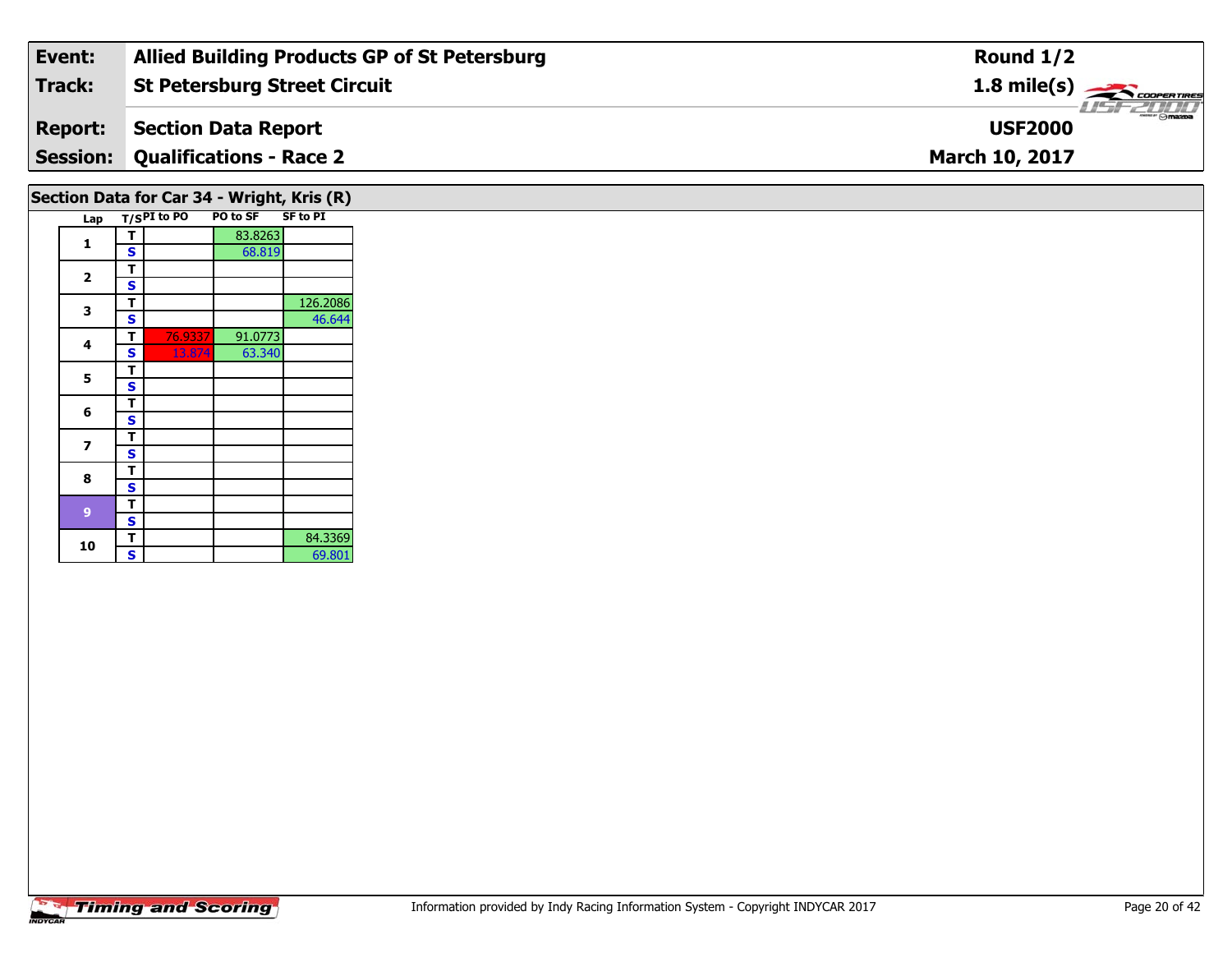|                                             | Event:                                                         | <b>Allied Building Products GP of St Petersburg</b><br>Round 1/2 |                |                                     |                 |           |           |           |           |           |           |                 |                                                         |                 |                 |                 |          |
|---------------------------------------------|----------------------------------------------------------------|------------------------------------------------------------------|----------------|-------------------------------------|-----------------|-----------|-----------|-----------|-----------|-----------|-----------|-----------------|---------------------------------------------------------|-----------------|-----------------|-----------------|----------|
|                                             | Track:                                                         |                                                                  |                | <b>St Petersburg Street Circuit</b> |                 |           |           |           |           |           |           |                 | $\frac{1.8 \text{ mile(s)}}{1.5720006 \text{ minutes}}$ |                 |                 |                 |          |
|                                             | <b>USF2000</b><br><b>Section Data Report</b><br><b>Report:</b> |                                                                  |                |                                     |                 |           |           |           |           |           |           |                 |                                                         |                 |                 |                 |          |
|                                             | <b>Session:</b>                                                | <b>Qualifications - Race 2</b><br>March 10, 2017                 |                |                                     |                 |           |           |           |           |           |           |                 |                                                         |                 |                 |                 |          |
| Section Data for Car 36 - Dickerson, Dakota |                                                                |                                                                  |                |                                     |                 |           |           |           |           |           |           |                 |                                                         |                 |                 |                 |          |
|                                             | Lap                                                            |                                                                  | $T/S$ SF to I1 | <b>I1 to I2</b>                     | <b>I2 to I3</b> | I3 to I4A | I4A to I4 | I4 to I5A | I5A to I5 | I5 to I6A | I6A to I6 | <b>16 to 17</b> | I7 to SF                                                | <b>I3 to 14</b> | <b>I4 to I5</b> | <b>I5 to 16</b> | Lap      |
|                                             | 1                                                              | т                                                                | 3.9749         | 7.6512                              | 11.5298         | 6.6673    | 11.3814   | 4.9582    | 11.8869   | 7.7549    | 6.3993    | 11.1662         | 5.7501                                                  | 18.0487         | 16.8451         | 14.1542         | 89.1202  |
|                                             |                                                                | S                                                                | 117.842        | 69.330                              | 76.225          | 67.800    | 53.436    | 49.505    | 74.566    | 59.610    | 99.514    | 64.297          | 103.160                                                 | 58.743          | 67.190          | 77.651          | 72.711   |
|                                             | $\mathbf{2}$                                                   |                                                                  | 3.8041         | 7.1450                              | 10.1041         | 5.4647    | 9.4810    | 4.5084    | 9.6456    | 6.3962    | 6.3458    | 10.2647         | 5.5380                                                  | 14.9457         | 14.1540         | 12.7420         | 78.6976  |
|                                             |                                                                | S                                                                | 123.133        | 74.241                              | 86.981          | 82.721    | 64.147    | 54.444    | 91.893    | 72.273    | 100.353   | 69.944          | 107.111                                                 | 70.939          | 79.965          | 86.257          | 82.341   |
|                                             | 3                                                              |                                                                  |                |                                     | 10.7670         | 7.2231    | 11.0687   | 4.5505    | 8.8053    | 7.1375    | 12.1340   |                 |                                                         | 18.2918         | 13.3558         | 19.2715         | 262.6953 |
|                                             |                                                                | S                                                                |                |                                     | 81.626          | 62.583    | 54.946    | 53.940    | 100.663   | 64.767    | 52.482    |                 |                                                         | 57.962          | 84.744          | 57.032          | 24.667   |
|                                             | 4                                                              | т                                                                | 4.0515         | 7.4852                              | 13.3268         | 7.7686    | 10.2235   | 5.0411    | 12.6672   | 9.1533    | 15.9644   | 13.6080         | 6.1453                                                  | 17.9921         | 17.7083         | 25.1177         | 105.4349 |
|                                             |                                                                | S                                                                | 115.614        | 70.867                              | 65.947          | 58.189    | 59.489    | 48.691    | 69.973    | 50.503    | 39.890    | 52.760          | 96.526                                                  | 58.927          | 63.915          | 43.758          | 61.460   |
|                                             | 5                                                              | т                                                                | 3.9442         | 7.4143                              | 12.5760         | 8.1837    | 11.5522   | 5.1109    | 8.8432    | 5.9683    | 6.2969    | 10.9347         | 5.5257                                                  | 19.7359         | 13.9541         | 12.2652         | 86.3501  |
|                                             |                                                                | S                                                                | 118.759        | 71.545                              | 69.884          | 55.237    | 52.646    | 48.026    | 100.231   | 77.455    | 101.132   | 65.658          | 107.350                                                 | 53.721          | 81.110          | 89.611          | 75.043   |
|                                             | 6                                                              |                                                                  | 3.8137         | 7.0027                              | 9.9330          | 5.4488    | 9.3159    | 4.0726    | 8.5616    | 5.8266    | 7.8383    | 9.9920          | 5.5224                                                  | 14.7647         | 12.6342         | 13.6649         | 77.3276  |
|                                             |                                                                | S                                                                | 122.823        | 75.750                              | 88.479          | 82.962    | 65.284    | 60.270    | 103.528   | 79.338    | 81.244    | 71.853          | 107.414                                                 | 71.808          | 89.584          | 80.432          | 83.799   |
|                                             |                                                                |                                                                  | 3.8053         | 6.9929                              | 10.0080         | 5.4111    | 9.2849    | 4.1585    | 8.5781    | 5.7658    | 6.2368    | 10.6677         | 5.5206                                                  | 14.6960         | 12.7366         | 12.0026         | 76.4297  |
|                                             | $\overline{\phantom{a}}$                                       | S                                                                | 123.094        | 75.856                              | 87.816          | 83.540    | 65.502    | 59.025    | 103.329   | 80.175    | 102.107   | 67.302          | 107.449                                                 | 72.144          | 88.863          | 91.571          | 84.784   |
|                                             | 8                                                              |                                                                  | 3.8008         | 6.9919                              | 9.9630          | 5.4155    | 9.3155    | 4.1064    | 8.5218    | 5.7447    | 6.2700    | 10.0182         | 5.5295                                                  | 14.7310         | 12.6282         | 12.0147         | 75.6773  |
|                                             |                                                                | S                                                                | 123.240        | 75.867                              | 88.213          | 83.473    | 65.287    | 59.774    | 104.011   | 80.469    | 101.566   | 71.665          | 107.276                                                 | 71.973          | 89.626          | 91.479          | 85.627   |

<mark>11</mark> 3.7805| 7.1527| 10.0221| 6.4258| 14.6205| 5.5791| 11.3394| 7.3255| 8.0780| 9.9286| 5.5243| 21.0463| 16.9185| 15.4035| 89.7765<br>S | 123.901| 74.161| 87.693| 70.349| 41.598| 43.995| 78.167| 63.105| 78.834| 72.312| 107.3

**9**

85.627

72.179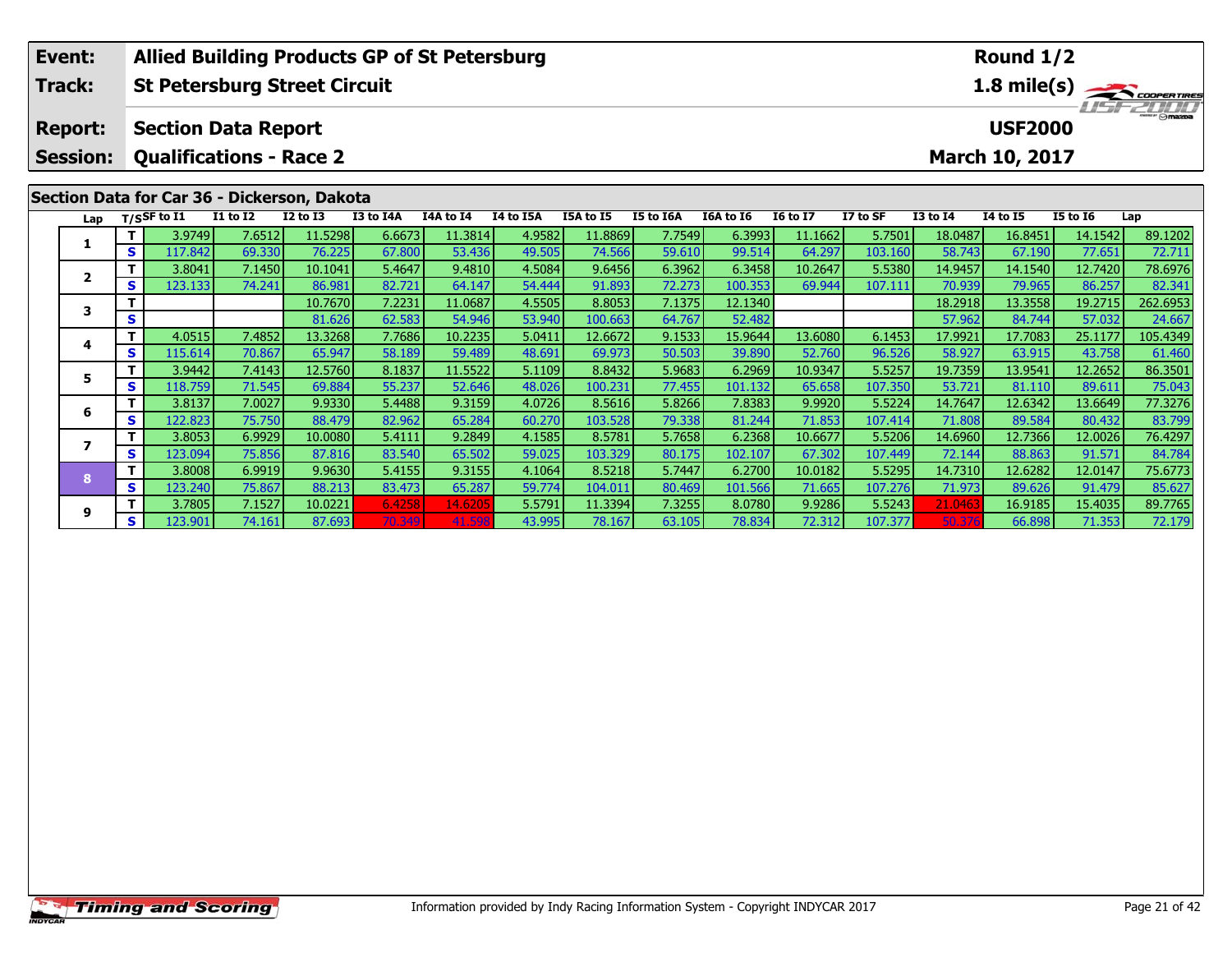| Event:         | <b>Allied Building Products GP of St Petersburg</b> | Round $1/2$                      |
|----------------|-----------------------------------------------------|----------------------------------|
| Track:         | <b>St Petersburg Street Circuit</b>                 |                                  |
| <b>Report:</b> | Section Data Report                                 | <b>USFZUUD</b><br><b>USF2000</b> |
|                | <b>Session: Qualifications - Race 2</b>             | <b>March 10, 2017</b>            |
|                |                                                     |                                  |

## **Section Data for Car 36 - Dickerson, Dakota**

| Lap                     |   | $T/SPI$ to PO | <b>PO to SF</b> | <b>SF to PI</b> |
|-------------------------|---|---------------|-----------------|-----------------|
| 1                       | т |               | 91.8787         |                 |
|                         | S |               | 62.788          |                 |
| $\overline{\mathbf{2}}$ | т |               |                 | 74.5891         |
|                         | S |               |                 | 78.923          |
| 3                       | т | 184.6286      | 86.1258         |                 |
|                         | S | 5.781         | 66.982          |                 |
| 4                       | т |               |                 |                 |
|                         | S |               |                 |                 |
| 5                       | т |               |                 |                 |
|                         | S |               |                 |                 |
| 6                       | т |               |                 |                 |
|                         | S |               |                 |                 |
| 7                       | т |               |                 |                 |
|                         | S |               |                 |                 |
| 8                       | т |               |                 |                 |
|                         | S |               |                 |                 |
| 9                       | т |               |                 | 88.7298         |
|                         | S |               |                 | 66.345          |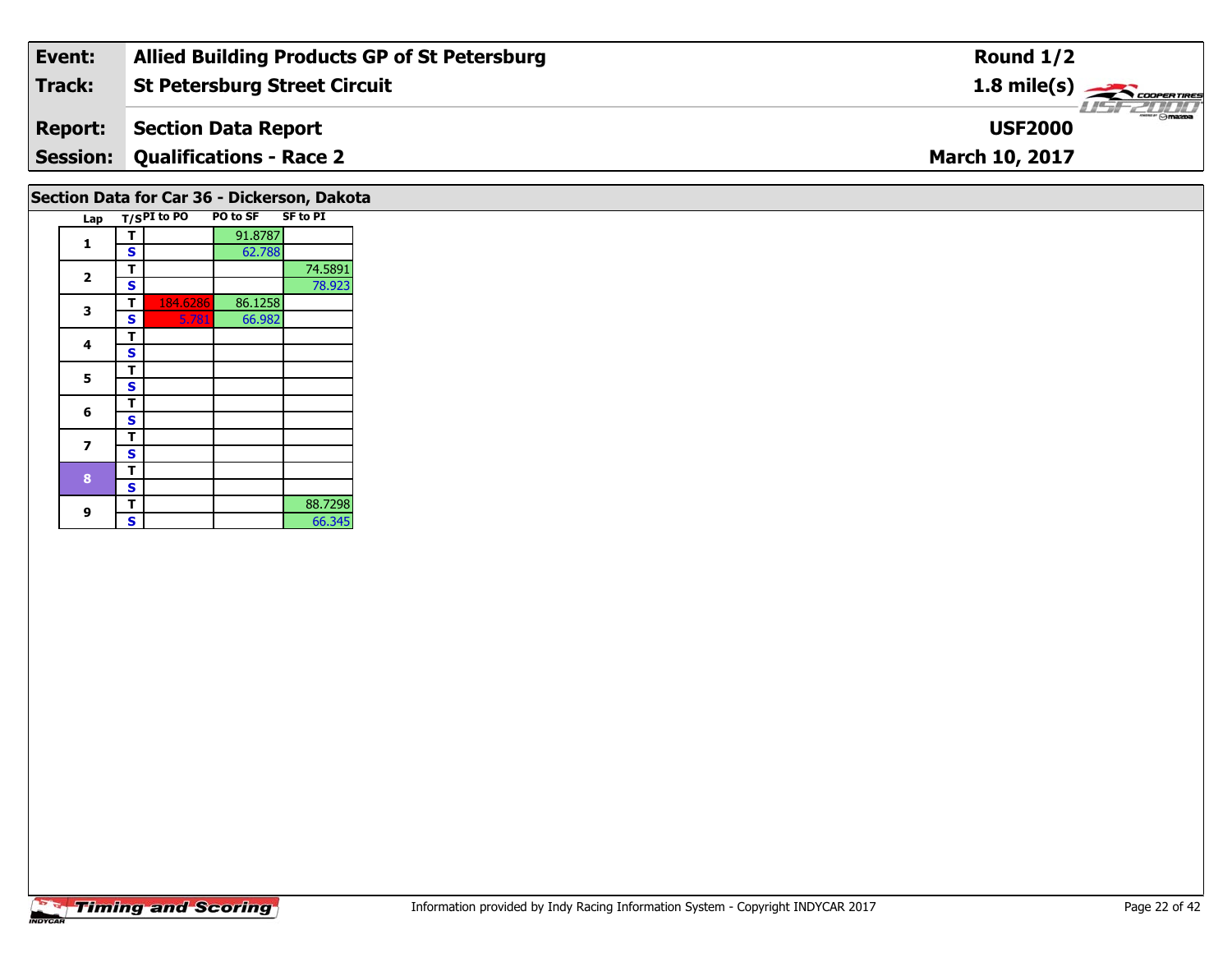| Event:          | <b>Allied Building Products GP of St Petersburg</b> | Round $1/2$                              |
|-----------------|-----------------------------------------------------|------------------------------------------|
| Track:          | <b>St Petersburg Street Circuit</b>                 | $1.8$ mile(s) $\rightarrow$ coorer TIRES |
| <b>Report:</b>  | Section Data Report                                 | $m = F$<br><b>USF2000</b>                |
| <b>Session:</b> | <b>Qualifications - Race 2</b>                      | <b>March 10, 2017</b>                    |
|                 |                                                     |                                          |

#### **Section Data for Car 37 - Castro, Andre (R)**

| Lap | T/SSF to $I1$   | I1 to I2 | <b>I2 to I3</b> | I3 to I4A     | I4A to I4        | I4 to I5A | <b>I5A to I5</b> | <b>I5 to I6A</b> | <b>I6A to 16</b> | <b>I6 to I7</b> | I7 to SF | <b>I3 to I4</b> | 14 to 15 | I5 to I6 | PO to SF |
|-----|-----------------|----------|-----------------|---------------|------------------|-----------|------------------|------------------|------------------|-----------------|----------|-----------------|----------|----------|----------|
|     | 3.9780 <b>1</b> | 7.7748   | 10.9877         | 6.3607        | 11.6204 <b> </b> | 4.9223    | 15.8241          | 8.2088           | 7.9297           | 11.5526         | 5.6497   | 17.9811         | 20.7464  | 16.1385  | 90.9212  |
|     |                 |          | 79.98           | <b>71 040</b> | 52.337           | 49.86f    | 56.014           | 56.314           | 80.30<br>ו הו    | bZ.             | .04.994  |                 | 54.555   | 68.10    | 63.449   |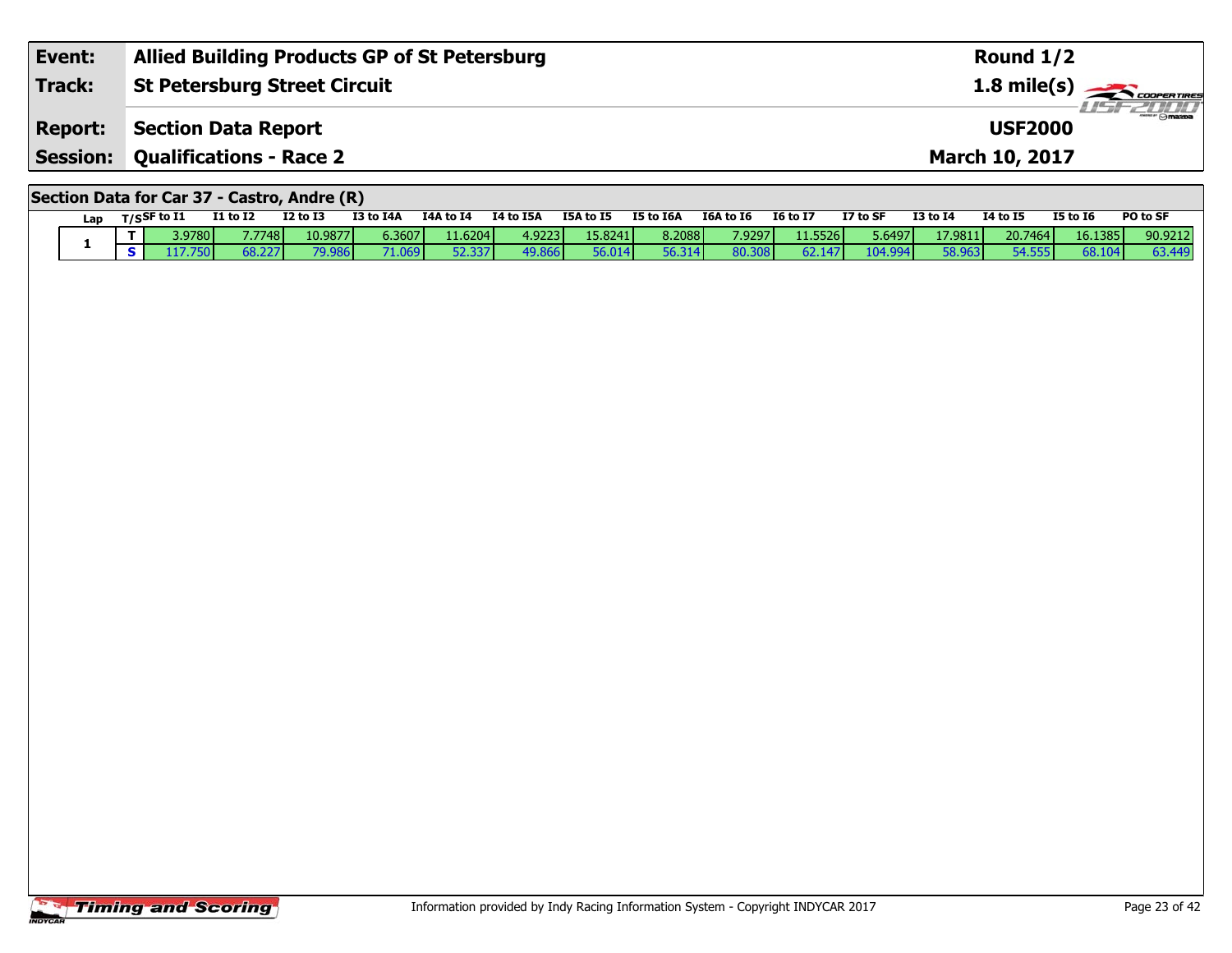| Event:          |                                     |                                   | <b>Allied Building Products GP of St Petersburg</b> |                 |           |           |           |           |           |                                    |                       | Round $1/2$ |                 |          |          |         |  |  |  |
|-----------------|-------------------------------------|-----------------------------------|-----------------------------------------------------|-----------------|-----------|-----------|-----------|-----------|-----------|------------------------------------|-----------------------|-------------|-----------------|----------|----------|---------|--|--|--|
| Track:          | <b>St Petersburg Street Circuit</b> |                                   |                                                     |                 |           |           |           |           |           |                                    |                       | 1.8 mile(s) |                 |          |          |         |  |  |  |
| <b>Report:</b>  | <b>Section Data Report</b>          |                                   |                                                     |                 |           |           |           |           |           | <b>LISF 2000</b><br><b>USF2000</b> |                       |             |                 |          |          |         |  |  |  |
| <b>Session:</b> | <b>Qualifications - Race 2</b>      |                                   |                                                     |                 |           |           |           |           |           |                                    | <b>March 10, 2017</b> |             |                 |          |          |         |  |  |  |
|                 |                                     |                                   | Section Data for Car 38 - Das, Cameron              |                 |           |           |           |           |           |                                    |                       |             |                 |          |          |         |  |  |  |
| Lap             |                                     | T/SSF to $\overline{\textbf{11}}$ | I1 to I2                                            | <b>I2 to I3</b> | I3 to I4A | I4A to I4 | I4 to I5A | I5A to I5 | I5 to I6A | I6A to I6                          | <b>I6 to I7</b>       | I7 to SF    | <b>I3 to I4</b> | 14 to 15 | I5 to 16 | Lap     |  |  |  |
|                 |                                     | 7.6025<br>4.0314                  |                                                     | 11.1576         | 6.5743    | 11.4640   | 4.7205    | 8.7172    | 5.9491    | 6.3282                             | 11.5090               | 5.7951      | 18.0383         | 13.4377  | 12.2773  | 83.8489 |  |  |  |
|                 | S I                                 | 116.190                           | 69.7741                                             | 78.768          | 68.759    | 53.051    | 51,998    | 101.680   | 77.705    | 100.632                            | 62.382                | 102.359     | 58.776          | 84.227   | 89.522   | 77.282  |  |  |  |

– 1 3.8441 7.0868 10.0523 5.5563 9.4176 4.2759 9.5458 6.2417 6.2723 10.2195 5.5967 14.9739 13.8217 12.5140 78.1090<br>- 1 121.851 74.851 87.429 81.357 64.579 57.404 92.854 74.062 101.529 70.253 105.988 70.805 81.887 87.829 82

**<sup>T</sup>** 3.8454 7.2167 10.5396 5.9265 9.8650 4.6985 30.3433 10.9983 11.3636 10.1338 5.5039 15.7915 35.0418 22.3619 110.4346 **<sup>S</sup>** 121.810 73.504 83.387 76.275 61.650 52.241 29.211 42.031 56.040 70.848 107.775 67.139 32.299 49.150 58.677

**<sup>T</sup>** 13.0919 6.3421 10.0140 4.4006 10.0498 6.5623 6.2411 16.3561 14.4504 12.8034 168.5778 **<sup>S</sup>** 67.130 71.277 60.733 55.778 88.197 70.444 102.036 64.822 78.324 85.844 38.439

5 | T | 3.7678| 7.2885| 10.2857| 6.6855| 12.5299| 4.6687| 12.3144| 8.1385| 6.2559| 10.1796| 5.4648| 19.2154| 16.9831| 14.3944| 87.5793<br>| S | 124.319| 72.780| 85.445| 67.616| 48.538| 52.574| 71.978| 56.801| 101.795| 70.529|

6 | T | 4.7317| 7.1872| 10.3864| 5.5854| 9.4738| 4.2605| 11.3774| 6.2561| 6.2565| 10.5273| 8.3807| 15.0592| 15.6379| 12.5126| 84.4230<br>| S | 98.994| 73.805| 84.617| 80.933| 64.196| 57.612| 77.906| 73.892| 101.785| 68.199| 7

7 | T | 3.8215| 7.1262| 9.9934| 5.5966| 9.3791| 4.2977| 11.1032| 8.0990| 11.0878| 10.0843| 5.5228| 14.9757| 15.4009| 19.1868| 86.1116<br>7 | S | 122.572 | 74.437 | 87.944 | 80.771 | 64.844 | 57.113 | 79.830 | 57.078 | 57.434

**3**

**4**

**5**

**6**

**7**

82.961

75.251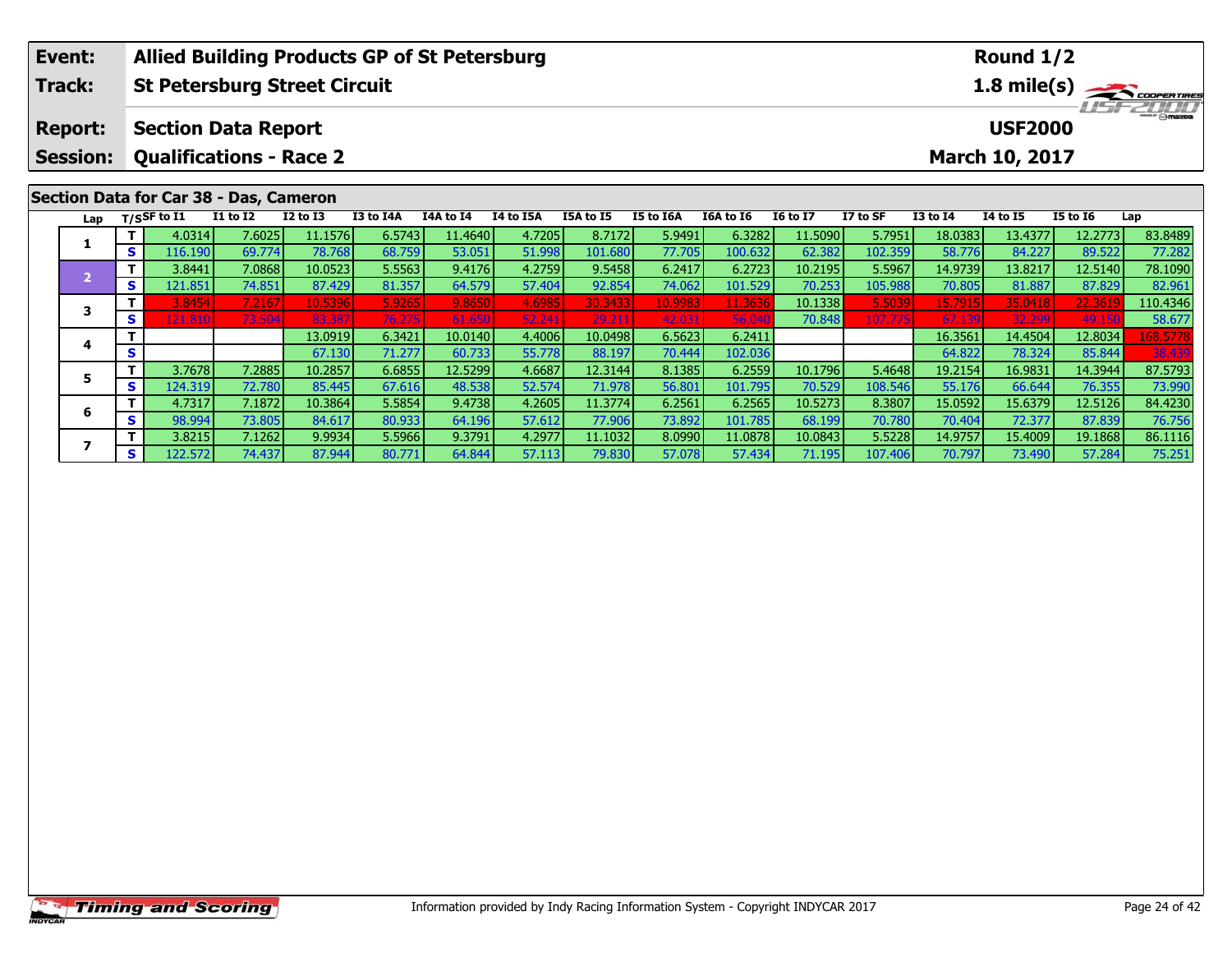| Event:         | <b>Allied Building Products GP of St Petersburg</b> | Round $1/2$                              |
|----------------|-----------------------------------------------------|------------------------------------------|
| Track:         | <b>St Petersburg Street Circuit</b>                 | $1.8$ mile(s) $\rightarrow$ COOPER TIRES |
| <b>Report:</b> | Section Data Report                                 | $\theta$ mazba<br><b>USF2000</b>         |
|                | <b>Session: Qualifications - Race 2</b>             | <b>March 10, 2017</b>                    |
|                |                                                     |                                          |

## **Section Data for Car 38 - Das, Cameron**

| Lap            |   | T/SPI to PO | <b>PO to SF</b> | <b>SF to PI</b> |
|----------------|---|-------------|-----------------|-----------------|
| 1              | т |             | 91.1183         |                 |
|                | S |             | 63.312          |                 |
|                | т |             |                 |                 |
| $\overline{2}$ | S |             |                 |                 |
| 3              | т |             |                 | 121.4069        |
|                | S |             |                 | 48.488          |
| 4              | т | 74.5168     | 83.0954         |                 |
|                | S | 14.324      | 69.425          |                 |
| 5              | т |             |                 |                 |
|                | S |             |                 |                 |
| 6              | т |             |                 |                 |
|                | S |             |                 |                 |
|                | т |             |                 | 87.5594         |
|                | Ś |             |                 | 67.232          |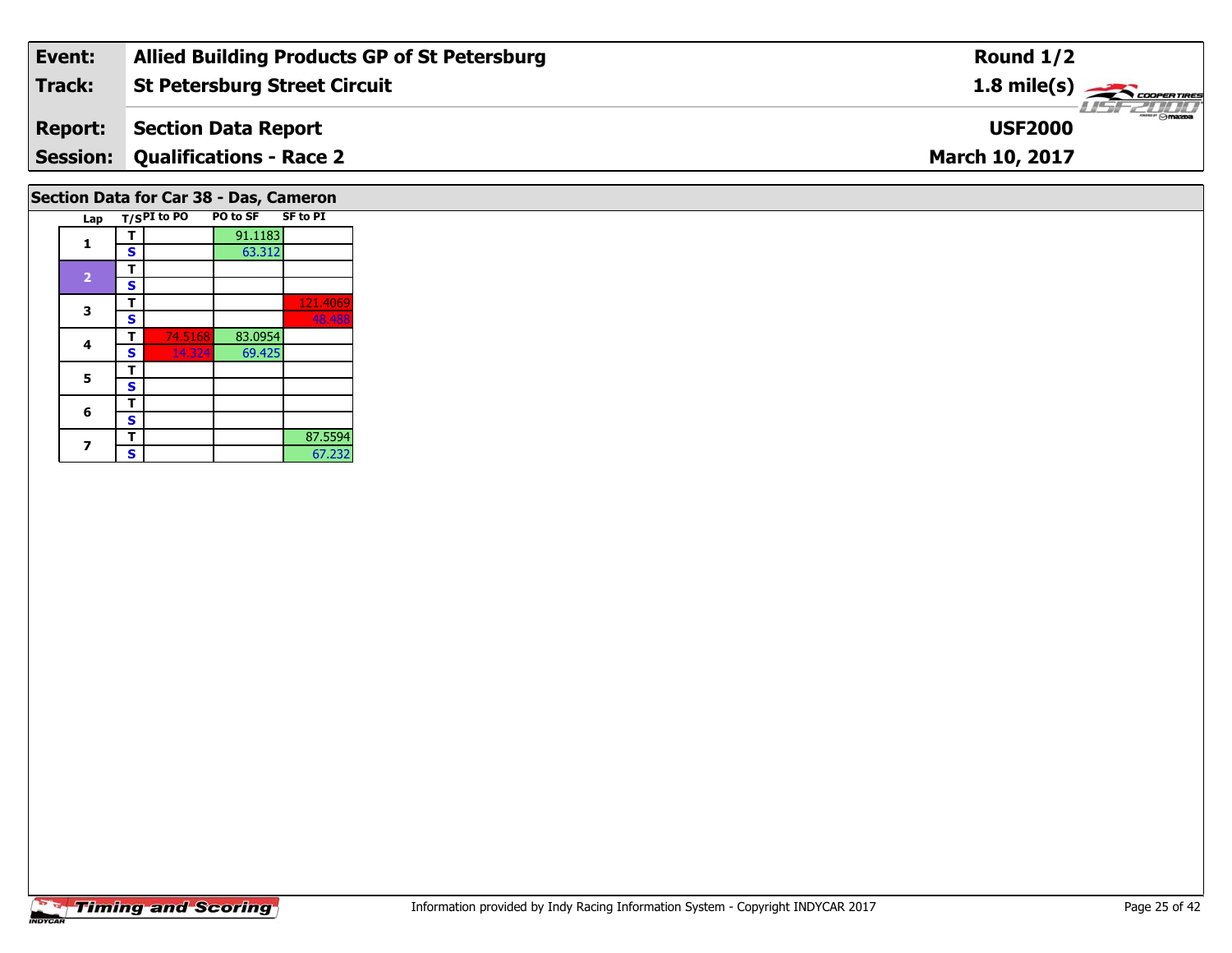| Event:          |    | <b>Allied Building Products GP of St Petersburg</b> |                 |                 |           |           |           |           |           |           |                 |                           | Round 1/2       |              |                 |             |
|-----------------|----|-----------------------------------------------------|-----------------|-----------------|-----------|-----------|-----------|-----------|-----------|-----------|-----------------|---------------------------|-----------------|--------------|-----------------|-------------|
| Track:          |    | <b>St Petersburg Street Circuit</b>                 |                 |                 |           |           |           |           |           |           |                 |                           |                 |              |                 | 1.8 mile(s) |
| <b>Report:</b>  |    | <b>Section Data Report</b>                          |                 |                 |           |           |           |           |           |           |                 | $T = T$<br><b>USF2000</b> |                 |              |                 |             |
| <b>Session:</b> |    | <b>Qualifications - Race 2</b><br>March 10, 2017    |                 |                 |           |           |           |           |           |           |                 |                           |                 |              |                 |             |
|                 |    | Section Data for Car 7 - Wojcik, Devin (R)          |                 |                 |           |           |           |           |           |           |                 |                           |                 |              |                 |             |
| Lap             |    | $T/S$ SF to $\overline{11}$                         | <b>I1 to I2</b> | <b>I2 to I3</b> | I3 to I4A | I4A to I4 | I4 to I5A | I5A to I5 | I5 to I6A | I6A to I6 | <b>16 to 17</b> | I7 to SF                  | <b>I3 to I4</b> | $I4$ to $I5$ | <b>I5 to 16</b> | Lap         |
| 1               |    | 3.9194                                              | 7.5017          | 10.4494         | 5.8965    | 9.7661    | 4.1760    | 8.8024    | 6.8178    | 6.5506    | 11.5284         | 5.6857                    | 15.6626         | 12.9784      | 13.3684         | 81.0940     |
|                 | S. | 119.510                                             | 70.711          | 84.107          | 76.663    | 62.275    | 58.777    | 100.696   | 67.804    | 97.215    | 62,277          | 104.329                   | 67.692          | 87.208       | 82.216          | 79.907      |
| $\mathbf{2}$    |    | 3.8686                                              | 7.4770          | 10.3351         | 5.8585    | 9.5453    | 4.2687    | 9.1069    | 6.5267    | 6.3592    | 10.3142         | 5.5714                    | 15.4038         | 13.3756      | 12.8859         | 79.2316     |
|                 | S  | 121.080                                             | 70.945          | 85.037          | 77.161    | 63.715    | 57.501    | 97.329    | 70.828    | 100.141   | 69.608          | 106.469                   | 68.829          | 84.618       | 85.294          | 81.786      |
|                 |    | 3.8869                                              | 7.2544          | 10.5442         | 6.3157    | 12.7194   | 10.0597   | 29.5683   | 13.1504   | 13.5000   | 10.1802         | 5.5795                    | 19.0351         | 39.6280      | 26.650          | 122.7587    |
| 3               | S. | 120.510                                             | 73.122          | 83.350          | 71.575    | 47.815    | 24.400    | 29.977    | 35.153    | 47.172    | 70.525          | 106.315                   | 55.699          | 28.561       | 41.24           | 52.786      |
| 4               |    |                                                     |                 | 11.4756         | 6.4649    | 10.3412   | 4.4589    | 9.8412    | 6.8256    | 6.6832    |                 |                           | 16.8061         | 14.3001      | 13.5088         | 258.8846    |
|                 | S  |                                                     |                 | 76.585          | 69.923    | 58.812    | 55.048    | 90.067    | 67.726    | 95.286    |                 |                           | 63.086          | 79.148       | 81.361          | 25.030      |
| 5               | т  | 4.0360                                              | 7.8161          | 10.6936         | 5.9968    | 9.6399    | 4.2068    | 8.6386    | 6.1893    | 6.3235    | 10.4751         | 5.7044                    | 15.6367         | 12.8454      | 12.5128         | 79.7201     |
|                 | S  | 116.058                                             | 67.867          | 82.186          | 75.381    | 63.090    | 58.347    | 102.605   | 74.689    | 100.707   | 68.539          | 103.987                   | 67.804          | 88.111       | 87.837          | 81.284      |
| 6               | т  | 3.8531                                              | 7.2493          | 10.2964         | 5.6480    | 9.2715    | 4.1514    | 8.6253    | 5.9991    | 6.2714    | 10.1729         | 5.5815                    | 14.9195         | 12.7767      | 12.2705         | 77.1199     |
|                 | S  | 121.567                                             | 73.173          | 85.356          | 80.036    | 65.597    | 59.126    | 102.763   | 77.057    | 101.543   | 70.575          | 106.276                   | 71.063          | 88.585       | 89.572          | 84.025      |
| $\overline{ }$  | т  | 3.8629                                              | 7.3264          | 10.1715         | 5.5915    | 9.3226    | 4.1654    | 8.6398    | 6.0078    | 6.3379    | 10.0929         | 5.5596                    | 14.9141         | 12.8052      | 12.3457         | 77.0783     |
|                 | S. | 121.258                                             | 72.403          | 86.405          | 80.845    | 65.237    | 58.927    | 102.591   | 76.945    | 100.478   | 71.135          | 106.695                   | 71.089          | 88.387       | 89.026          | 84.070      |
| 8               | т  | 3.8792                                              | 7.0485          | 10.1779         | 5.4490    | 9.3484    | 4.0304    | 8.6279    | 6.0302    | 6.3230    | 10.1082         | 5.5988                    | 14.7974         | 12.6583      | 12.3532         | 76.6215     |
|                 | S. | 120.749                                             | 75.258          | 86.350          | 82.959    | 65.057    | 60.901    | 102.732   | 76.660    | 100.715   | 71.027          | 105.948                   | 71.650          | 89.413       | 88.972          | 84.572      |
| 9               |    | 3.8381                                              | 7.2956          | 10.1677         | 5.5311    | 9.8388    | 4.9404    | 10.546    | 7.3888    | 9.1920    | 10.0894         | 5.5914                    | 15.3699         | 15.4866      | 16.5808         | 84.4195     |
|                 | s. | 122.042                                             | 72.709          | 86.437          | 81.728    | 61.815    | 49.683    | 84.046    | 62.564    | 69.280    | 71.159          | 106.088                   | 68.981          | 73.084       | 66.287          | 76.760      |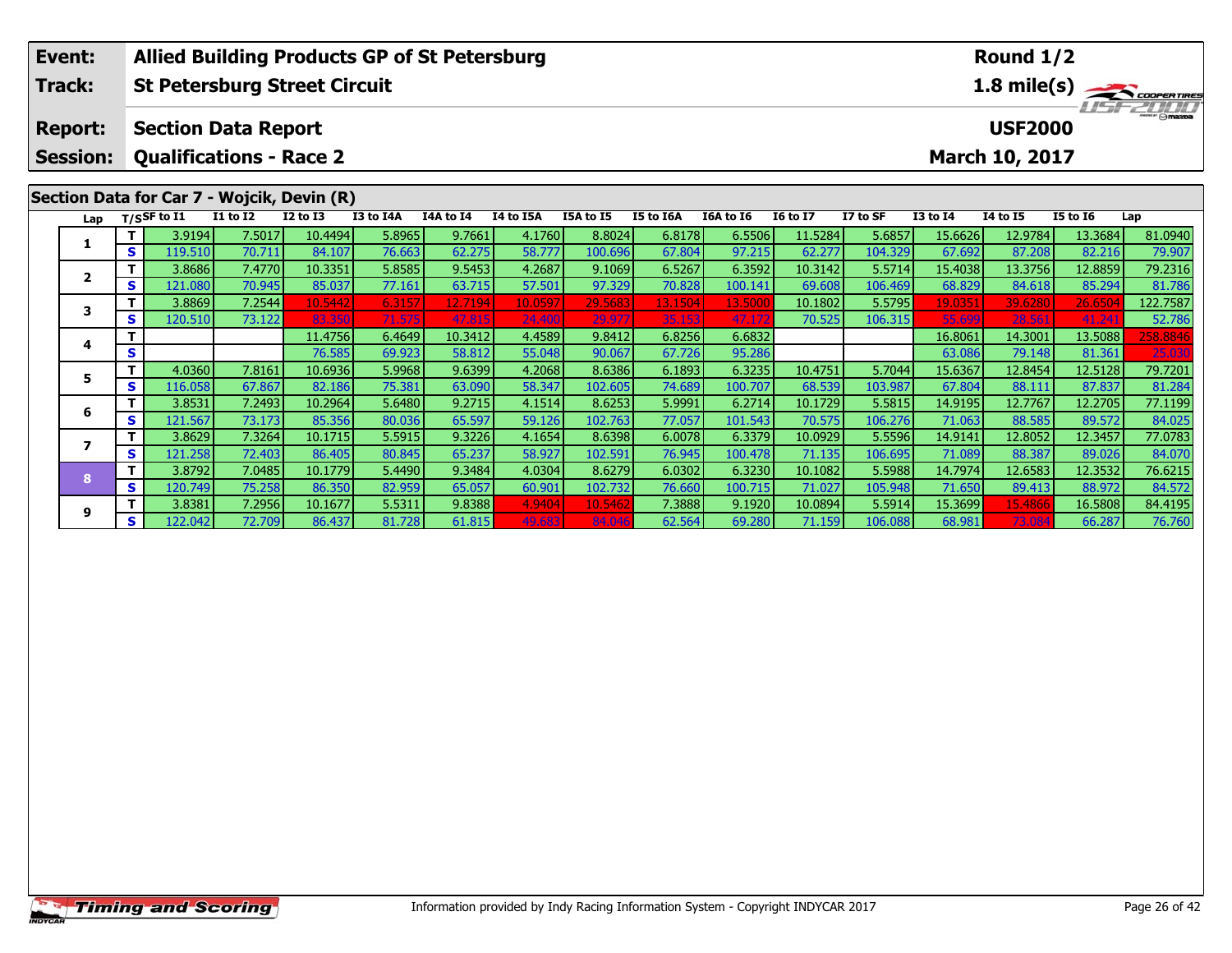| Event:         | <b>Allied Building Products GP of St Petersburg</b> | Round $1/2$                            |
|----------------|-----------------------------------------------------|----------------------------------------|
| Track:         | St Petersburg Street Circuit                        | $1.8 \text{ mile(s)}$                  |
| <b>Report:</b> | Section Data Report                                 | $\frac{1}{2}$ omazoa<br><b>USF2000</b> |
|                | <b>Session: Qualifications - Race 2</b>             | <b>March 10, 2017</b>                  |
|                |                                                     |                                        |

## **Section Data for Car 7 - Wojcik, Devin (R)**

| Lap |   | $T/S$ PI to PO | <b>PO to SF</b> | <b>SF to PI</b> |
|-----|---|----------------|-----------------|-----------------|
| 1   | т |                | 82.6629         |                 |
|     | S |                | 69.788          |                 |
| 2   | т |                |                 |                 |
|     | S |                |                 |                 |
| 3   | т |                |                 | 129.6128        |
|     | S |                |                 | 45.418          |
| 4   | т | 174.9043       | 77.5460         |                 |
|     | S | 6.103          | 74.393          |                 |
| 5   | т |                |                 |                 |
|     | S |                |                 |                 |
| 6   | т |                |                 |                 |
|     | S |                |                 |                 |
| 7   | т |                |                 |                 |
|     | S |                |                 |                 |
| 8   | т |                |                 |                 |
|     | S |                |                 |                 |
| 9   | т |                |                 | 83.5357         |
|     | S |                |                 | 70.471          |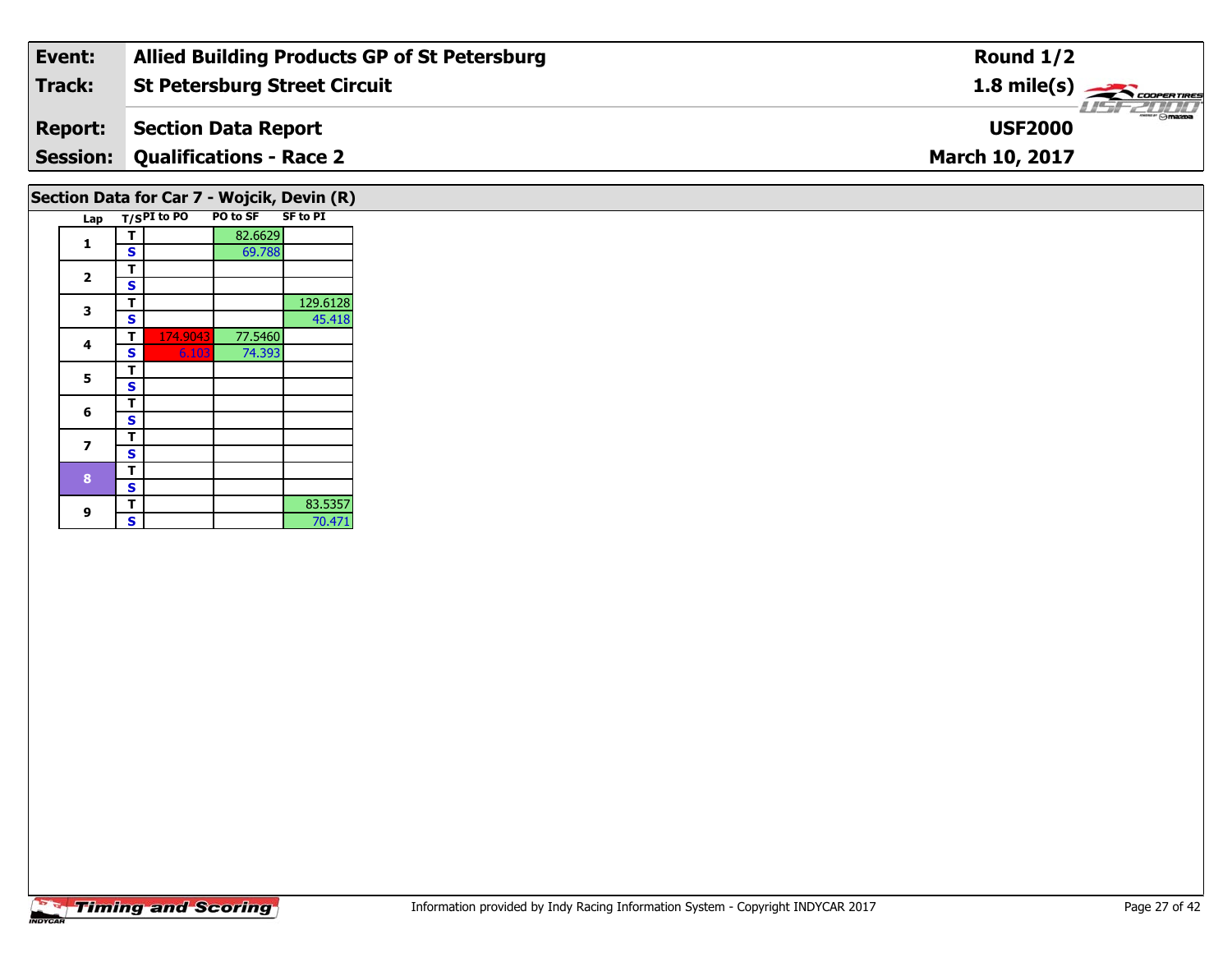|  | <b>Allied Building Products GP of St Petersburg</b><br>Event: |                   |                                     |                  |                   |                  |                   |                  |                   |                  |                  | Round 1/2         |                   |                   |                                                                                       |                   |                   |
|--|---------------------------------------------------------------|-------------------|-------------------------------------|------------------|-------------------|------------------|-------------------|------------------|-------------------|------------------|------------------|-------------------|-------------------|-------------------|---------------------------------------------------------------------------------------|-------------------|-------------------|
|  | Track:                                                        |                   | <b>St Petersburg Street Circuit</b> |                  |                   |                  |                   |                  |                   |                  |                  |                   |                   |                   | 1.8 mile(s) $\frac{1}{\sqrt{1-\frac{1}{2}}\sqrt{1-\frac{1}{2}}\sqrt{1-\frac{1}{2}}}}$ |                   |                   |
|  |                                                               |                   |                                     |                  |                   |                  |                   |                  |                   |                  |                  |                   |                   |                   |                                                                                       |                   |                   |
|  | <b>Report:</b>                                                |                   | <b>Section Data Report</b>          |                  |                   |                  |                   |                  |                   |                  |                  |                   | <b>USF2000</b>    |                   |                                                                                       |                   |                   |
|  | <b>Session:</b>                                               |                   | <b>Qualifications - Race 2</b>      |                  |                   |                  |                   |                  |                   |                  |                  |                   |                   |                   | March 10, 2017                                                                        |                   |                   |
|  |                                                               |                   |                                     |                  |                   |                  |                   |                  |                   |                  |                  |                   |                   |                   |                                                                                       |                   |                   |
|  | Section Data for Car 8 - Tomaselli*, Bruna (R)                |                   |                                     |                  |                   |                  |                   |                  |                   |                  |                  |                   |                   |                   |                                                                                       |                   |                   |
|  | Lap                                                           |                   | T/SSF to I1                         | <b>I1 to I2</b>  | <b>I2 to I3</b>   | I3 to I4A        | I4A to I4         | I4 to I5A        | I5A to I5         | I5 to I6A        | I6A to I6        | <b>16 to 17</b>   | I7 to SF          | <b>I3 to I4</b>   | <b>I4 to I5</b>                                                                       | <b>I5 to 16</b>   | Lap               |
|  | 1                                                             | т                 | 4.0265                              | 7.7083           | 11.1653           | 6.0713           | 10.3957           | 4.4883           | 9.0118            | 7.0939           | 6.8096           | 11.0998           | 5.8149            | 16.4670           | 13.5001                                                                               | 13.9035           | 83.6854           |
|  |                                                               | $\mathbf{s}$<br>т | 116.332                             | 68.816           | 78.714            | 74.456           | 58.503            | 54.688           | 98.356            | 65.165           | 93.518           | 64.682            | 102.011           | 64.385            | 83.838                                                                                | 79.051            | 77.433            |
|  | $\mathbf{2}$                                                  | S                 | 4.0827<br>114.730                   | 7.8744<br>67.364 | 10.7703<br>81.601 | 6.0239<br>75.042 | 10.1121<br>60.144 | 4.4162<br>55.580 | 9.2992<br>95.316  | 6.2216<br>74.301 | 6.5626<br>97.037 | 11.1380<br>64.460 | 5.7308<br>103.508 | 16.1360<br>65.706 | 13.7154<br>82.522                                                                     | 12.7842<br>85.973 | 82.2318<br>78.802 |
|  |                                                               | т                 | 4.0098                              | 7.7149           | 11.3493           | 6.4075           | 11.0058           | 5.8968           | 30.6232           | 11.9133          | 11.4260          | 10.6345           | 5.6775            | 17.4133           | 36.5200                                                                               | 23.339            | 116.6586          |
|  | 3                                                             | S                 | 116.816                             | 68.757           | 77.438            | 70.549           | 55.26             | 41.625           | 28.944            | 38,803           | 55.73            | 67.512            | 104.479           | 60.886            | 30.992                                                                                | 47.09             | 55.547            |
|  |                                                               | т                 |                                     |                  | 11.1744           | 6.8272           | 10.6705           | 5.1670           | 9.4515            | 7.2456           | 7.0441           |                   |                   | 17.4977           | 14.6185                                                                               | 14.2897           | 155.8664          |
|  | 4                                                             | S                 |                                     |                  | 78.650            | 66.212           | 56.997            | 47.504           | 93.780            | 63.800           | 90.404           |                   |                   | 60.592            | 77.424                                                                                | 76.915            | 41.574            |
|  | 5                                                             | т                 | 3.9760                              | 7.4711           | 10.7629           | 5.9188           | 10.0206           | 4.3206           | 8.7666            | 6.2901           | 6.5345           | 10.9038           | 5.6960            | 15.9394           | 13.0872                                                                               | 12.8246           | 80.6610           |
|  |                                                               | S                 | 117.809                             | 71.001           | 81.657            | 76.375           | 60.693            | 56.810           | 101.107           | 73.492           | 97.455           | 65.844            | 104.140           | 66.516            | 86.483                                                                                | 85.702            | 80.336            |
|  | 6                                                             | т                 | 4.0493                              | 7.8467           | 10.4584           | 5.9425           | 9.7174            | 4.3728           | 8.7104            | 6.2735           | 6.5518           | 10.3756           | 5.6535            | 15.6599           | 13.0832                                                                               | 12.8253           | 79.9519           |
|  |                                                               | S                 | 115.677                             | 67.602           | 84.034            | 76.070           | 62.587            | 56.132           | 101.759           | 73.687           | 97.197           | 69.196            | 104.923           | 67.703            | 86.509                                                                                | 85.697            | 81.049            |
|  | $\overline{\phantom{a}}$                                      | т                 | 4.0496                              | 7.6929           | 10.6739           | 6.3712           | 9.9592            | 4.2645           | 8.7814            | 7.0037           | 6.5766           | 10.6416           | 5.7047            | 16.3304           | 13.0459                                                                               | 13.5803           | 81.7193           |
|  |                                                               | S                 | 115.668                             | 68.954           | 82.338            | 70.951           | 61.067            | 57.558           | 100.936           | 66.004           | 96.831           | 67.467            | 103.981           | 64.924            | 86.757                                                                                | 80.933            | 79.296            |
|  | 8                                                             |                   | 3.9729                              | 7.4607           | 10.3960           | 5.7817           | 9.8333            | 4.2821           | 8.7392            | 6.7970           | 6.5208           | 10.7843           | 5.6602            | 15.6150           | 13.0213                                                                               | 13.3178           | 80.2282           |
|  |                                                               | S                 | 117.901<br>3.9966                   | 71.100<br>7.4471 | 84.539<br>10.2901 | 78.186<br>5.8831 | 61.849<br>9.6381  | 57.321<br>4.3712 | 101.424<br>8.7838 | 68.011<br>6.1484 | 97.660<br>6.4962 | 66.574<br>10.4846 | 104.799<br>5.6513 | 67.898<br>15.5212 | 86.921<br>13.1550                                                                     | 82.528<br>12.6446 | 80.770<br>79.1905 |
|  | 9                                                             | т<br>S            | 117.202                             | 71.230           | 85.409            | 76.838           | 63.102            | 56.153           | 100.909           | 75.186           | 98.029           | 68.477            | 104.964           | 68.308            | 86.037                                                                                | 86.922            | 81.828            |
|  |                                                               |                   | 3.9481                              | 7.4566           | 10.5164           | 5.7539           | 10.0957           | 4.5222           | 11.3378           | 7.5613           | 8.9767           | 10.4350           | 5.6810            | 15.8496           | 15.8600                                                                               | 16.5380           | 86.2847           |
|  | 10                                                            | S                 | 118.642                             | 71.139           | 83.571            | 78.563           | 60.242            | 54.278           | 78.17             | 61.137           | 70.941           | 68.803            | 104.415           | 66.893            | 71.363                                                                                | 66.459            | 75.100            |
|  |                                                               |                   |                                     |                  |                   |                  |                   |                  |                   |                  |                  |                   |                   |                   |                                                                                       |                   |                   |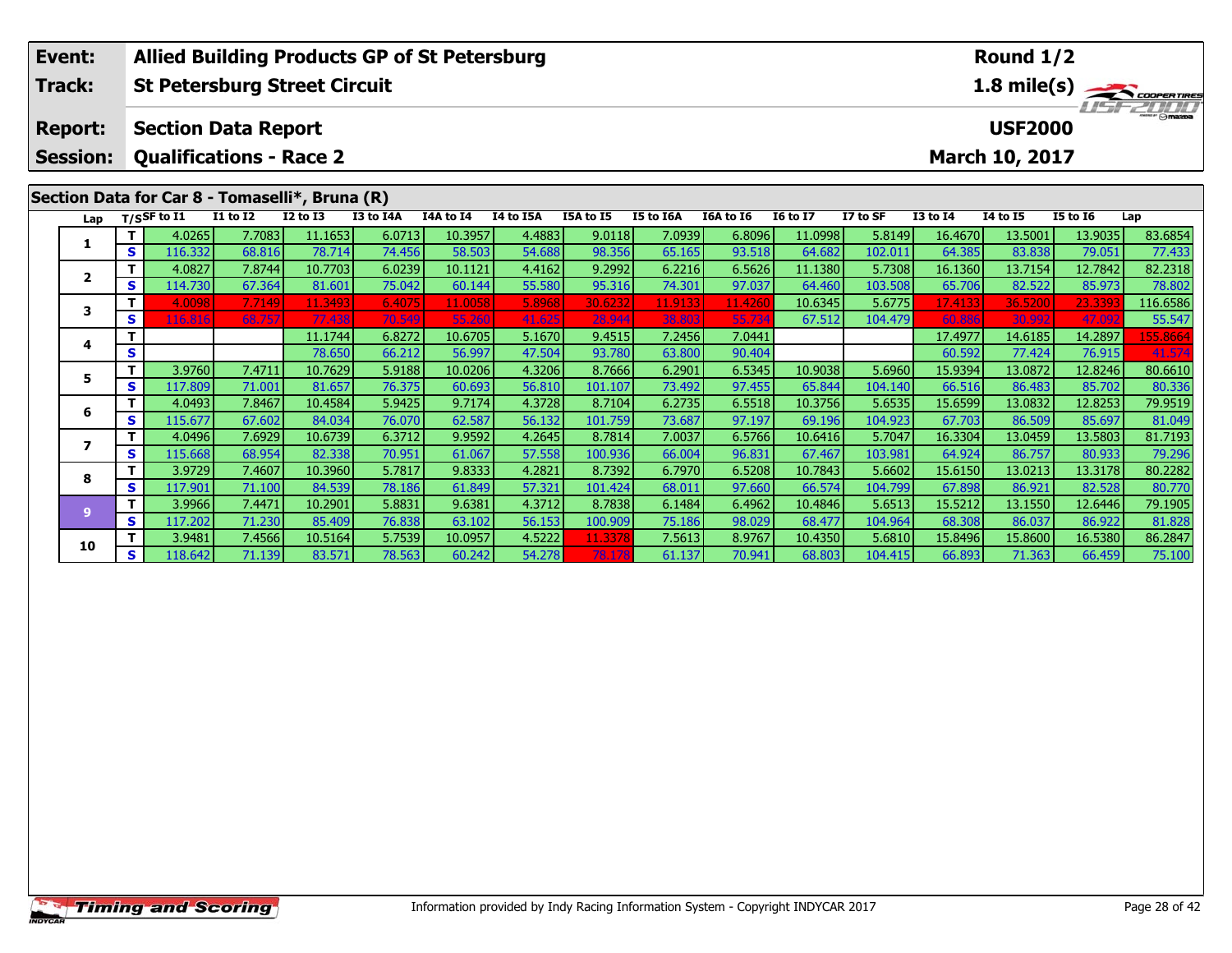| Event:         | <b>Allied Building Products GP of St Petersburg</b> | Round $1/2$                             |
|----------------|-----------------------------------------------------|-----------------------------------------|
| Track:         | <b>St Petersburg Street Circuit</b>                 | $1.8$ mile(s) $\rightarrow$ COOPERTIRES |
| <b>Report:</b> | Section Data Report                                 | ZT/T<br><b>USF2000</b>                  |
|                | <b>Session: Qualifications - Race 2</b>             | <b>March 10, 2017</b>                   |
|                |                                                     |                                         |

## **Section Data for Car 8 - Tomaselli\*, Bruna (R)**

|  | Lap |   | $T/SPI$ to PO | PO to SF | <b>SF to PI</b> |
|--|-----|---|---------------|----------|-----------------|
|  |     | т |               | 84.3655  |                 |
|  | 1   | S |               | 68.379   |                 |
|  |     | т |               |          |                 |
|  | 2   | S |               |          |                 |
|  | 3   | т |               |          | 126.4436        |
|  |     | S |               |          | 46.557          |
|  |     | т | 66.8000       | 79.5692  |                 |
|  | 4   | S | 15.979        | 72.501   |                 |
|  | 5   | т |               |          |                 |
|  |     | S |               |          |                 |
|  | 6   | т |               |          |                 |
|  |     | Ś |               |          |                 |
|  | 7   | т |               |          |                 |
|  |     | S |               |          |                 |
|  | 8   | т |               |          |                 |
|  |     | S |               |          |                 |
|  | 9   | т |               |          |                 |
|  |     | S |               |          |                 |
|  | 10  | т |               |          | 86.6140         |
|  |     | S |               |          | 67.966          |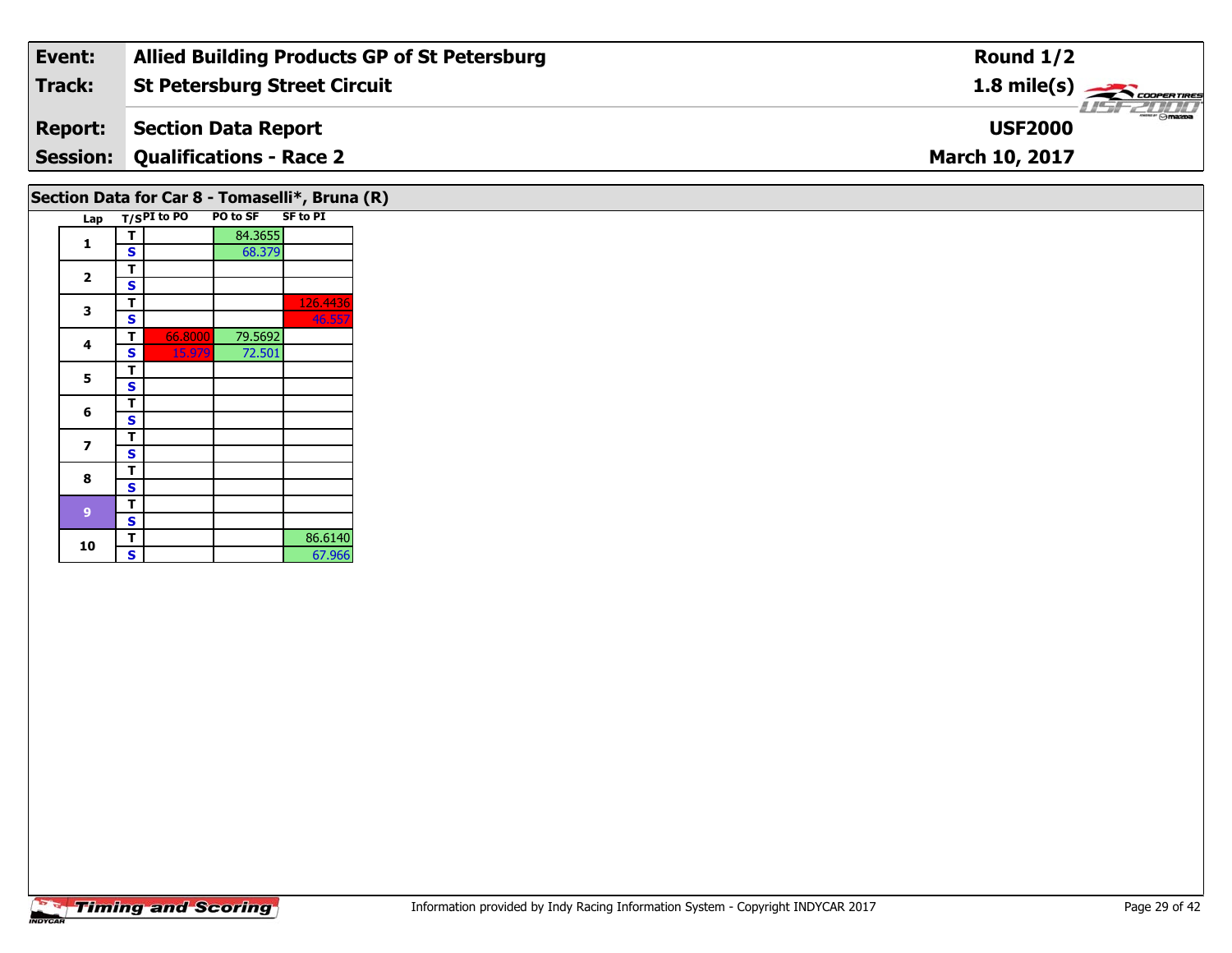|                                                   | Event:         |              | <b>Allied Building Products GP of St Petersburg</b> |                                            |                   |                  |                  |                  |                   |                   |                  |                 |                                                                           |                   | Round 1/2         |                 |                    |
|---------------------------------------------------|----------------|--------------|-----------------------------------------------------|--------------------------------------------|-------------------|------------------|------------------|------------------|-------------------|-------------------|------------------|-----------------|---------------------------------------------------------------------------|-------------------|-------------------|-----------------|--------------------|
|                                                   | Track:         |              |                                                     | <b>St Petersburg Street Circuit</b>        |                   |                  |                  |                  |                   |                   |                  |                 |                                                                           |                   |                   |                 |                    |
|                                                   | <b>Report:</b> |              |                                                     | <b>Section Data Report</b>                 |                   |                  |                  |                  |                   |                   |                  |                 | $\frac{1.8 \text{ mile(s)}}{1.57 - 2.00 \text{ rad/s}}$<br><b>USF2000</b> |                   |                   |                 |                    |
| <b>Session:</b><br><b>Qualifications - Race 2</b> |                |              |                                                     |                                            |                   |                  |                  |                  |                   |                   |                  |                 |                                                                           | March 10, 2017    |                   |                 |                    |
|                                                   |                |              |                                                     | Section Data for Car 80 - Megennis, Robert |                   |                  |                  |                  |                   |                   |                  |                 |                                                                           |                   |                   |                 |                    |
|                                                   | Lap            |              | $T/S$ SF to $I1$                                    | <b>I1 to I2</b>                            | <b>I2 to I3</b>   | I3 to I4A        | I4A to I4        | I4 to I5A        | I5A to I5         | I5 to I6A         | <b>I6A to I6</b> | <b>16 to 17</b> | I7 to SF                                                                  | <b>I3 to I4</b>   | 14 to 15          | <b>I5 to 16</b> | Lap                |
|                                                   | 1.             | $\mathbf{T}$ | 3.8325                                              | 7.3594                                     | 10.3690           | 5.6279           | 9.4597           | 4.1736           | 8.5220            | 5.9465            | 6.2480           | 10.4690         | 5.5535                                                                    | 15.0876           | 12.6956           | 12.1945         | 77.5611            |
|                                                   |                | S            | 122.220                                             | 72.079                                     | 84.759            | 80.322           | 64.292           | 58.811           | 104.009           | 77.739            | 101.924          | 68.579          | 106.812                                                                   | 70.271            | 89.150            | 90.130          | 83.547             |
|                                                   | 2              | т            | 3.8256                                              | 7.1167                                     | 10.1171           | 5.5580           | 9.3357           | 4.1998           | 8.8877            | 6.2098            | 6.2571           | 10.1127         | 5.4685                                                                    | 14.8937           | 13.0875           | 12.4669         | 77.0887            |
|                                                   | 3              | S            | 122.441                                             | 74.537                                     | 86.869            | 81.332           | 65.146           | 58.444           | 99.729            | 74.442            | 101.775          | 70.995          | 108.472                                                                   | 71.186            | 86.481            | 88.161          | 84.059             |
|                                                   |                | Т            | 3.7907                                              | 7.0528                                     | 10.0357<br>87.574 | 6.0443<br>74.789 | 13.2135<br>46.02 | 10.3685          | 30.5931<br>28.973 | 12.8265<br>36.040 | 15.652           | 10.0302         | 5.4814                                                                    | 19.2578<br>55.054 | 40.9616<br>27.631 | 28.479<br>38.59 | 125.0894           |
|                                                   |                | S<br>т       | 123.568                                             | 75.212                                     | 14.1013           | 5.8879           | 10.4812          | 23.673<br>4.8956 | 8.6390            | 5.9702            | 40.68<br>6.2845  | 71.579          | 108.217                                                                   | 16.3691           | 13.5346           | 12.2547         | 51.803<br>172.3421 |
|                                                   | 4              | S            |                                                     |                                            | 62.325            | 76.775           | 58.026           | 50.138           | 102.600           | 77.430            | 101.332          |                 |                                                                           | 64.770            | 83.624            | 89.687          | 37.600             |
|                                                   |                | T            | 3.8130                                              | 7.1276                                     | 10.2111           | 5.6097           | 9.1820           | 4.0927           | 8.4979            | 5.7892            | 6.2288           | 10.1228         | 5.4917                                                                    | 14.7917           | 12.5906           | 12.0180         | 76.1665            |
|                                                   | 5.             | S            | 122.845                                             | 74.423                                     | 86.069            | 80.583           | 66.236           | 59.974           | 104.304           | 79.851            | 102.238          | 70.925          | 108.014                                                                   | 71.677            | 89.894            | 91.454          | 85.077             |
|                                                   |                | т            | 3.8207                                              | 7.1156                                     | 10.1791           | 5.6568           | 9.2328           | 4.1217           | 8.4668            | 6.0868            | 6.5109           | 10.0029         | 5.4775                                                                    | 14.8896           | 12.5885           | 12.5977         | 76.6716            |
|                                                   | 6              | S            | 122.598                                             | 74.548                                     | 86.340            | 79.912           | 65.872           | 59.552           | 104.687           | 75.947            | 97.808           | 71.775          | 108.294                                                                   | 71.206            | 89.909            | 87.245          | 84.516             |
|                                                   |                | т            | 3.8833                                              | 7.2202                                     | 10.1043           | 5.4851           | 9.1408           | 4.1117           | 8.4651            | 5.7742            | 6.2375           | 10.5692         | 5.5446                                                                    | 14.6259           | 12.5768           | 12.0117         | 76.5360            |
|                                                   | 7              | S            | 120.621                                             | 73.468                                     | 86.979            | 82.413           | 66.535           | 59.697           | 104.708           | 80.058            | 102.095          | 67.929          | 106.984                                                                   | 72.490            | 89.993            | 91.502          | 84.666             |
|                                                   |                | т            | 4.0262                                              | 7.5024                                     | 11.0266           | 5.6700           | 9.4722           | 4.1448           | 8.6004            | 5.9736            | 6.2297           | 9.9774          | 5.4932                                                                    | 15.1422           | 12.7452           | 12.2033         | 78.1165            |
|                                                   | 8              | S            | 116.340                                             | 70.705                                     | 79.704            | 79.726           | 64.207           | 59.220           | 103.061           | 77.386            | 102.223          | 71.958          | 107.985                                                                   | 70.018            | 88.803            | 90.065          | 82.953             |
|                                                   | 9              | T            | 3.8123                                              | 7.0350                                     | 10.0993           | 5.4771           | 9.2974           | 4.1060           | 8.5247            | 5.7692            | 6.2445           | 9.9346          | 5.5188                                                                    | 14.7745           | 12.6307           | 12.0137         | 75.8189            |
|                                                   |                | S            | 122.868                                             | 75.402                                     | 87.022            | 82.534           | 65.414           | 59.779           | 103.976           | 80.128            | 101.981          | 72.268          | 107.484                                                                   | 71.761            | 89.609            | 91.486          | 85.467             |
|                                                   | 10             | Т            | 3.7810                                              | 7.0827                                     | 10.2914           | 5.6013           | 9.5218           | 4.1069           | 8.5680            | 5.8442            | 6.2679           | 9.9794          | 5.5115                                                                    | 15.1231           | 12.6749           | 12.1121         | 76.5561            |
|                                                   |                | S.           | 123.885                                             | 74.894                                     | 85.398            | 80.704           | 63.873           | 59.766           | 103.450           | 79.099            | 101.600          | 71.944          | 107.626                                                                   | 70.106            | 89.296            | 90.743          | 84.644             |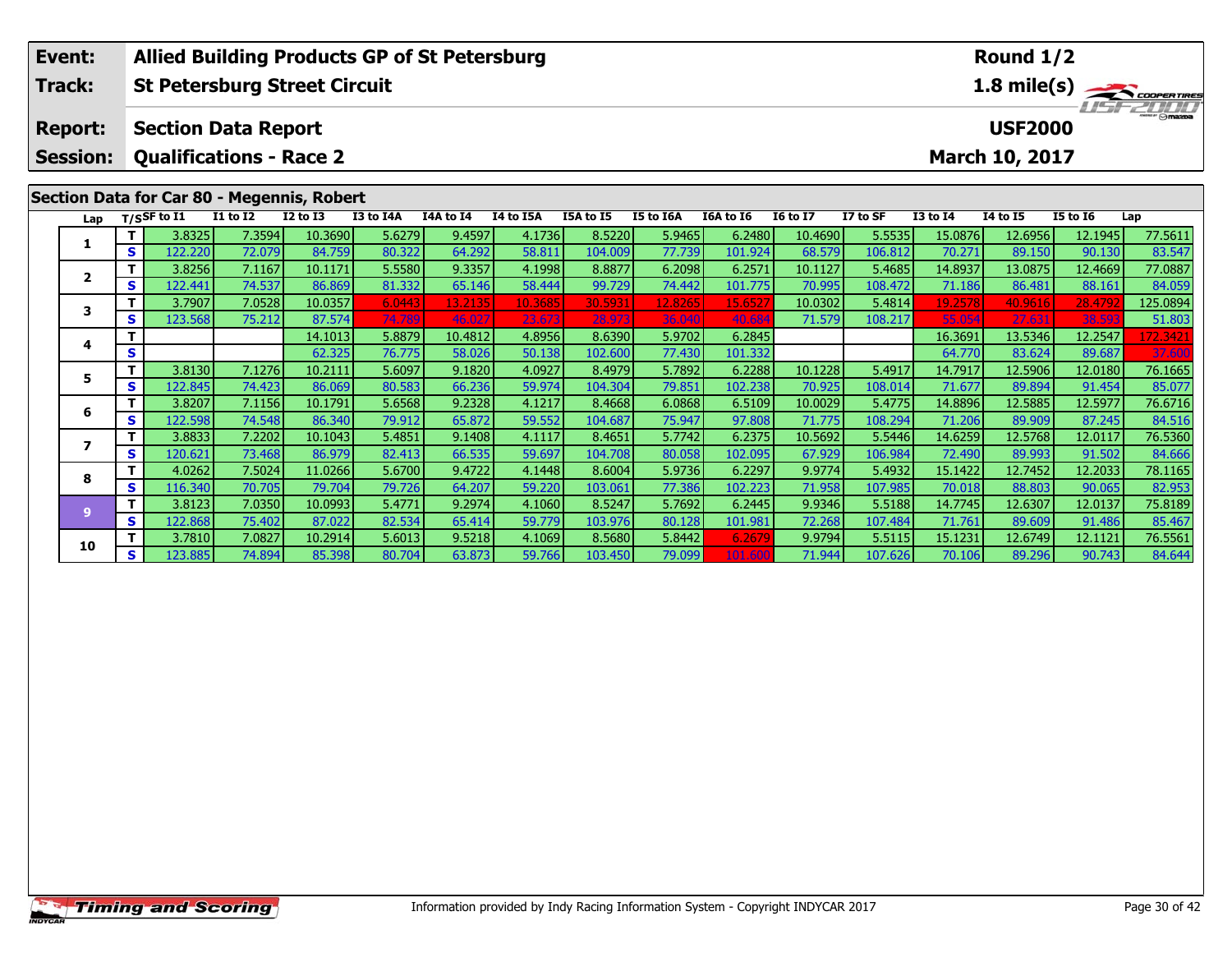| Event:         | <b>Allied Building Products GP of St Petersburg</b> | Round $1/2$                                 |
|----------------|-----------------------------------------------------|---------------------------------------------|
| Track:         | St Petersburg Street Circuit                        | $1.8$ mile(s) $\rightarrow$ COOPERTIRES     |
| <b>Report:</b> | Section Data Report                                 | $\overline{\gamma}$ mazpa<br><b>USF2000</b> |
|                | <b>Session: Qualifications - Race 2</b>             | <b>March 10, 2017</b>                       |
|                |                                                     |                                             |

## **Section Data for Car 80 - Megennis, Robert**

| Lap                     |   | T/SPI to PO | PO to SF | <b>SF to PI</b> |
|-------------------------|---|-------------|----------|-----------------|
|                         | т |             | 78.9386  |                 |
| 1                       | S |             | 73.080   |                 |
|                         | т |             |          |                 |
| $\overline{\mathbf{2}}$ | S |             |          |                 |
|                         | т |             |          | 129.6885        |
| 3                       | S |             |          | 45.392          |
|                         | т | 85.4832     | 82.3627  |                 |
| 4                       | S | 12.487      | 70.042   |                 |
|                         | т |             |          |                 |
| 5                       | S |             |          |                 |
|                         | т |             |          |                 |
| 6                       | S |             |          |                 |
|                         | т |             |          |                 |
| 7                       | S |             |          |                 |
| 8                       | т |             |          |                 |
|                         | S |             |          |                 |
|                         | т |             |          |                 |
| 9                       | S |             |          |                 |
|                         | т |             |          | 72.8857         |
| 10                      | S |             |          | 80.768          |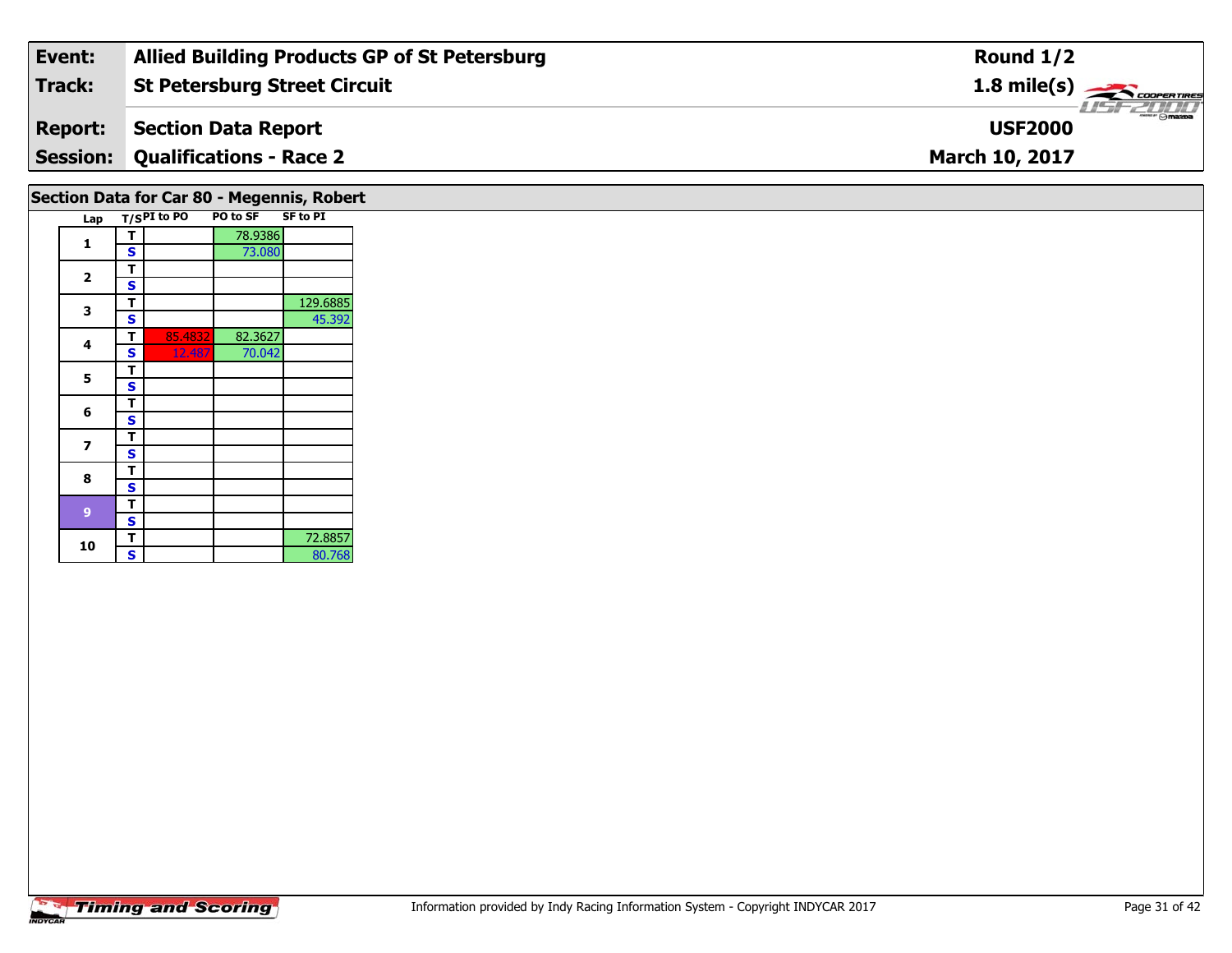| <b>Allied Building Products GP of St Petersburg</b><br>Event: |                          |              |                                     |                 |                   |                  |                   |                  |                   |                   |                 | Round 1/2       |                |                   |                  |                  |                                             |
|---------------------------------------------------------------|--------------------------|--------------|-------------------------------------|-----------------|-------------------|------------------|-------------------|------------------|-------------------|-------------------|-----------------|-----------------|----------------|-------------------|------------------|------------------|---------------------------------------------|
|                                                               | Track:                   |              | <b>St Petersburg Street Circuit</b> |                 |                   |                  |                   |                  |                   |                   |                 |                 |                |                   |                  |                  | $\frac{1.8 \text{ mile(s)}}{1157 - 211111}$ |
|                                                               |                          |              |                                     |                 |                   |                  |                   |                  |                   |                   |                 |                 |                |                   |                  |                  |                                             |
|                                                               | <b>Report:</b>           |              | <b>Section Data Report</b>          |                 |                   |                  |                   |                  |                   |                   |                 |                 | <b>USF2000</b> |                   |                  |                  |                                             |
|                                                               | <b>Session:</b>          |              | <b>Qualifications - Race 2</b>      |                 |                   |                  |                   |                  |                   |                   |                 |                 |                |                   | March 10, 2017   |                  |                                             |
|                                                               |                          |              |                                     |                 |                   |                  |                   |                  |                   |                   |                 |                 |                |                   |                  |                  |                                             |
| Section Data for Car 81 - Frederick, Kaylen (R)               |                          |              |                                     |                 |                   |                  |                   |                  |                   |                   |                 |                 |                |                   |                  |                  |                                             |
|                                                               | Lap                      |              | T/SSF to I1                         | <b>I1 to I2</b> | <b>I2 to I3</b>   | I3 to I4A        | I4A to I4         | I4 to I5A        | I5A to I5         | <b>I5 to I6A</b>  | I6A to I6       | <b>I6 to I7</b> | I7 to SF       | <b>I3 to I4</b>   | <b>I4 to I5</b>  | <b>I5 to 16</b>  | Lap                                         |
|                                                               | 1                        |              | 4.0386                              | 7.3523          | 10.4079           | 5.9119           | 9.7485            | 4.2483           | 8.5694            | 6.2537            | 6.4643          | 10.6013         | 5.6222         | 15.6604           | 12.8177          | 12.7180          | 79.2184                                     |
|                                                               |                          | $\mathbf{s}$ | 115.983                             | 72.148          | 84.442            | 76.464           | 62.387            | 57.777           | 103.434           | 73.920            | 98.513          | 67.723          | 105.507        | 67.701            | 88.301           | 86.420           | 81.799                                      |
|                                                               | $\overline{2}$           | т            | 3.8041                              | 7.1391          | 10.1411           | 5.5396           | 10.1254           | 4.4729           | 9.2155            | 6.3923            | 6.3786          | 10.2375         | 5.5121         | 15.6650           | 13.6884          | 12.7709          | 78.9582                                     |
|                                                               |                          | S            | 123.133                             | 74.303          | 86.664            | 81.603           | 60.065            | 54.876           | 96.182            | 72.317            | 99.837          | 70.130          | 107.614        | 67.681            | 82.684           | 86.062           | 82.069                                      |
|                                                               | 3                        | т            | 3.8350                              | 7.2056          | 10.4740<br>83.909 | 6.4904<br>69.648 | 12.7129<br>47.840 | 9.7668<br>25.132 | 29.8947<br>29.650 | 13.3247<br>34.693 | 13.497<br>47.18 | 10.1542         | 5.5263         | 19.2033<br>55.211 | 39.6615<br>28.53 | 26.8218<br>40.97 | 122.8817                                    |
|                                                               |                          | S            | 122.141                             | 73.617          | 14.5515           | 6.2939           | 10.3245           | 5.0451           | 8.7223            | 6.0726            | 6.3895          | 70.705          | 107.338        | 16.6184           | 13.7674          | 12.4621          | 52.734<br>169.7242                          |
|                                                               | 4                        | S            |                                     |                 | 60.397            | 71.823           | 58.907            | 48.652           | 101.620           | 76.124            | 99.666          |                 |                | 63.798            | 82.210           | 88.195           | 38.180                                      |
|                                                               |                          | $\mathbf{T}$ | 3.7948                              | 7.0095          | 10.1446           | 5.6624           | 9.2609            | 4.2876           | 8.5210            | 5.8849            | 6.2852          | 10.1107         | 5.5014         | 14.9233           | 12.8086          | 12.1701          | 76.4630                                     |
|                                                               | 5                        | S            | 123.434                             | 75.677          | 86.634            | 79.833           | 65.672            | 57.248           | 104.021           | 78.552            | 101.320         | 71.009          | 107.824        | 71.045            | 88.364           | 90.311           | 84.747                                      |
|                                                               |                          | т            | 3.7951                              | 7.1411          | 10.0697           | 5.6713           | 9.2176            | 4.2146           | 8.4807            | 5.8110            | 6.2380          | 10.1947         | 5.4959         | 14.8889           | 12.6953          | 12.0490          | 76.3297                                     |
|                                                               | 6                        | S            | 123.425                             | 74.282          | 87,278            | 79.708           | 65.980            | 58.239           | 104.515           | 79.551            | 102.087         | 70.424          | 107.932        | 71.209            | 89.153           | 91.218           | 84.895                                      |
|                                                               |                          | т            | 3.7932                              | 7.0626          | 10.3172           | 5.6521           | 9.2089            | 4.1326           | 8.4923            | 5.7784            | 6.2674          | 10.0207         | 5.5102         | 14.8610           | 12.6249          | 12.0458          | 76.2356                                     |
|                                                               | $\overline{\phantom{a}}$ | S            | 123.487                             | 75.108          | 85.184            | 79.978           | 66.043            | 59.395           | 104.373           | 80.000            | 101.608         | 71.647          | 107.652        | 71.343            | 89.650           | 91.243           | 85.000                                      |
|                                                               | 8                        |              | 3.7823                              | 7.0283          | 10.1175           | 6.2168           | 10.0106           | 4.1938           | 8.4782            | 5.6837            | 6.1801          | 10.0302         | 5.4875         | 16.2274           | 12.6720          | 11.8638          | 77.2090                                     |
|                                                               |                          | $\mathbf{s}$ | 123.842                             | 75.474          | 86.866            | 72.714           | 60.754            | 58.528           | 104.546           | 81.333            | 103.043         | 71.579          | 108.097        | 65.336            | 89.316           | 92.642           | 83.928                                      |
|                                                               | 9                        | $\mathbf T$  | 3.7717                              | 7.0409          | 10.1606           | 5.5234           | 9.4220            | 4.1592           | 8.5121            | 5.7441            | 6.2228          | 9.9702          | 5.4735         | 14.9454           | 12.6713          | 11.9669          | 76.0005                                     |
|                                                               |                          | S            | 124.190                             | 75.339          | 86.497            | 81.842           | 64.549            | 59.015           | 104.130           | 80.478            | 102.336         | 72.010          | 108.373        | 70.940            | 89.321           | 91.844           | 85.263                                      |
|                                                               | 10                       | т            | 3.7750                              | 7.0152          | 10.1304           | 5.5704           | 9.3896            | 4.1521           | 8.5116            | 5.8582            | 8.8475          | 9.9941          | 5.4948         | 14.9600           | 12.6637          | 14.705           | 78.7389                                     |
|                                                               |                          | S            | 124.082                             | 75.615          | 86.755            | 81.151           | 64.772            | 59.116           | 104.136           | 78.910            | 71.97           | 71.838          | 107.953        | 70.871            | 89.375           | 74.73            | 82.297                                      |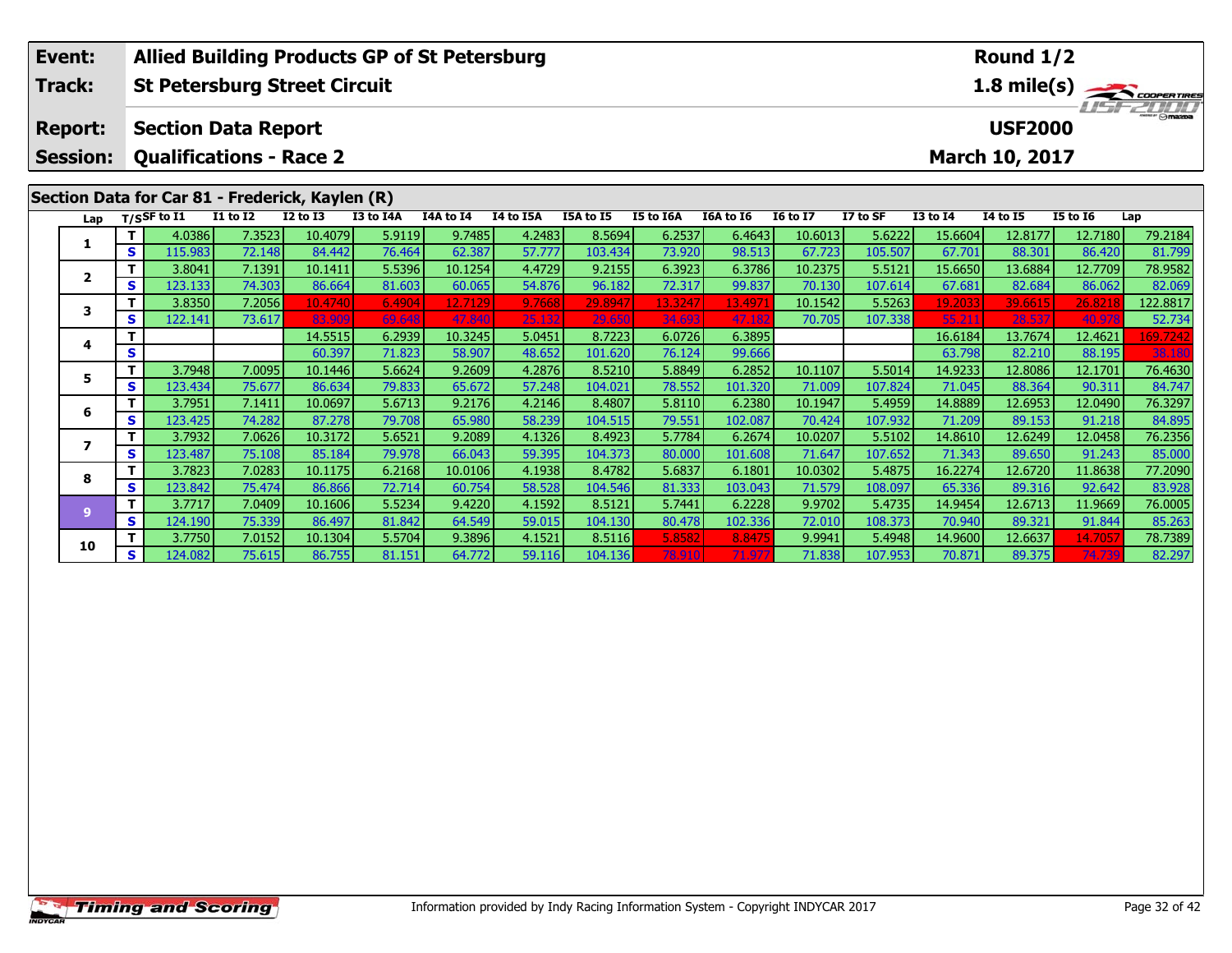| Event:         | <b>Allied Building Products GP of St Petersburg</b> | Round $1/2$                             |
|----------------|-----------------------------------------------------|-----------------------------------------|
| Track:         | <b>St Petersburg Street Circuit</b>                 | $1.8$ mile(s) $\rightarrow$ COOPERTIRES |
| <b>Report:</b> | Section Data Report                                 | <b>Omazpa</b><br><b>USF2000</b>         |
|                | <b>Session: Qualifications - Race 2</b>             | <b>March 10, 2017</b>                   |
|                |                                                     |                                         |

## **Section Data for Car 81 - Frederick, Kaylen (R)**

|  | Lap                     |                         | $T/SPI$ to PO | PO to SF SF to PI |          |
|--|-------------------------|-------------------------|---------------|-------------------|----------|
|  | 1                       | т                       |               | 80.5529           |          |
|  |                         | S                       |               | 71.616            |          |
|  |                         | т                       |               |                   |          |
|  | $\overline{\mathbf{2}}$ | S                       |               |                   |          |
|  |                         | т                       |               |                   | 129.2864 |
|  | 3                       | S                       |               |                   | 45.533   |
|  | 4                       | т                       | 80.1369       | 83.1142           |          |
|  |                         | S                       | 13.320        | 69.409            |          |
|  | 5                       | т                       |               |                   |          |
|  |                         | $\overline{\mathbf{s}}$ |               |                   |          |
|  |                         | т                       |               |                   |          |
|  | 6                       | S                       |               |                   |          |
|  | 7                       | т                       |               |                   |          |
|  |                         | S                       |               |                   |          |
|  | 8                       | т                       |               |                   |          |
|  |                         | S                       |               |                   |          |
|  | 9                       | т                       |               |                   |          |
|  |                         | S                       |               |                   |          |
|  | 10                      | Т                       |               |                   | 77.3463  |
|  |                         | $\overline{\mathbf{s}}$ |               |                   | 76.110   |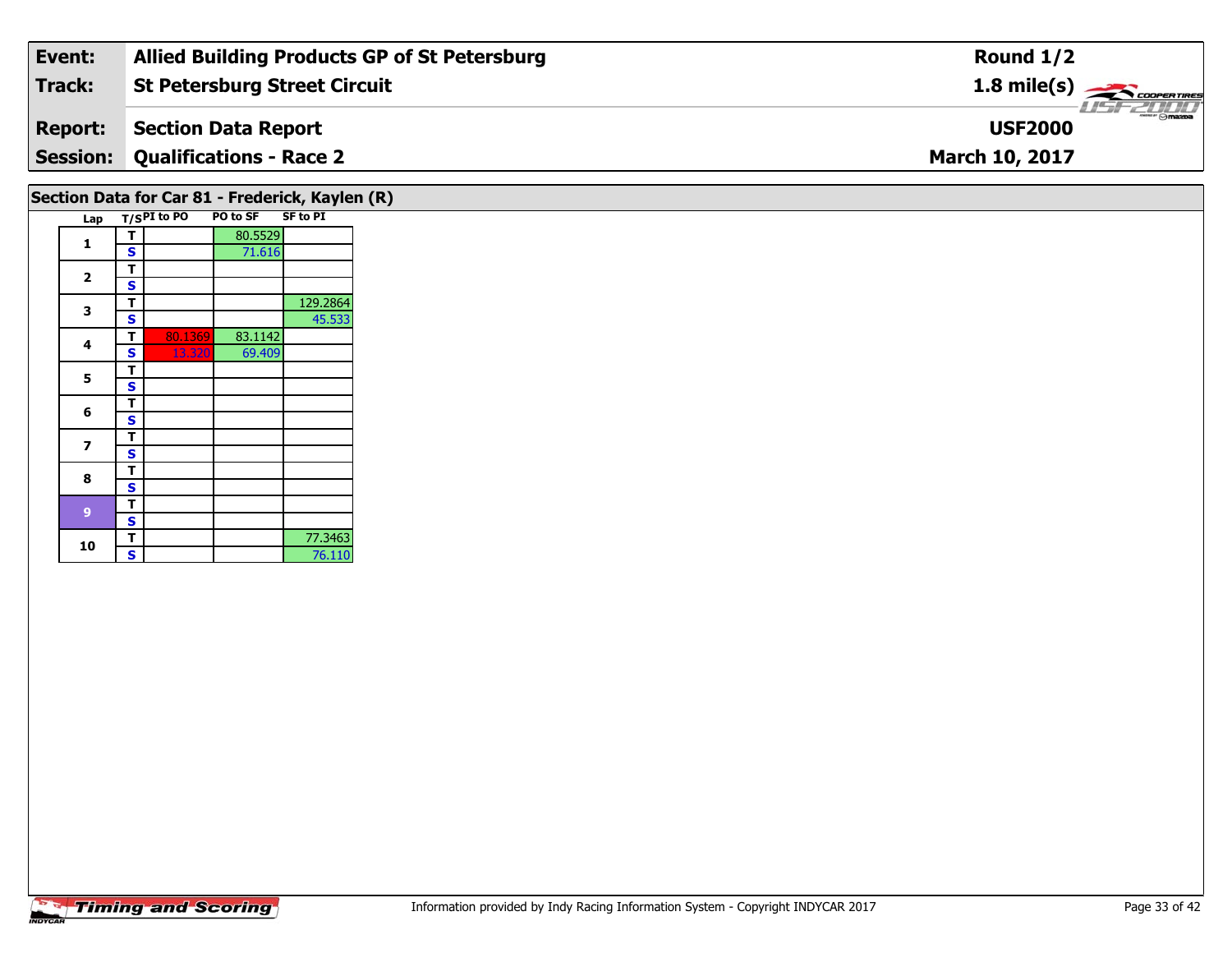| Event:                                |          | <b>Allied Building Products GP of St Petersburg</b> |                 |                 |                  |           |           |           |           |           |                 |                             | Round 1/2       |                 |                 |          |
|---------------------------------------|----------|-----------------------------------------------------|-----------------|-----------------|------------------|-----------|-----------|-----------|-----------|-----------|-----------------|-----------------------------|-----------------|-----------------|-----------------|----------|
| Track:                                |          | <b>St Petersburg Street Circuit</b>                 |                 |                 |                  |           |           |           |           |           |                 | 1.8 mile(s)                 |                 |                 |                 |          |
| <b>Report:</b>                        |          | <b>Section Data Report</b>                          |                 |                 |                  |           |           |           |           |           |                 | The Court<br><b>USF2000</b> |                 |                 |                 |          |
| <b>Session:</b>                       |          | <b>Qualifications - Race 2</b>                      |                 |                 |                  |           |           |           |           |           |                 |                             |                 | March 10, 2017  |                 |          |
| Section Data for Car 82 - Agren, Ayla |          |                                                     |                 |                 |                  |           |           |           |           |           |                 |                             |                 |                 |                 |          |
| Lap                                   |          | T/SSF to I1                                         | <b>I1 to I2</b> | <b>I2 to I3</b> | <b>I3 to I4A</b> | I4A to I4 | I4 to I5A | I5A to I5 | I5 to I6A | I6A to I6 | <b>I6 to I7</b> | I7 to SF                    | <b>I3 to 14</b> | <b>I4 to I5</b> | <b>I5 to 16</b> | Lap      |
| 1                                     | т        | 3.8975                                              | 7.4764          | 10.5104         | 5.9060           | 9.6262    | 4.1770    | 8.6443    | 6.1029    | 6.4244    | 10.7347         | 5.6222                      | 15.5322         | 12.8213         | 12.5273         | 79.1220  |
|                                       | <b>S</b> | 120.182                                             | 70.951          | 83.618          | 76.540           | 63.180    | 58.763    | 102.537   | 75.746    | 99.125    | 66.882          | 105.507                     | 68.260          | 88.276          | 87.736          | 81.899   |
| $\mathbf{2}$                          | т        | 3.8448                                              | 7.2826          | 10.2891         | 5.7672           | 9.5279    | 4.2934    | 9.1230    | 6.7337    | 6.3755    | 10.3536         | 5.5718                      | 15.2951         | 13.4164         | 13.1092         | 79.1626  |
|                                       | S        | 121.829                                             | 72.839          | 85.417          | 78.382           | 63.832    | 57.170    | 97.157    | 68.651    | 99.885    | 69.343          | 106.461                     | 69.318          | 84.361          | 83.841          | 81.857   |
| 3                                     | т        | 3.8145                                              | 7.1527          | 10.6514         | 6.4029           | 12.7074   | 10.6181   | 30.1704   | 12.2718   | 13.8831   | 10.1151         | 5.5198                      | 19.1103         | 40.7885         | 26.1549         | 123.3072 |
|                                       | S        | 122.797                                             | 74.161          | 82.512          | 70,600           | 47.860    | 23.117    | 29.379    | 37.670    | 45.87     | 70.978          | 107.464                     | 55.479          | 27.748          | 42.02           | 52.552   |
| 4                                     |          |                                                     |                 | 14.4319         | 6.4656           | 10.2642   | 4.9756    | 8.8454    | 6.4242    | 6.5640    |                 |                             | 16.7298         | 13.8210         | 12.9882         | 169.1024 |
|                                       | S        |                                                     |                 | 60.897          | 69.915           | 59.253    | 49.332    | 100.206   | 71.958    | 97.017    |                 |                             | 63.374          | 81.891          | 84.622          | 38.320   |
| 5.                                    | Т        | 3.8311                                              | 7.1260          | 10.2057         | 5.5400           | 9.3962    | 4.1842    | 8.5714    | 6.0203    | 6.3260    | 10.2206         | 5.5756                      | 14.9362         | 12.7556         | 12.3463         | 76.9971  |
|                                       | S        | 122.265                                             | 74.439          | 86.115          | 81.597           | 64.726    | 58.662    | 103.409   | 76.786    | 100.667   | 70.246          | 106.389                     | 70.984          | 88.731          | 89.022          | 84.159   |
| 6                                     | Т        | 3.8178                                              | 7.0241          | 9.9896          | 5.6017           | 9.3300    | 4.2231    | 8.6005    | 5.8838    | 6.3191    | 9.9178          | 5.5137                      | 14.9317         | 12.8236         | 12.2029         | 76.2212  |
|                                       | S        | 122.691                                             | 75.519          | 87.978          | 80.698           | 65.186    | 58.122    | 103.060   | 78.567    | 100.777   | 72.391          | 107.583                     | 71.005          | 88.261          | 90.068          | 85.016   |
| 7                                     | т        | 3.8172                                              | 7.0347          | 10.2146         | 5.5786           | 9.4927    | 4.2372    | 8.6415    | 6.1921    | 6.4070    | 9.9355          | 5.5440                      | 15.0713         | 12.8787         | 12.5991         | 77.0951  |
|                                       | S        | 122.710                                             | 75.405          | 86.040          | 81.032           | 64.068    | 57.928    | 102.571   | 74.655    | 99.394    | 72.262          | 106.995                     | 70.347          | 87.883          | 87.236          | 84.052   |
| 8                                     | т        | 3.8260                                              | 6.9991          | 10.0113         | 5.4949           | 9.3492    | 4.2020    | 8.5788    | 5.9023    | 6.3457    | 9.9806          | 5.5421                      | 14.8441         | 12.7808         | 12.2480         | 76.2320  |
|                                       | S        | 122.428                                             | 75.789          | 87.787          | 82.266           | 65.052    | 58.414    | 103.320   | 78.321    | 100.354   | 71.935          | 107.032                     | 71.424          | 88.556          | 89.736          | 85.004   |
|                                       |          | 3.8292                                              | 6.9946          | 9.9617          | 5.5035           | 9.3043    | 4.1402    | 8.5548    | 5.9445    | 6.3242    | 10.0458         | 5.5516                      | 14.8078         | 12.6950         | 12.2687         | 76.1544  |
| $\overline{9}$                        | S        | 122.326                                             | 75.838          | 88.224          | 82.138           | 65.366    | 59.286    | 103.610   | 77.765    | 100.695   | 71.468          | 106.849                     | 71.599          | 89.155          | 89.585          | 85.090   |

0 T 3.8045 6.9428 9.9393 5.4885 9.7238 4.2193 8.5710 5.9912 7.5626 10.0656 5.5636 15.2123 12.7903 13.5538 77.8722<br>S 123.120 76.404 88.423 82.362 62.546 58.174 103.414 77.159 84.206 71.328 106.618 69.695 88.490 81.091 83.21

**10**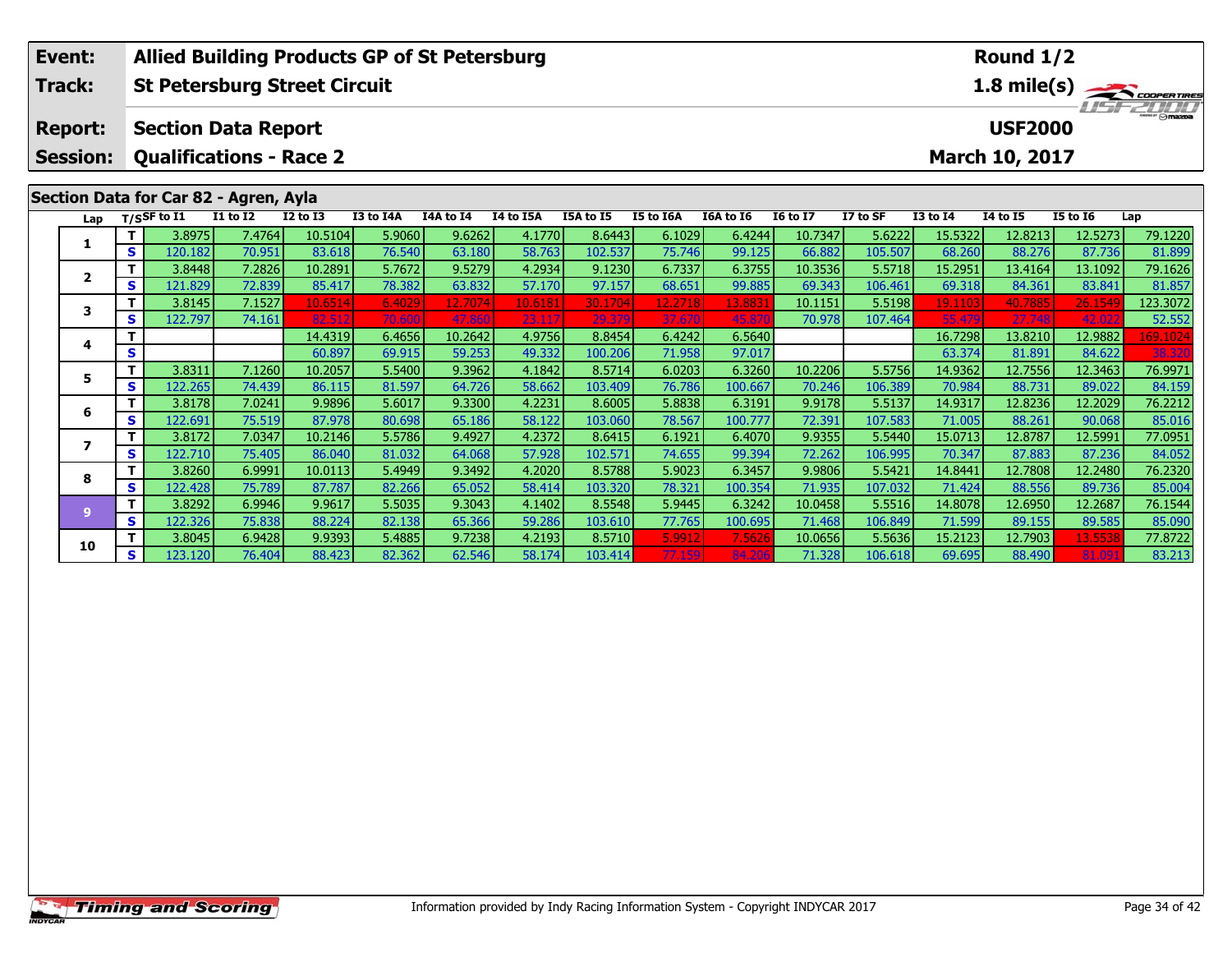| Event:         | <b>Allied Building Products GP of St Petersburg</b> | Round $1/2$                             |
|----------------|-----------------------------------------------------|-----------------------------------------|
| Track:         | <b>St Petersburg Street Circuit</b>                 | $1.8$ mile(s) $\rightarrow$ COOPERTIRES |
| <b>Report:</b> | Section Data Report                                 | $\frac{1}{2}$ omazoa<br><b>USF2000</b>  |
|                | <b>Session: Qualifications - Race 2</b>             | <b>March 10, 2017</b>                   |
|                |                                                     |                                         |

## **Section Data for Car 82 - Agren, Ayla**

|  | Lap                     |   | $T/S$ PI to PO | PO to SF SF to PI |          |
|--|-------------------------|---|----------------|-------------------|----------|
|  |                         | T |                | 81.0320           |          |
|  | 1                       | S |                | 71.192            |          |
|  |                         | т |                |                   |          |
|  | $\overline{\mathbf{2}}$ | S |                |                   |          |
|  | 3                       | т |                |                   | 131.2427 |
|  |                         | S |                |                   | 44.854   |
|  | 4                       | т | 78.8299        | 82.4983           |          |
|  |                         | S | <u>13.540</u>  | 69.927            |          |
|  | 5                       | т |                |                   |          |
|  |                         | S |                |                   |          |
|  | 6                       | т |                |                   |          |
|  |                         | S |                |                   |          |
|  | 7                       | т |                |                   |          |
|  |                         | S |                |                   |          |
|  | 8                       | т |                |                   |          |
|  |                         | S |                |                   |          |
|  | 9                       | т |                |                   |          |
|  |                         | S |                |                   |          |
|  | 10                      | T |                |                   | 76.5732  |
|  |                         | S |                |                   | 76.878   |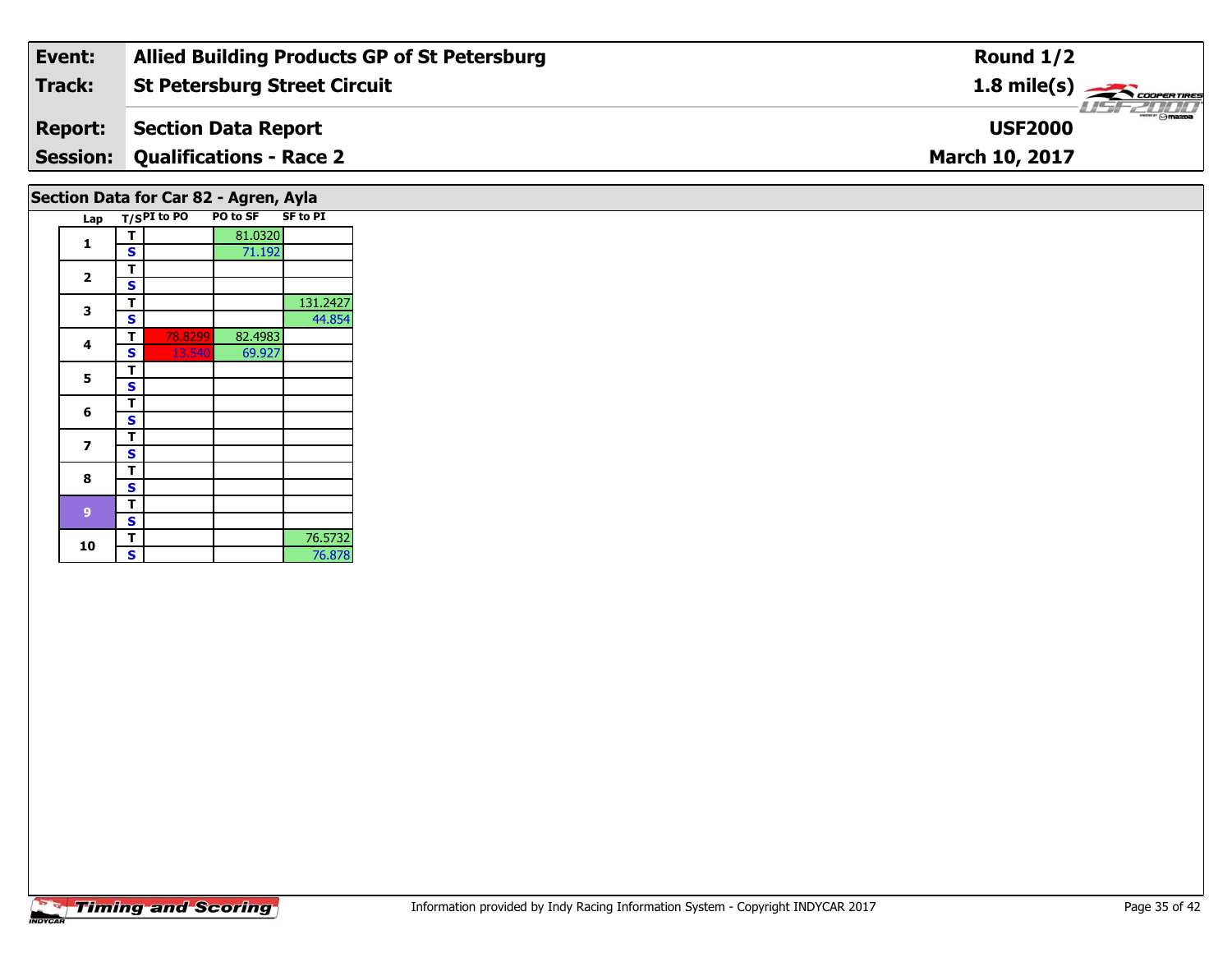|  | <b>Allied Building Products GP of St Petersburg</b><br>Event: |          |                |                                     |                 |           |           |           |           |           |                  | Round 1/2       |                                |                 |                 |                 |          |
|--|---------------------------------------------------------------|----------|----------------|-------------------------------------|-----------------|-----------|-----------|-----------|-----------|-----------|------------------|-----------------|--------------------------------|-----------------|-----------------|-----------------|----------|
|  | Track:                                                        |          |                | <b>St Petersburg Street Circuit</b> |                 |           |           |           |           |           |                  |                 | 1.8 mile(s)                    |                 |                 |                 |          |
|  | <b>Report:</b>                                                |          |                | <b>Section Data Report</b>          |                 |           |           |           |           |           |                  |                 | $T = -21111$<br><b>USF2000</b> |                 |                 |                 |          |
|  | <b>Qualifications - Race 2</b><br><b>Session:</b>             |          |                |                                     |                 |           |           |           |           |           | March 10, 2017   |                 |                                |                 |                 |                 |          |
|  | Section Data for Car 90 - Thompson, Parker                    |          |                |                                     |                 |           |           |           |           |           |                  |                 |                                |                 |                 |                 |          |
|  | Lap                                                           |          | $T/S$ SF to I1 | <b>I1 to I2</b>                     | <b>I2 to I3</b> | I3 to I4A | I4A to I4 | I4 to I5A | I5A to I5 | I5 to I6A | <b>I6A to 16</b> | <b>16 to 17</b> | I7 to SF                       | <b>I3 to 14</b> | <b>14 to 15</b> | <b>I5 to 16</b> | Lap      |
|  |                                                               | T.       | 4.0274         | 7.5133                              | 12.1551         | 6.8543    | 10.3836   | 4.9319    | 11.2637   | 6.6022    | 6.4851           | 11.2367         | 5.9563                         | 17.2379         | 16.1956         | 13.0873         | 87.4096  |
|  |                                                               | s        | 116.306        | 70.602                              | 72.304          | 65.951    | 58.571    | 49.769    | 78.692    | 70.018    | 98.197           | 63.894          | 99.589                         | 61.506          | 69.884          | 83.981          | 74.134   |
|  | $\mathbf{2}$                                                  |          | 3.8777         | 7.2436                              | 10.4374         | 5.8605    | 9.5149    | 4.3368    | 8.9438    | 6.1227    | 6.3806           | 10.3285         | 5.6112                         | 15.3754         | 13.2806         | 12.5033         | 78.6577  |
|  |                                                               | <b>S</b> | 120.796        | 73.231                              | 84.203          | 77.134    | 63.919    | 56.598    | 99.104    | 75.501    | 99.80            | 69.512          | 105.714                        | 68.956          | 85.223          | 87.904          | 82.382   |
|  | 3                                                             |          |                |                                     | 11.2984         | 6.1748    | 10.3569   | 4.5074    | 8.8710    | 6.3944    | 6.4654           |                 |                                | 16.5317         | 13.3784         | 12.8598         | 246.8856 |
|  |                                                               | S        |                |                                     | 77.787          | 73.208    | 58.722    | 54.456    | 99.917    | 72.293    | 98.496           |                 |                                | 64.133          | 84.600          | 85.467          | 26.247   |
|  | 4                                                             | т        | 3.8382         | 7.0235                              | 10.1251         | 5.6494    | 9.3056    | 4.0934    | 8.5467    | 5.8886    | 6.3079           | 10.1222         | 5.5697                         | 14.9550         | 12.6401         | 12.1965         | 76.4703  |
|  |                                                               | S.       | 122.039        | 75.526                              | 86.800          | 80.017    | 65.357    | 59.963    | 103.708   | 78.503    | 100.956          | 70.929          | 106.502                        | 70.895          | 89.542          | 90.115          | 84.739   |
|  | 5                                                             |          | 3.8184         | 6.9517                              | 10.0548         | 5.9683    | 9.4254    | 4.1830    | 8.5553    | 5.7855    | 6.2898           | 9.9669          | 5.5370                         | 15.3937         | 12.7383         | 12.0753         | 76.5361  |
|  |                                                               | S.       | 122.672        | 76.306                              | 87.407          | 75.741    | 64.526    | 58.679    | 103.604   | 79.902    | 101.246          | 72.034          | 107.131                        | 68.874          | 88.852          | 91.020          | 84.666   |
|  | 6                                                             |          | 3.8083         | 6.9488                              | 10.2237         | 5.9023    | 9.6419    | 4.2474    | 8.7183    | 6.0255    | 6.4753           | 10.1083         | 5.5625                         | 15.5442         | 12.9657         | 12.5008         | 77.6623  |
|  |                                                               | S.       | 122.997        | 76.338                              | 85.963          | 76.588    | 63.077    | 57.789    | 101.667   | 76.719    | 98.346           | 71.026          | 106.639                        | 68.207          | 87.293          | 87.922          | 83.438   |
|  | $\overline{z}$                                                |          | 3.8391         | 6.9326                              | 9.8717          | 5.5787    | 9.1492    | 4.0467    | 8.5231    | 5.7095    | 6.2268           | 9.9449          | 5.5485                         | 14.7279         | 12.5698         | 11.9363         | 75.3708  |
|  |                                                               | <b>S</b> | 122.010        | 76.516                              | 89.029          | 81.031    | 66.474    | 60.655    | 103.995   | 80.966    | 102.271          | 72.193          | 106.909                        | 71.988          | 90.043          | 92.080          | 85.975   |
|  | 8                                                             | т        | 3.9250         | 7.6198                              | 10.4984         | 5.7276    | 9.2250    | 4.0691    | 8.5348    | 5.7154    | 6.2325           | 10.4083         | 5.6893                         | 14.9526         | 12.6039         | 11.9479         | 77.6452  |
|  |                                                               | S        | 119.340        | 69.615                              | 83.714          | 78.924    | 65.928    | 60.322    | 103.853   | 80.882    | 102.177          | 68.979          | 104.263                        | 70.906          | 89.799          | 91.990          | 83.457   |

75.6220 11 3.8207| 6.9184| 9.8793| 5.6036| 9.1235| 4.1328| 8.5975| 5.7400| 6.2709| 9.9639| 5.5714| 14.7271| 12.7303| 12.0109| 75.6220<br>S | 122.598| 76.673| 88.960| 80.671| 66.661| 59.392| 103.096| 80.535| 101.551| 72.056|

**9**

85.689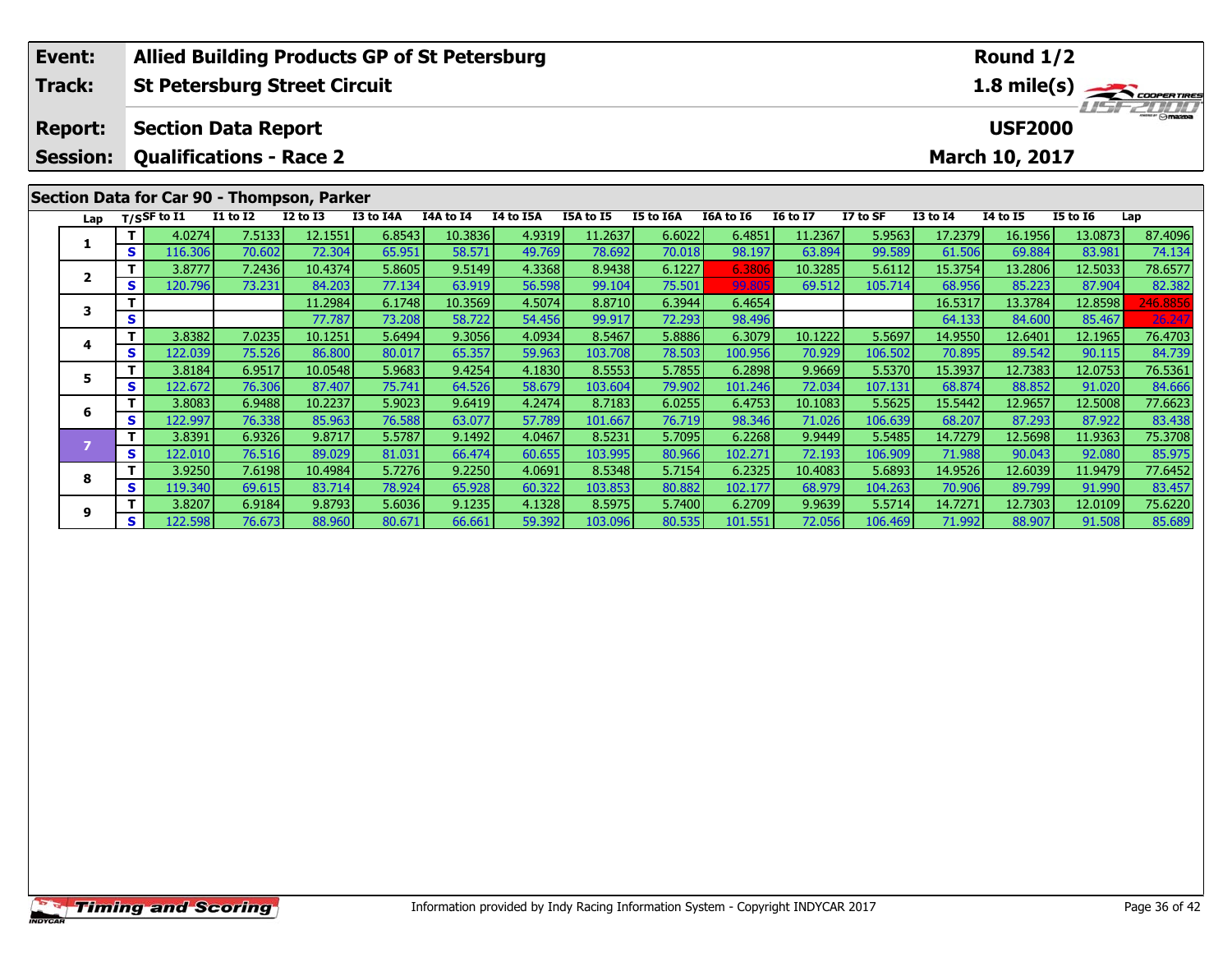| Event:         | <b>Allied Building Products GP of St Petersburg</b> | Round $1/2$                             |
|----------------|-----------------------------------------------------|-----------------------------------------|
| Track:         | <b>St Petersburg Street Circuit</b>                 | $1.8$ mile(s) $\rightarrow$ coorentines |
| <b>Report:</b> | Section Data Report                                 | <b>LISF 2000</b><br><b>USF2000</b>      |
|                | <b>Session: Qualifications - Race 2</b>             | <b>March 10, 2017</b>                   |
|                |                                                     |                                         |

## **Section Data for Car 90 - Thompson, Parker**

| Lap |   | T/SPI to PO | <b>PO to SF</b> | <b>SF to PI</b> |
|-----|---|-------------|-----------------|-----------------|
|     | т |             | 87.8001         |                 |
| 1   | S |             | 65.705          |                 |
| 2   | т |             |                 | 75.2435         |
|     | S |             |                 | 78.237          |
| 3   | т | 175.1033    | 74.9487         |                 |
|     | S | 6.096       | 76.971          |                 |
| 4   | т |             |                 |                 |
|     | S |             |                 |                 |
| 5   | т |             |                 |                 |
|     | S |             |                 |                 |
| 6   | т |             |                 |                 |
|     | S |             |                 |                 |
| 7   | т |             |                 |                 |
|     | S |             |                 |                 |
| 8   | т |             |                 |                 |
|     | S |             |                 |                 |
|     | т |             |                 | 73.2377         |
| 9   | S |             |                 | 80.380          |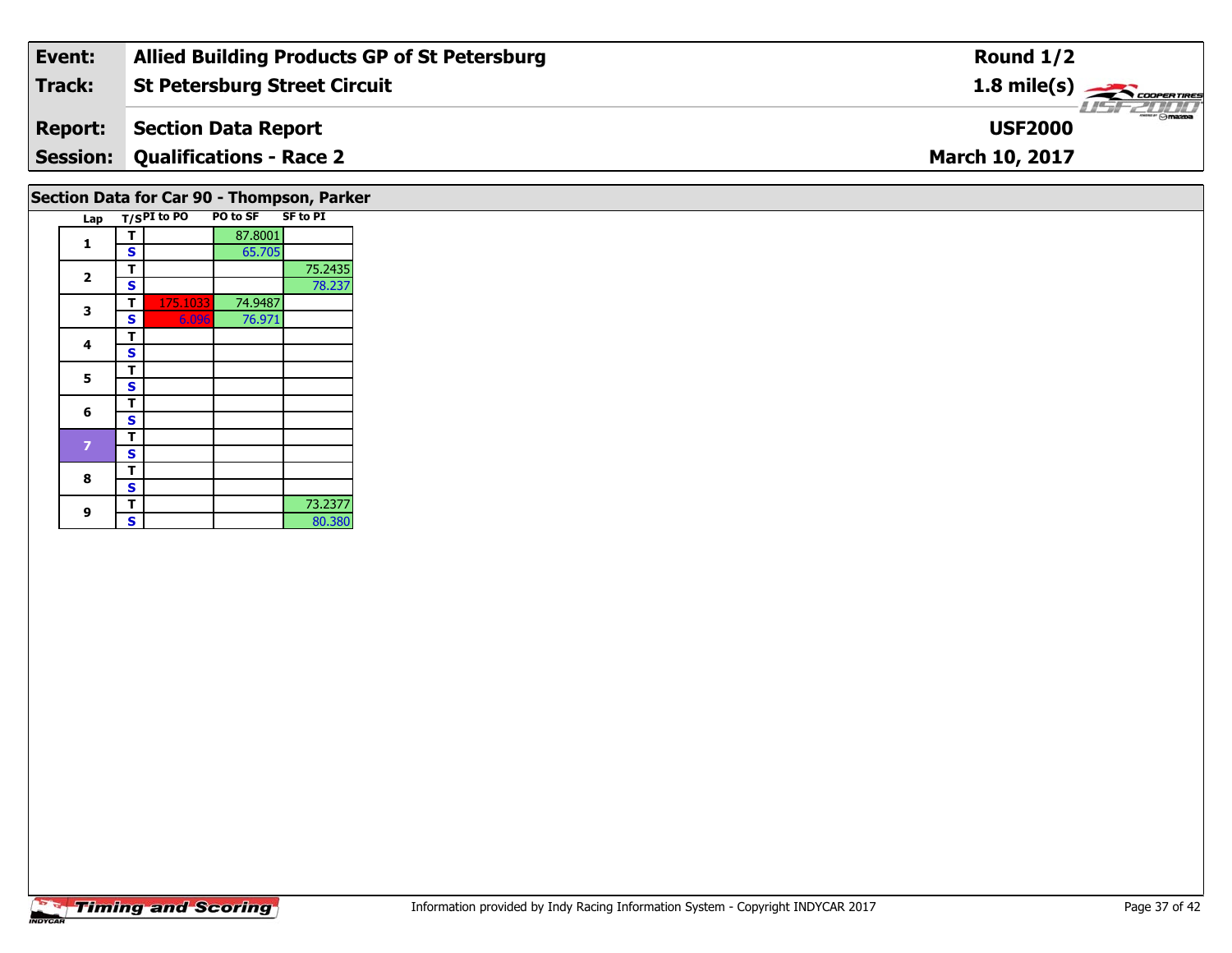|  | Event:          |   |                                                  |                                       | <b>Allied Building Products GP of St Petersburg</b> |           |           |           |           |           |                  |                 |             |                 | Round 1/2                 |                 |          |  |
|--|-----------------|---|--------------------------------------------------|---------------------------------------|-----------------------------------------------------|-----------|-----------|-----------|-----------|-----------|------------------|-----------------|-------------|-----------------|---------------------------|-----------------|----------|--|
|  | <b>Track:</b>   |   |                                                  |                                       | <b>St Petersburg Street Circuit</b>                 |           |           |           |           |           |                  |                 | 1.8 mile(s) |                 |                           |                 |          |  |
|  | <b>Report:</b>  |   | <b>Section Data Report</b>                       |                                       |                                                     |           |           |           |           |           |                  |                 |             |                 | USFZUUT<br><b>USF2000</b> |                 |          |  |
|  | <b>Session:</b> |   | <b>Qualifications - Race 2</b><br>March 10, 2017 |                                       |                                                     |           |           |           |           |           |                  |                 |             |                 |                           |                 |          |  |
|  |                 |   |                                                  | Section Data for Car 91 - Gabin, Luke |                                                     |           |           |           |           |           |                  |                 |             |                 |                           |                 |          |  |
|  | Lap             |   | $T/S$ SF to $I1$                                 | I1 to I2                              | <b>I2 to I3</b>                                     | I3 to I4A | I4A to I4 | I4 to I5A | I5A to I5 | I5 to I6A | <b>I6A to 16</b> | <b>16 to 17</b> | I7 to SF    | <b>I3 to I4</b> | <b>14 to 15</b>           | <b>I5 to 16</b> | Lap      |  |
|  | 1               |   | 4.3383                                           | 7.4988                                | 10.7206                                             | 6.5751    | 11.0698   | 4.5196    | 11.0796   | 6.5519    | 6.4502           | 10.9268         | 6.8210      | 17.6449         | 15.5992                   | 13.0021         | 86.5517  |  |
|  |                 | S | 107.971                                          | 70.739                                | 81.979                                              | 68.751    | 54.941    | 54.309    | 80.000    | 70.556    | 98.728           | 65.706          | 86.964      | 60.087          | 72.556                    | 84.532          | 74.869   |  |
|  | $\mathbf{2}$    |   | 3.8567                                           | 7.2007                                | 10.3880                                             | 5.8369    | 9.4565    | 4.3245    | 9.0687    | 6.4112    | 6.5795           | 10.3237         | 5.6084      | 15.2934         | 13.3932                   | 12.9907         | 79.0548  |  |
|  |                 | S | 121.453                                          | 73.667                                | 84.604                                              | 77.446    | 64.314    | 56.759    | 97.739    | 72.104    | 96.788           | 69.544          | 105.767     | 69.326          | 84.507                    | 84.606          | 81.968   |  |
|  | 3               |   |                                                  |                                       | 11.0243                                             | 5.9242    | 10.0129   | 4.7879    | 9.1103    | 6.4568    | 6.5214           |                 |             | 15.9371         | 13.8982                   | 12.9782         | 247.7789 |  |
|  |                 | S |                                                  |                                       | 79.721                                              | 76.305    | 60.740    | 51.266    | 97.292    | 71.595    | 97.651           |                 |             | 66.526          | 81.436                    | 84.687          | 26.152   |  |
|  | 4               |   | 3.8569                                           | 7.1280                                | 10.2362                                             | 5.5556    | 9.4534    | 4.1154    | 8.6511    | 6.5136    | 7.0084           | 10.1448         | 5.5898      | 15.0090         | 12.7665                   | 13.5220         | 78.2532  |  |
|  |                 | S | 121.447                                          | 74.418                                | 85.858                                              | 81.368    | 64.335    | 59.643    | 102.457   | 70.970    | 90.865           | 70.771          | 106.119     | 70.639          | 88.655                    | 81.282          | 82.808   |  |
|  | 5.<br>6         |   | 3.8701                                           | 7.1431                                | 10.1616                                             | 6.3127    | 9.5801    | 4.1499    | 8.6160    | 6.0517    | 6.3115           | 10.3055         | 5.5809      | 15.8928         | 12.7659                   | 12.3632         | 78.0831  |  |
|  |                 | S | 121.033                                          | 74.261                                | 86.489                                              | 71.609    | 63.484    | 59.147    | 102.874   | 76.387    | 100.898          | 69.667          | 106.288     | 66.711          | 88.659                    | 88.900          | 82.989   |  |
|  |                 |   | 3.8695                                           | 7.0306                                | 10.2133                                             | 5.7579    | 9.3269    | 4.1216    | 8.5969    | 5.8090    | 6.2485           | 10.1215         | 5.5822      | 15.0848         | 12.7185                   | 12.0575         | 76.6779  |  |
|  |                 | S | 121.052                                          | 75.449                                | 86.051                                              | 78.509    | 65.207    | 59.553    | 103.103   | 79.579    | 101.915          | 70.934          | 106.263     | 70.284          | 88.990                    | 91.154          | 84.509   |  |
|  | $\overline{z}$  |   | 3.8622                                           | 7.0344                                | 10.0128                                             | 5.6508    | 9.2280    | 4.1043    | 8.6138    | 5.7573    | 6.2937           | 10.2102         | 5.5831      | 14.8788         | 12.7181                   | 12.0510         | 76.3506  |  |
|  |                 | S | 121.280                                          | 75.409                                | 87.774                                              | 79.997    | 65.906    | 59.804    | 102.900   | 80.293    | 101.183          | 70.317          | 106.246     | 71.258          | 88.993                    | 91.203          | 84.872   |  |

8 T | 3.8695 7.0615 10.1039 5.7926 9.2573 4.2319 8.6486 5.7353 6.2714 10.0979 5.5728 15.0499 12.8805 12.0067 76.6427<br>S S 121.052 75.119 86.983 78.038 65.698 58.001 102.486 80.601 101.543 71.099 106.442 70.447 87.871 91.540

77.1416 | 12.7738 | 12.7738 | 10.1345 | 5.7593 | 9.2650 | 4.1478 | 8.6260 | 5.8540 | 6.4719 | 10.3159 | 5.6069<br>S | 121.665 | 74.604 | 86.720 | 78.490 | 65.643 | 59.177 | 102.755 | 78.967 | 98.397 | 69.597 | 105.795 | 70.5

**8**

**9**

84.872<br>76.6427

84.548

84.001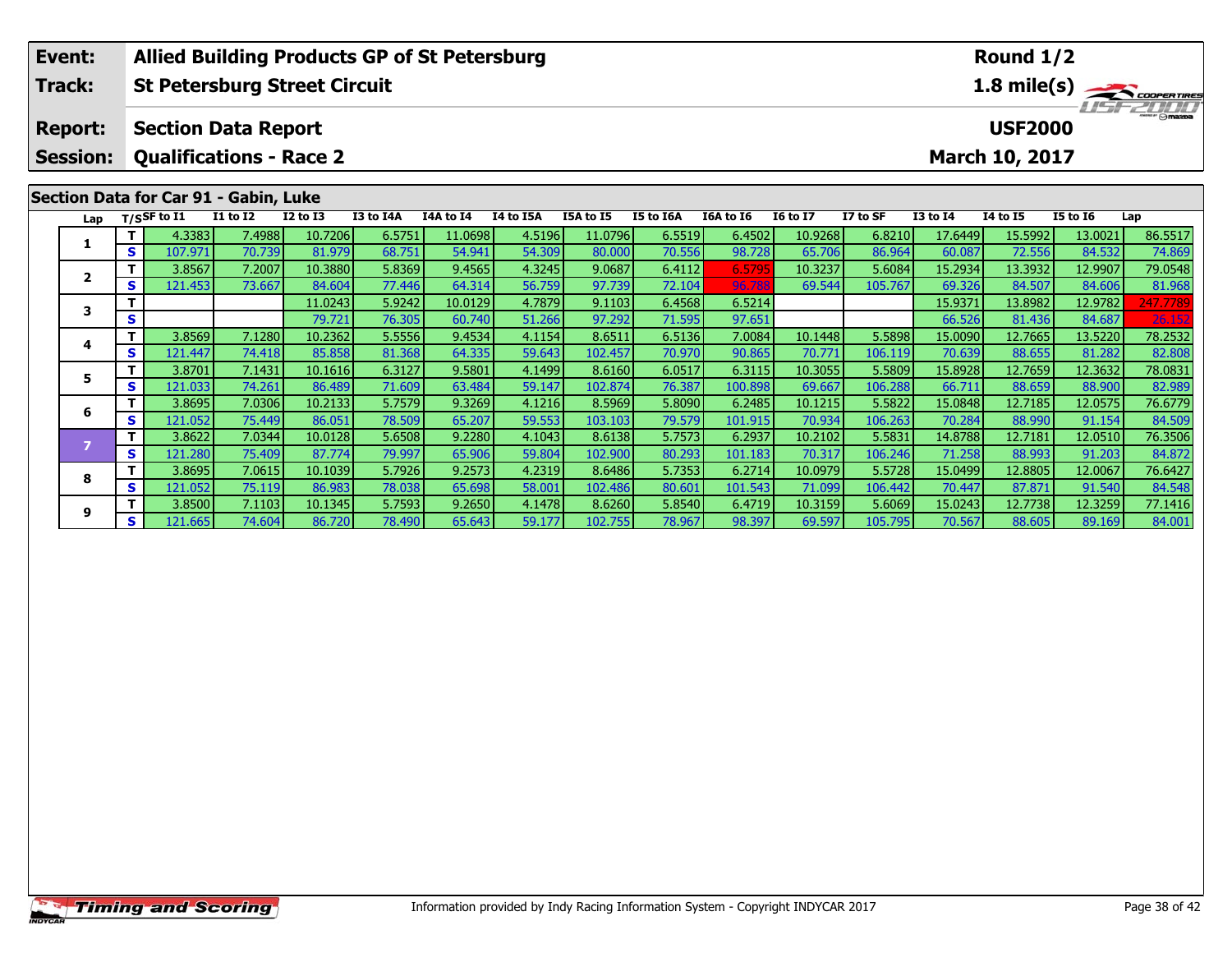| Event:         | <b>Allied Building Products GP of St Petersburg</b> | Round $1/2$                             |
|----------------|-----------------------------------------------------|-----------------------------------------|
| Track:         | <b>St Petersburg Street Circuit</b>                 | $1.8$ mile(s) $\rightarrow$ COOPERTIRES |
| <b>Report:</b> | Section Data Report                                 | <b>LIST 2000</b><br><b>USF2000</b>      |
|                | <b>Session: Qualifications - Race 2</b>             | <b>March 10, 2017</b>                   |
|                |                                                     |                                         |

#### **Section Data for Car 91 - Gabin, Luke**

|  | Lap |   | $T/SPI$ to PO | PO to SF | <b>SF to PI</b> |
|--|-----|---|---------------|----------|-----------------|
|  | 1   | т |               | 89.3968  |                 |
|  |     | S |               | 64.531   |                 |
|  | 2   | т |               |          | 75.7476         |
|  |     | S |               |          | 77.716          |
|  | 3   | т | 174.9905      | 75.8981  |                 |
|  |     | S | 6.100         | 76.008   |                 |
|  | 4   | т |               |          |                 |
|  |     | S |               |          |                 |
|  | 5   | т |               |          |                 |
|  |     | S |               |          |                 |
|  | 6   | т |               |          |                 |
|  |     | S |               |          |                 |
|  | 7   | т |               |          |                 |
|  |     | S |               |          |                 |
|  | 8   | т |               |          |                 |
|  |     | S |               |          |                 |
|  | 9   | т |               |          | 73.4797         |
|  |     | S |               |          | 80.115          |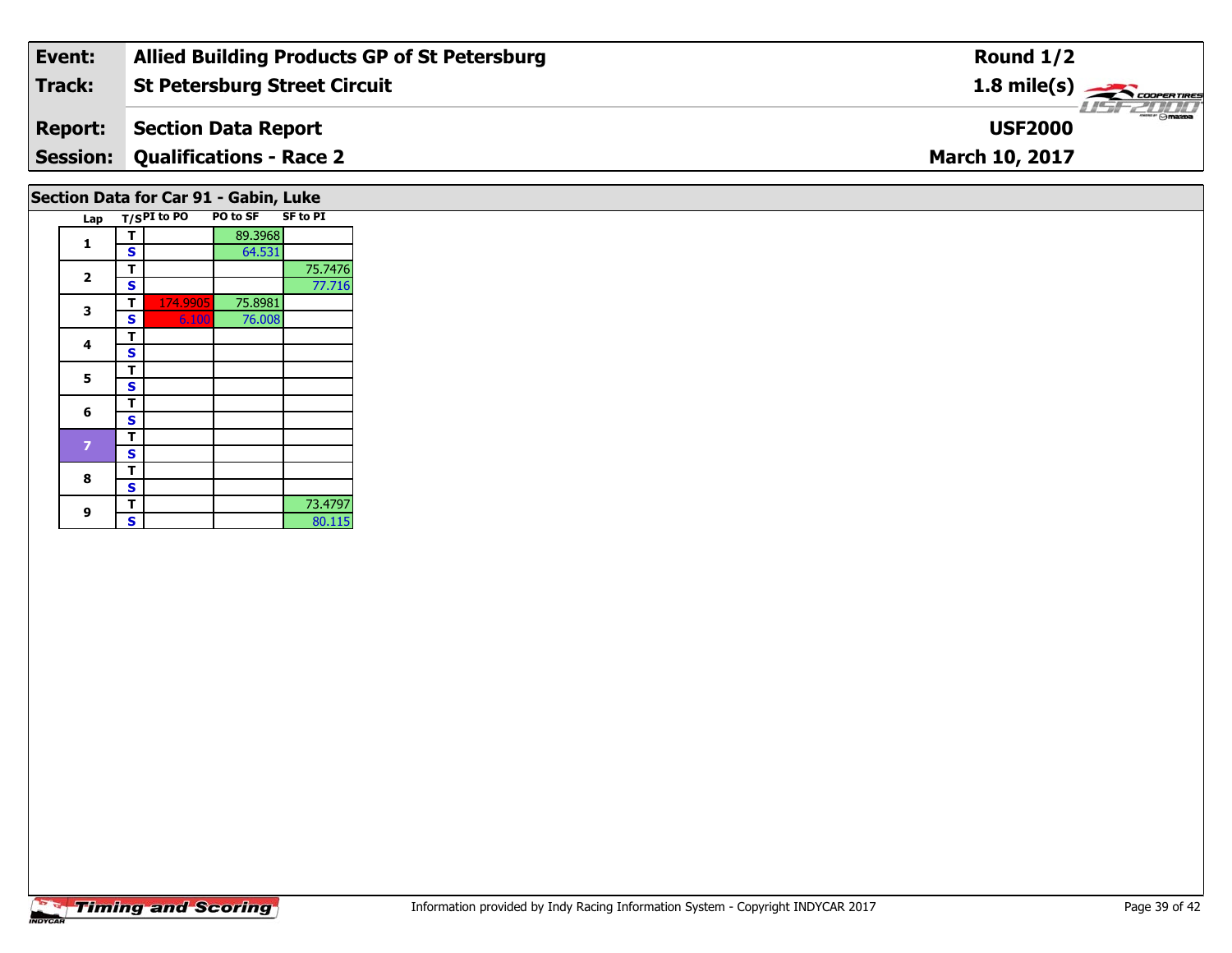| Event:          |    |                                                        |                 |              | <b>Allied Building Products GP of St Petersburg</b> |           | Round 1/2 |           |           |                  |                 |                                       |                 |                 |                 |             |
|-----------------|----|--------------------------------------------------------|-----------------|--------------|-----------------------------------------------------|-----------|-----------|-----------|-----------|------------------|-----------------|---------------------------------------|-----------------|-----------------|-----------------|-------------|
| Track:          |    | <b>St Petersburg Street Circuit</b>                    |                 |              |                                                     |           |           |           |           |                  |                 |                                       |                 |                 |                 | 1.8 mile(s) |
| <b>Report:</b>  |    | <b>Section Data Report</b>                             |                 |              |                                                     |           |           |           |           |                  |                 | <b>THE PERSONAL</b><br><b>USF2000</b> |                 |                 |                 |             |
| <b>Session:</b> |    | <b>Qualifications - Race 2</b><br>March 10, 2017       |                 |              |                                                     |           |           |           |           |                  |                 |                                       |                 |                 |                 |             |
|                 |    |                                                        |                 |              |                                                     |           |           |           |           |                  |                 |                                       |                 |                 |                 |             |
| Lap             |    | Section Data for Car 92 - Gore, Dev (R)<br>T/SSF to I1 | <b>I1 to I2</b> | $I2$ to $I3$ | I3 to I4A                                           | I4A to I4 | I4 to I5A | I5A to I5 | I5 to I6A | <b>I6A to 16</b> | <b>16 to 17</b> | I7 to SF                              | <b>I3 to 14</b> | <b>14 to 15</b> | <b>I5 to 16</b> | Lap         |
|                 | T. | 4.3760                                                 | 7.8059          | 10.9620      | 6.2574                                              | 10.9636   | 4.5788    | 11.2898   | 6.6568    | 6.5746           | 11.0099         | 5.9739                                | 17.2210         | 15.8686         | 13.2314         | 86.4487     |
| 1               | S. | 107.040                                                | 67.956          | 80.174       | 72.242                                              | 55.473    | 53.607    | 78.510    | 69.444    | 96.860           | 65.210          | 99.296                                | 61.566          | 71.324          | 83.067          | 74.958      |
|                 | т  | 3.8998                                                 | 7.5244          | 10.6182      | 5.8956                                              | 9.8776    | 4.3700    | 9.3521    | 6.3202    | 7.7488           | 10.5031         | 5.6422                                | 15.7732         | 13.7221         | 14.0690         | 81.7520     |
| $\overline{2}$  | S  | 120.111                                                | 70.498          | 82.770       | 76.675                                              | 61.572    | 56.168    | 94.777    | 73.142    | 82.18            | 68.356          | 105.133                               | 67.217          | 82.481          | 78.121          | 79.264      |
| 3               |    |                                                        |                 | 12.0473      | 6.5724                                              | 10.1419   | 4.5704    | 8.9025    | 6.4460    | 6.5115           |                 |                                       | 16.7143         | 13.4729         | 12.9575         | 257.3241    |
|                 | S  |                                                        |                 | 72.951       | 68.779                                              | 59.967    | 53.705    | 99.563    | 71.715    | 97.799           |                 |                                       | 63.432          | 84.007          | 84.823          | 25.182      |
| 4               | T. | 3.8659                                                 | 7.5548          | 10.5680      | 6.0690                                              | 9.8222    | 4.4658    | 8.8592    | 6.3579    | 6.6374           | 10.4894         | 5.5890                                | 15.8912         | 13.3250         | 12.9953         | 80.2786     |
|                 | S  | 121.164                                                | 70.214          | 83.163       | 74.484                                              | 61.919    | 54.963    | 100.050   | 72.708    | 95.944           | 68.446          | 106.134                               | 66.718          | 84.939          | 84.576          | 80.719      |
| 5               | T. | 3.9920                                                 | 7.5980          | 10.8595      | 6.0246                                              | 9.9317    | 4.3530    | 9.0088    | 6.2474    | 7.8057           | 10.5681         | 5.6046                                | 15.9563         | 13.3618         | 14.0531         | 81.9934     |
|                 | S. | 117.337                                                | 69.815          | 80.930       | 75.033                                              | 61.236    | 56.387    | 98.389    | 73.994    | 81.584           | 67.936          | 105.838                               | 66.446          | 84.706          | 78.210          | 79.031      |
| 6               | T. | 3.9370                                                 | 7.4909          | 10.4376      | 6.6496                                              | 9.7722    | 4.3135    | 8.7053    | 6.0667    | 6.4168           | 10.6395         | 5.6144                                | 16.4218         | 13.0188         | 12.4835         | 80.0435     |
|                 | S. | 118.976                                                | 70.813          | 84.202       | 67.981                                              | 62.236    | 56.904    | 101.819   | 76.198    | 99.242           | 67.480          | 105.654                               | 64.562          | 86.937          | 88.043          | 80.956      |
| $\overline{ }$  | T. | 3.9107                                                 | 7.3801          | 10.3594      | 5.9524                                              | 9.9071    | 4.3875    | 9.4621    | 6.4447    | 6.5368           | 10.2862         | 5.5754                                | 15.8595         | 13.8496         | 12.9815         | 80.2024     |
|                 | S. | 119.776                                                | 71.876          | 84.837       | 75.943                                              | 61.388    | 55.944    | 93.675    | 71.729    | 97.420           | 69.798          | 106.393                               | 66.851          | 81.722          | 84.666          | 80.796      |
| 8               | T. | 3.9168                                                 | 7.4267          | 10.3809      | 5.9252                                              | 9.6829    | 4.3266    | 8.7510    | 6.0842    | 6.4539           | 10.3753         | 5.6057                                | 15.6081         | 13.0776         | 12.5381         | 78.9292     |
|                 | S  | 119.590                                                | 71.425          | 84.662       | 76.292                                              | 62.810    | 56.732    | 101.287   | 75.979    | 98.672           | 69.198          | 105.818                               | 67.928          | 86.546          | 87.660          | 82.099      |
| 9               | T. | 3.9338                                                 | 7.4684          | 10.2752      | 5.8249                                              | 11.3444   | 5.1344    | 10.2415   | 6.6779    | 7.0973           | 10.2158         | 5.5774                                | 17.1693         | 15.3759         | 13.7752         | 83.7910     |
|                 | S. | 119.073                                                | 71.027          | 85.533       | 77.606                                              |           | 47.80     | 86.546    | 69.224    | 89.727           | 70.279          | 106.355                               | 61.751          | 73.61           | 79.788          | 77.335      |

77.335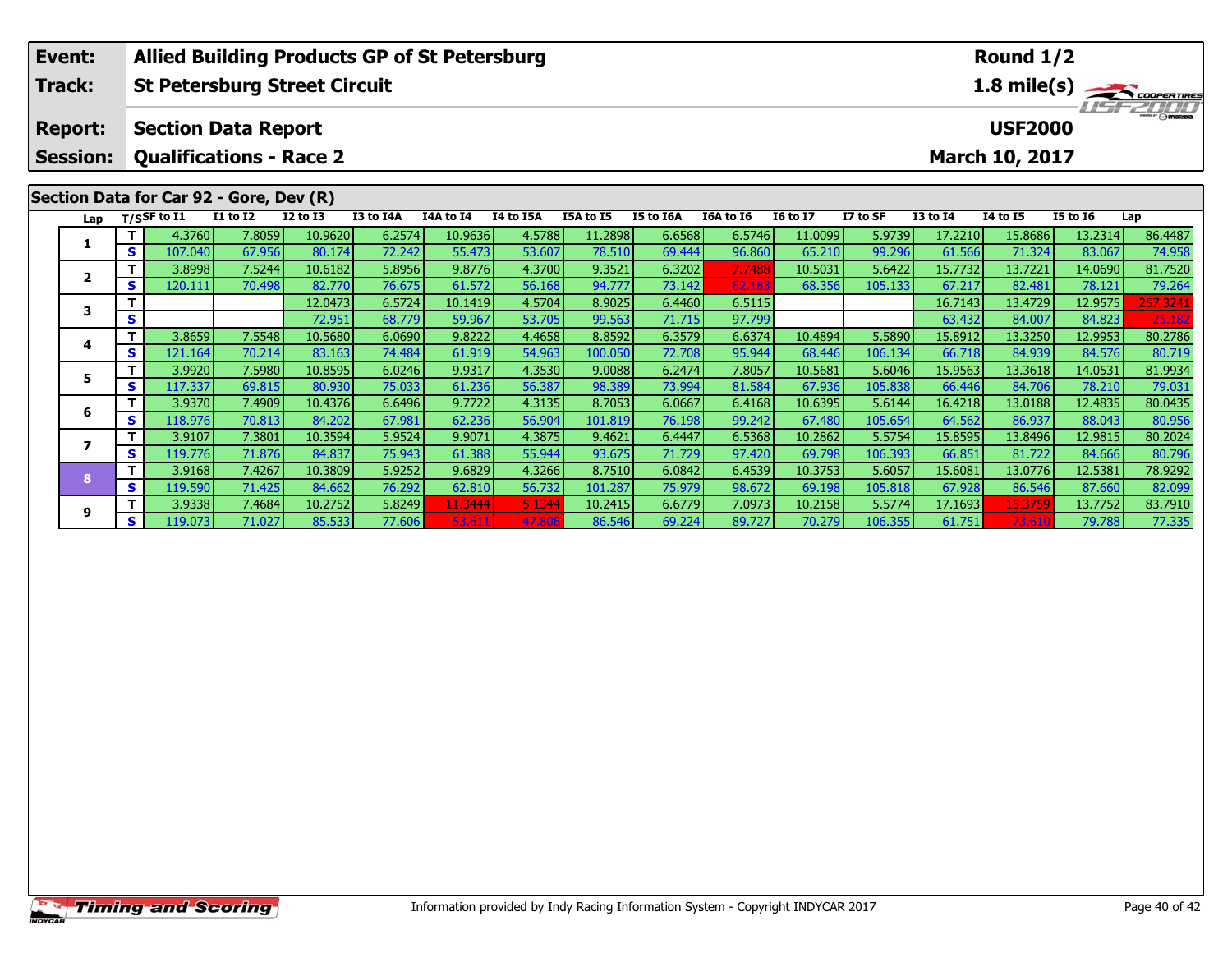| Event:         | <b>Allied Building Products GP of St Petersburg</b> | Round $1/2$                             |
|----------------|-----------------------------------------------------|-----------------------------------------|
| Track:         | <b>St Petersburg Street Circuit</b>                 | $1.8$ mile(s) $\rightarrow$ COOPERTIRES |
| <b>Report:</b> | Section Data Report                                 | <b>Omazpa</b><br><b>USF2000</b>         |
|                | <b>Session: Qualifications - Race 2</b>             | <b>March 10, 2017</b>                   |
|                |                                                     |                                         |

## **Section Data for Car 92 - Gore, Dev (R)**

|  | Lap |   | $T/S$ PI to PO | PO to SF SF to PI |         |
|--|-----|---|----------------|-------------------|---------|
|  | 1   | т |                | 89.3581           |         |
|  |     | S |                | 64.559            |         |
|  | 2   | т |                |                   | 82.1020 |
|  |     | S |                |                   | 71.701  |
|  | 3   | т | 175.7724       | 81.1348           |         |
|  |     | S | 6.073          | 71.102            |         |
|  | 4   | т |                |                   |         |
|  |     | S |                |                   |         |
|  | 5   | т |                |                   |         |
|  |     | S |                |                   |         |
|  | 6   | т |                |                   |         |
|  |     | S |                |                   |         |
|  | 7   | т |                |                   |         |
|  |     | S |                |                   |         |
|  | 8   | т |                |                   |         |
|  |     | S |                |                   |         |
|  | 9   | т |                |                   | 81.8834 |
|  |     | S |                |                   | 71.893  |